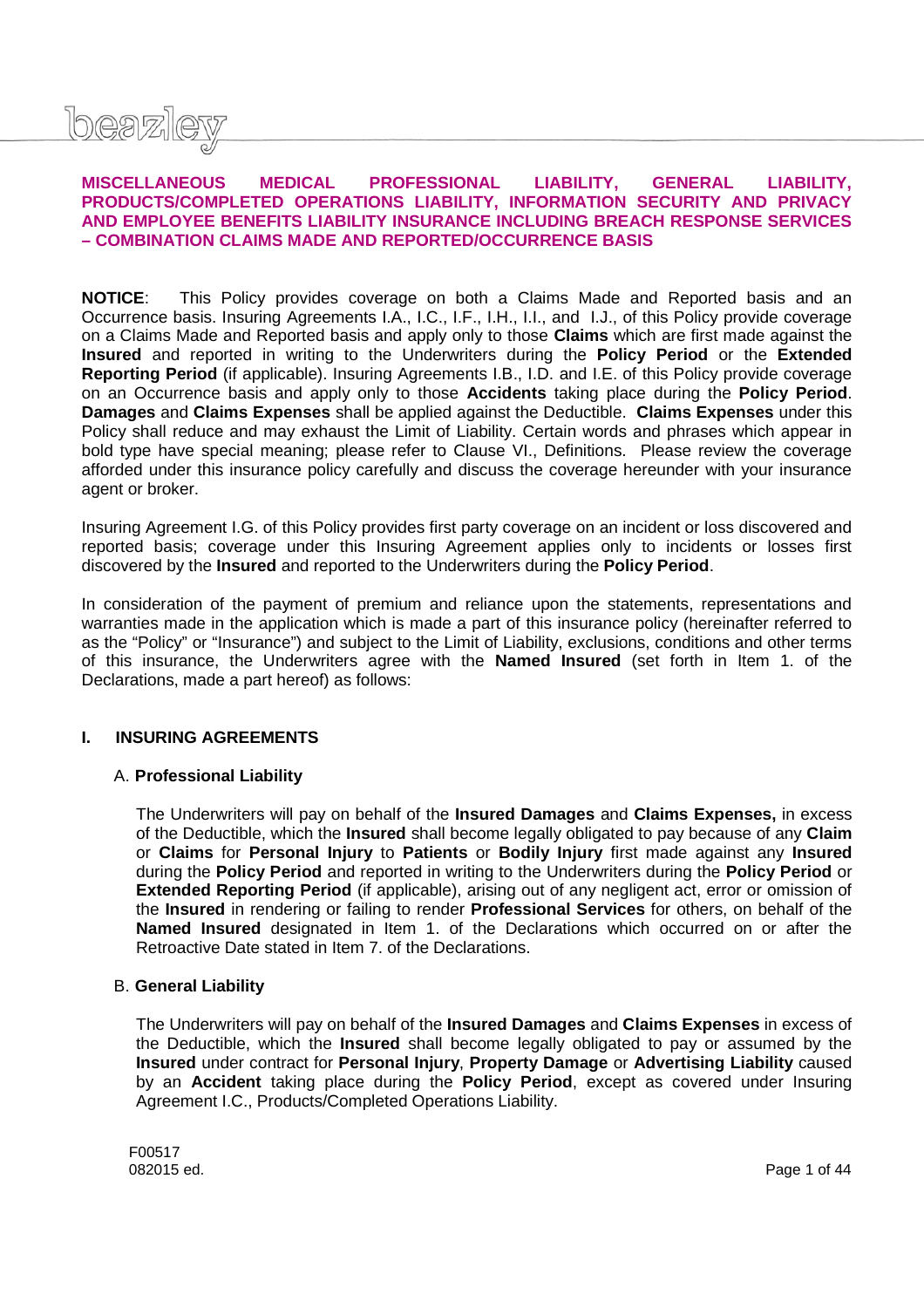# C. **Products/ Completed Operations Liability**

The Underwriters will pay on behalf of the **Insured Damages** and **Claims Expenses** which the **Insured** shall become legally obligated to pay, or assumed by the **Insured** under contract, because of any **Claim** or **Claims** first made against any **Insured** during the **Policy Period** and reported to the Underwriters during the **Policy Period** or any applicable **Extended Reporting Period**, for **Personal Injury** or **Property Damage** caused by an **Accident** and included within the **Products/Completed Operations Liability Hazard**.

This Insurance applies only if the **Accident** and **Personal Injury** or **Property Damage** occurred on or after the Retroactive Date set forth in Item 7. of the Declarations and prior to the end of the **Policy Period**.

### D. **Fire Legal Liability**

The Underwriters will pay on behalf of the **Insured Damages** and **Claims Expenses,** in excess of the Deductible, which the **Insured** shall become legally obligated for **Property Damage** to the premises, while rented to the **Named Insured** or temporarily occupied by the **Named Insured** with permission of the owner, arising out of any one fire that occurs during the **Policy Period**.

This coverage is subject to the sublimits of liability as described in Section VII.B (General Liability Tower) and stated in Item 3.B of the Declarations. Under no circumstances will this coverage be extended to cover First Party **Property Damage** or **Property Damage** to personal property.

### E. **Medical Payments**

The Underwriters will pay medical expenses**,** in excess of the Deductible, as described below for **Bodily Injury** caused by an **Accident**:

- 1. on premises the **Named Insured** owns or rents;
- 2. on ways next to the premises the **Named Insured** owns or rents; or
- 3. because of the **Named Insured's** operations;

Provided that:

- 1. the **Accident** takes place in the territory stated under Clause IV. and during the **Policy Period**;
- 2. the **Accident** is reported to the Underwriters during the **Policy Period**;
- 3. the expenses are incurred and reported to the Underwriters within one year of the date of the **Accident**;
- 4. the injured person submits to an examination, at the Underwriters' expense, by physicians of the Underwriters choosing as often as the Underwriters reasonably require.

The Underwriters will make these payments regardless of fault. These payments will not exceed the applicable sublimit of liability stated in the Declarations. The Underwriters will pay reasonable expenses for:

- 1. first aid administered at the time of the **Accident**;
- 2. necessary medical, surgical, x-ray and dental services, including prosthetic devices; and
- 3. necessary ambulance, hospital, professional nursing and funeral services.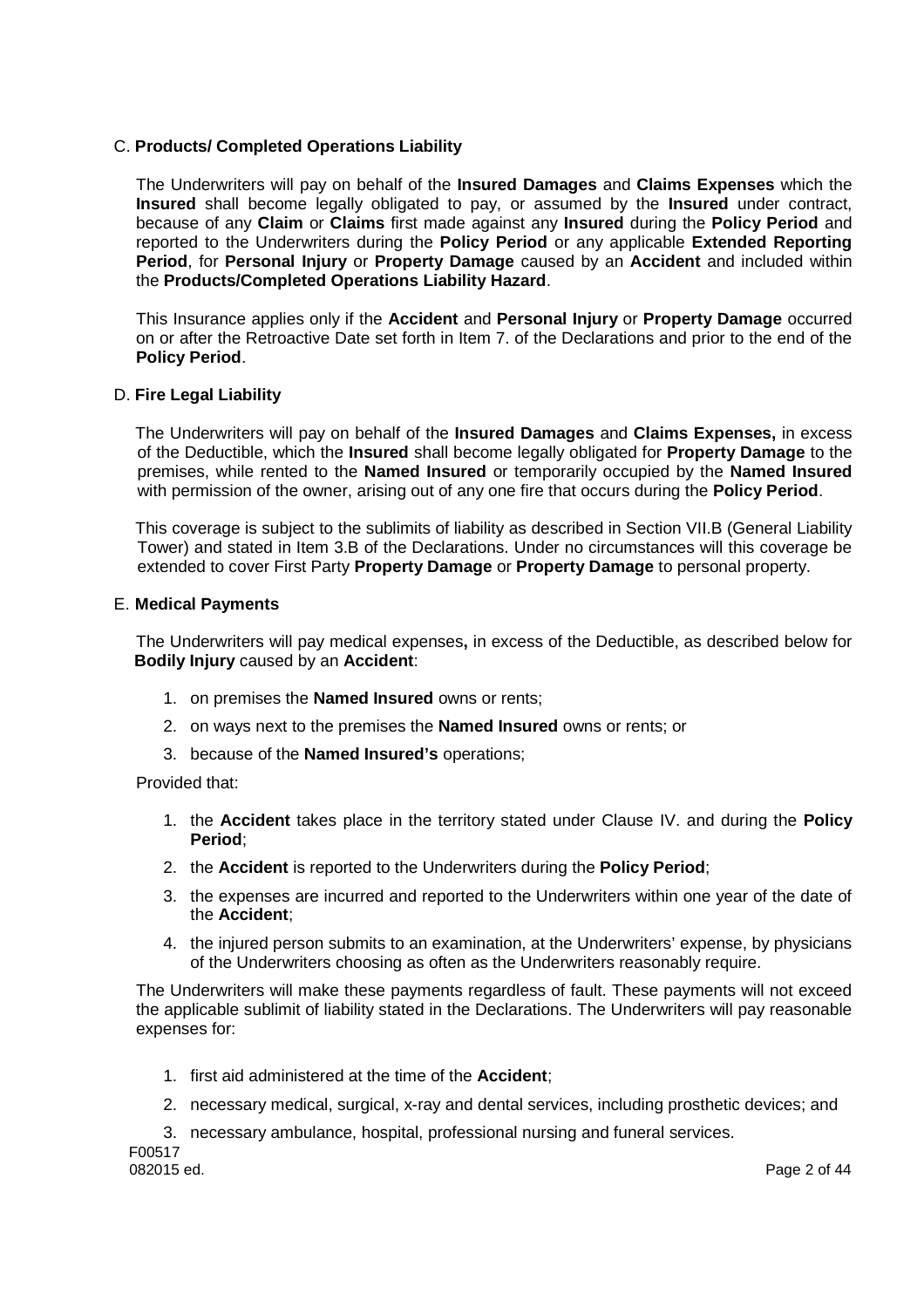## F. **Information Security and Privacy Liability**

The Underwriters will pay on behalf of the **Insured Damages** and **Claims Expenses**, in excess of the Deductible, which the **Insured** shall become legally obligated to pay because of any **Claim**, including a **Claim** for violation of a **Privacy Law**, first made against any **Insured** during the **Policy Period** or **Extended Reporting Period** (if applicable) and reported in writing to the Underwriters during the **Policy Period** or as otherwise provided in Clause XI. of this Policy for:

- 1. theft, loss, or **Unauthorized Disclosure** of **Personally Identifiable Information** or **Third Party Information** that is in the care, custody or control of the **Insured Organization**, or a third party for whose theft, loss or **Unauthorized Disclosure** of **Personally Identifiable Information** or **Third Party Information** the **Insured Organization** is legally liable (a third party shall include a Business Associate as defined by the Health Insurance Portability and Accountability Act ("HIPAA")), provided such theft, loss or **Unauthorized Disclosure** first takes place on or after the Retroactive Date set forth in Item 7. of the Declarations and before the end of the **Policy Period**;
- 2. one or more of the following acts or incidents that directly result from a failure of **Computer Security** to prevent a **Security Breach**, provided that such act or incident first takes place on or after the Retroactive Date and before the end of the **Policy Period**;
	- (a) the alteration, corruption, destruction, deletion, or damage to data stored on **Computer Systems**;
	- (b) the failure to prevent transmission of malicious code from **Computer Systems** to computer or network systems that are not owned, operated or controlled by an **Insured**; or
	- (c) the participation by the **Insured Organization**'s **Computer System** in a denial-ofservice attack directed against computer or network systems that are not owned, operated or controlled by an **Insured**;
- 3. the **Insured Organization's** failure to timely disclose an incident described in Insuring Agreement I.F.1. or I.F.2. in violation of any **Breach Notice Law**; provided such incident giving rise to the **Insured Organization**'s obligation under a **Breach Notice Law** must first take place on or after the Retroactive Date set forth in Item 7. of the Declarations and before the end of the **Policy Period**;
- 4. failure by the **Insured** to comply with that part of a **Privacy Policy** that specifically:
	- (a) prohibits or restricts the **Insured Organization**'s disclosure, sharing or selling of a person's **Personally Identifiable Information**;
	- (b) requires the **Insured Organization** to provide access to **Personally Identifiable Information** or to correct incomplete or inaccurate **Personally Identifiable Information** after a request is made by a person; or
	- (c) mandates procedures and requirements to prevent the loss of **Personally Identifiable Information**;

provided the acts, errors or omissions that constitute such failure to comply with a **Privacy Policy** must first take place on or after the Retroactive Date set forth in Item 7. of the Declarations and before the end of the **Policy Period**, and the **Insured Organization** must, at the time of such acts, errors or omissions have in force a **Privacy Policy** that addresses those subsections above that are relevant to such **Claim**; or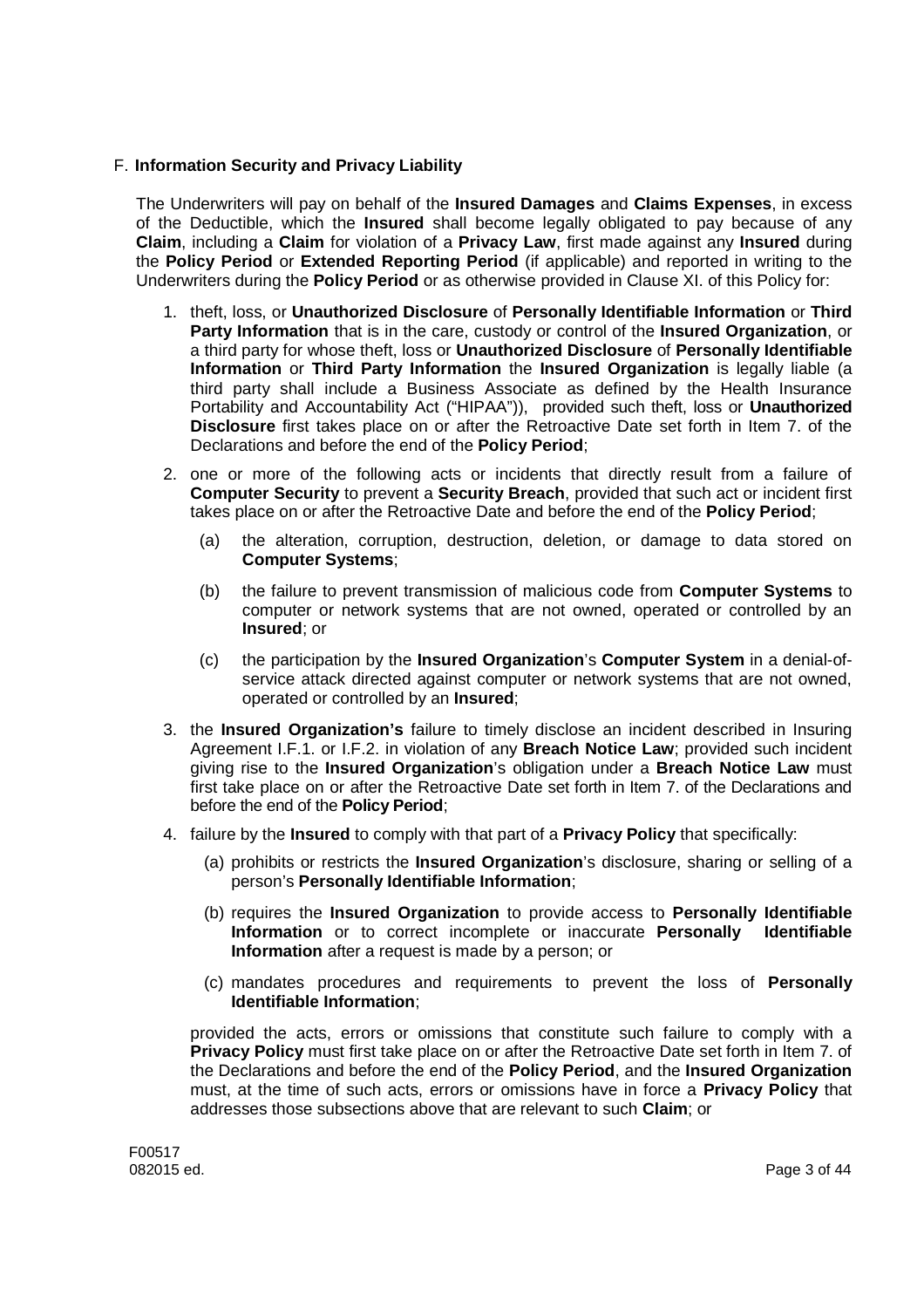5. failure by the **Insured** to administer (a) an identity theft prevention program required by regulations and guidelines promulgated pursuant to 15 U.S.C. §1681m(e), as amended, or (b) an information disposal program required by regulations and guidelines promulgated pursuant to 15 U.S.C. §1681W, as amended; provided the acts, errors or omissions that constitute such failure must first take place on or after the Retroactive Date set forth in Item 7. of the Declarations and before the end of the **Policy Period**.

### G. **Privacy Breach Response Services**

The Underwriters will provide **Privacy Breach Response Services** to the **Insured Organization** in excess of the deductible because of an incident (or reasonably suspected incident) described in Insuring Agreement I.F.1. or I.F.2. that first takes place on or after the Retroactive Date set forth in Item 7. of the Declarations and before the end of the **Policy Period** and is discovered by the **Insured** and is reported to the Underwriters during the **Policy Period**.

**Privacy Breach Response Services** means the following:

- 1. **Computer Expert Services**;
- 2. **Legal Services**;
- 3. **Notification Services** to provide notification to:
	- (a) individuals who are required to be notified by the **Insured Organization** under the applicable **Breach Notice Law**; and
	- (b) in the Underwriters' discretion, to individuals affected by an incident in which their **Personally Identifiable Information** has been subject to theft, loss, or **Unauthorized Disclosure** in a manner which compromises the security or privacy of such individual by posing a significant risk of financial, reputational or other harm to the individual;
- 4. **Call Center Services**;
- 5. **Breach Solution and Mitigation Services**; and
- 6. **Public Relations and Crisis Management Expenses**.

**Privacy Breach Response Services** also includes assistance from the BBR Services Team and access to educational and loss control information at no charge.

**Privacy Breach Response Services** will be provided subject to the terms and conditions of this Policy and the conditions applicable thereto are set forth more fully in the information packet (which may be updated by the Underwriters from time to time) provided with this Policy, and will be subject to the applicable deductibles and limits set forth in the Declarations, and shall not include any internal salary or overhead expenses of the **Insured Organization.**

**Privacy Breach Response Services** and the conditions applicable thereto are set forth more fully in the information packet provided with this Policy.

### H. **Regulatory Defense and Penalties**

The Underwriters will pay on behalf of the **Insured Claims Expenses** and **Penalties** in excess of the Deductible, which the **Insured** shall become legally obligated to pay because of any **Claim** in the form of a **Regulatory Proceeding**, first made against any **Insured** during the **Policy Period** or **Extended Reporting Period** (if applicable) and reported in writing to the Underwriters during the **Policy Period** or as otherwise provided in Clause XI. of this Policy, resulting from a violation of a **Privacy Law** and caused by an incident described in Insuring Agreement I.F.1., I.F.2. or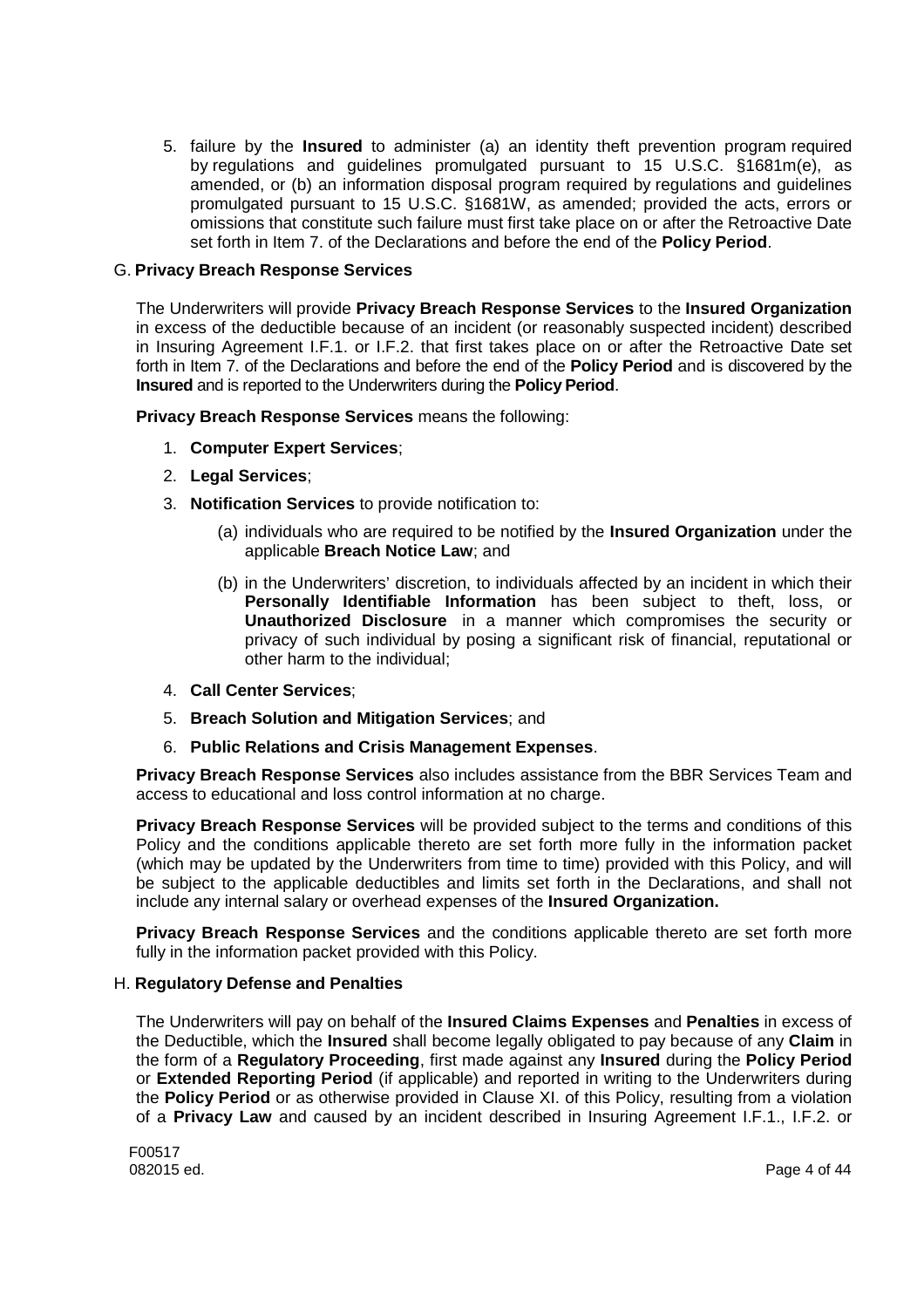I.F.3. that first takes place on or after the Retroactive Date set forth in Item 7. of the Declarations and before the end of the **Policy Period**.

### I. **PCI Fines, Expenses and Costs**

The Underwriters will indemnify the **Insured** for **PCI Fines, Expenses and Costs**, in excess of the Deductible, which the **Insured** shall become legally obligated to pay because of a **Claim** first made against any **Insured** during the **Policy Period** or **Extended Reporting Period** (if applicable) and reported in writing to the Underwriters during the **Policy Period** or as otherwise provided in Clause XI. of this Policy. Coverage under this Insuring Agreement is sublimited to the amount set forth Item 3.D.1.ii. of the Declarations, and the Underwriters shall have no duty to defend any **Claim** or pay **Claims Expenses** with respect to any **Claim** under this Insuring Agreement.

## J. **Employee Benefits Liability**

The Underwriters will pay on behalf of the **Insured Damages** and **Claims Expenses** which the **Insured** shall become legally obligated to pay because of any **Claim** or **Claims** first made against any **Insured** during the **Policy Period** and reported to the Underwriters during the **Policy Period** or **Extended Reporting Period** (if applicable), arising out of any negligent act, error or omission of the **Insured** in the **Administration** of the **Insured**'s **Employee Benefits Program**, except as excluded or limited by the terms, conditions and exclusions of this Policy.

## **II. DEFENSE AND SETTLEMENT**

- A. The Underwriters shall have the right and duty to defend the **Insured**, subject to the Limit of Liability and all the provisions, terms and conditions of this Policy:
	- 1. any **Claim** first made against the **Insured** seeking payment under the terms of this insurance, even if any of the allegations of the **Claim** are groundless, false or fraudulent; or
	- 2. under Insuring Agreement I.H., any **Claim** in the form of a **Regulatory Proceeding**.

The Underwriters shall choose defense counsel in conjunction with the **Named Insured**, but in the event of a dispute, the decision of the Underwriters is final.

- B. With respect to any **Claim** against the **Insured** seeking **Damages** or **Penalties** which are payable under the terms of this Policy, the Underwriters will pay **Claims Expenses** incurred with their prior written consent. It is agreed that the Limit of Liability available to pay **Damages** and **Penalties** shall be reduced and may be completely exhausted by payment of **Claims Expenses**. **Damages, Penalties** and **Claims Expenses** shall be applied against the Deductible set forth in Item 4. of the Declarations.
- C. The Underwriters shall have the right to make any investigation they deem necessary, including, without limitation, any investigation with respect to coverage and statements made in the application.
- D. If the **Insured** refuses to consent to any settlement or compromise recommended by the Underwriters and which is acceptable to the claimant and elects to contest the **Claim**, the Underwriters' liability for any **Damages, Penalties** and **Claims Expenses** shall not exceed the amount for which the **Claim** could have been settled, less the remaining Deductible, plus the **Claims Expenses** incurred up to the time of such refusal, or the applicable Limit of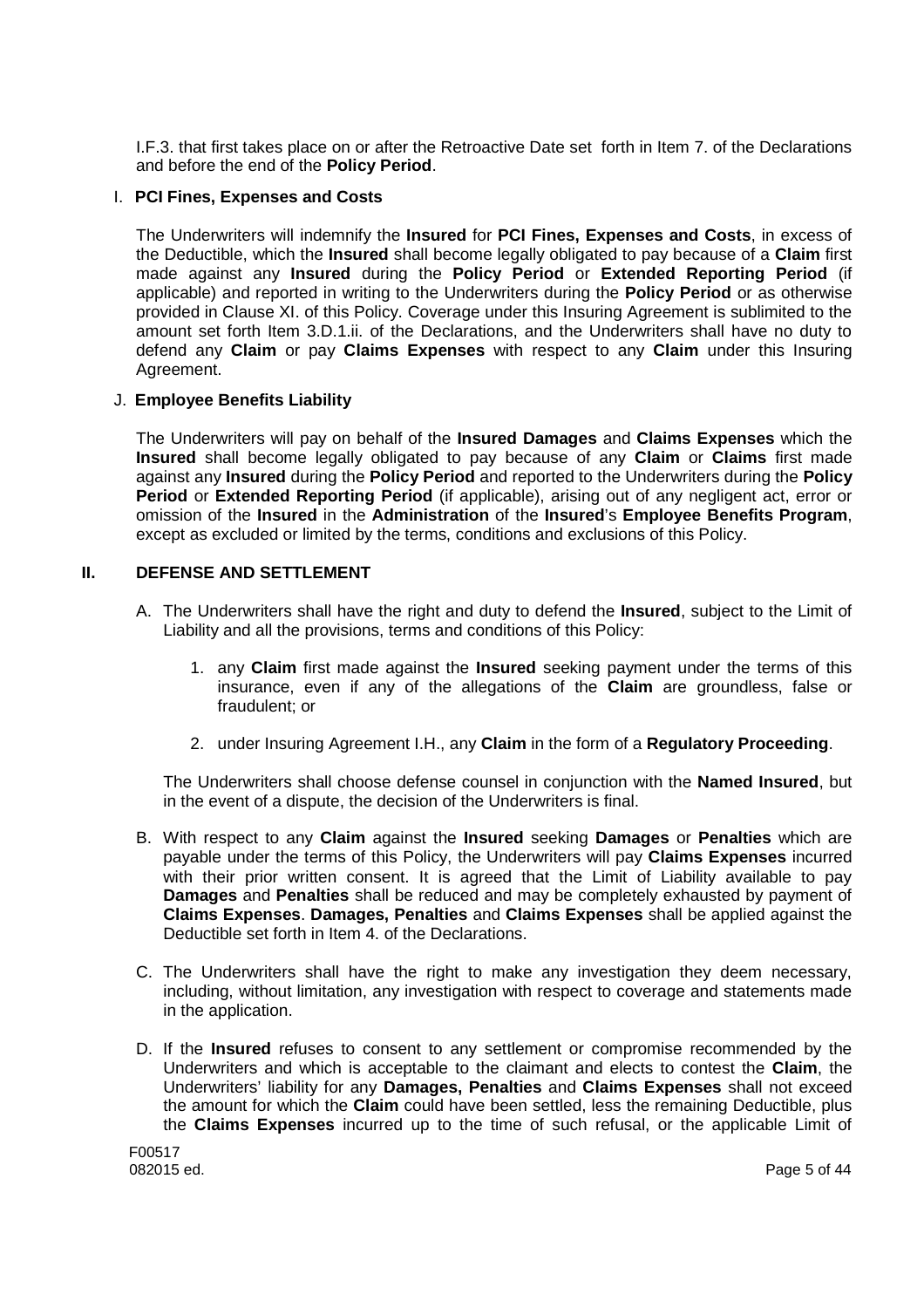Liability, whichever is less, and the Underwriters shall have the right to withdraw from the defense of the **Claim** by tendering control of said defense to the **Insured**. The portion of any proposed settlement or compromise that requires the **Insured** to cease, limit or refrain from actual or alleged infringing or otherwise injurious activity or is attributable to future royalties or other amounts that are not **Damages** (or **Penalties** for **Claims** covered under Insuring Agreement I.H.) shall not be considered in determining the amount for which a **Claim** could have been settled.

- E. Subject to the Limit of Liability of this Policy, the Underwriters shall pay all premiums on bonds to release attachments, all premiums on appeal bonds required in any such defended suit, but without any obligation to apply for or furnish such bonds, all costs taxed against the **Insured** in any suit, all interest accruing after entry of judgment until Underwriters have paid, tendered or deposited in court part of such judgment as does not exceed the Underwriters' Limit of Liability.
- F. Subject to the Limit of Liability of this Policy, the Underwriters shall reimburse the **Insured** for all reasonable expenses, other than loss of earnings, incurred at the Underwriters' request.
- G. It is further provided that the Underwriters shall not be obligated to pay any **Damages, Penalties, PCI Fines, Expenses and Costs,** medical payments or **Claims Expenses**, or to undertake or continue defense of any **Claim** after the applicable Limit of the Underwriters' Liability has been exhausted by payment of **Damages, Penalties, PCI Fines, Expenses and Costs**, medical payments or **Claims Expenses** or after deposit of the remaining applicable Limit of Liability in a court of competent jurisdiction, and that upon such payment, the Underwriters shall have the right to withdraw from the further defense of the **Claim** by tendering control of said defense to the **Insured**.

### **III. PERSONS INSURED**

Each of the following is an **Insured** under this Insurance to the extent set forth below:

#### A. the **Named Insured**;

- B. in relation to Insuring Agreements I.F., I.G., I.H., and I.I., the **Named Insured** and any **Subsidiaries** of the **Named Insured** (together the "**Insured Organization**");
- C. an **Employee** or volunteer worker of the **Named Insured** (or the **Insured Organization** if applicable) but only while acting within the scope of his or her duties as such;
- D. if the **Named Insured** is a joint venture or partnership, any partner or member with respect to his or her liability as such;
- E. if the **Named Insured** is other than an individual, partnership or joint venture, any executive officer, director, stockholder, **Medical Director**, **Manager,** administrator or employed physician of the organization so designated while acting within the scope of his or her duties as such. However, in relation to Insuring Agreements I.A., I.B., I.C., I.D., and I.E, coverage for any employed physician is contingent on any such employed physician being scheduled in Item 10. of the Declarations.
- F. any person who previously qualified as an **Insured** under E. above prior to the termination of the required relationship with the **Named Insured**, but solely with respect to: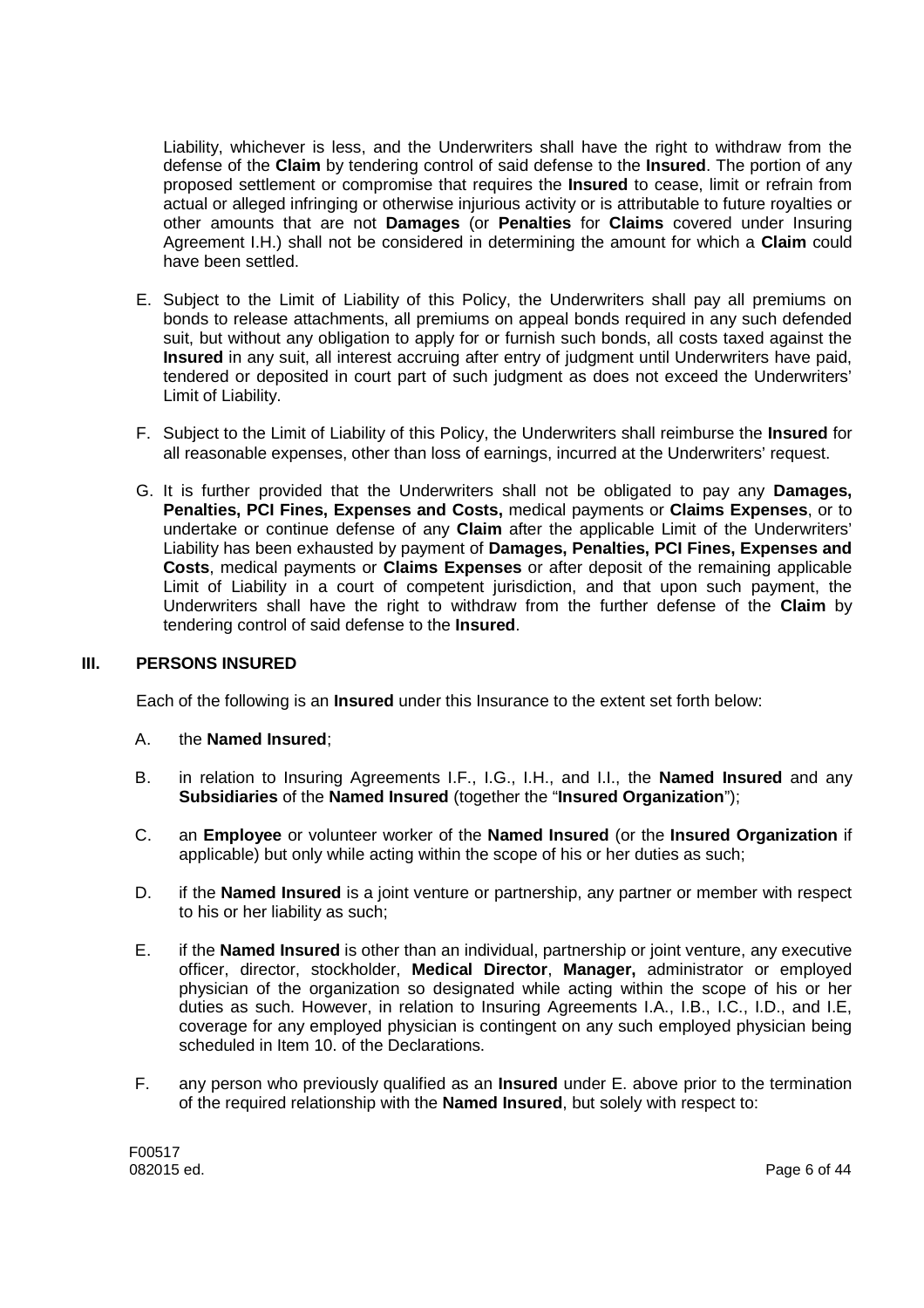- 1. in relation to Insuring Agreement I.A., **Professional Services** performed on behalf of the **Named Insured** designated in Item 1. of the Declarations;
- 2. in relation to Insuring Agreements I.B., I.C., I.D., and I.E., an **Accident** arising solely out of the **Named Insured's Products** or operations occurring prior to the termination of the required relationship with the **Named Insured**;
- 3. in relation to Insuring Agreements I.F, I.G, I.H and I.I. the performance of his or her duties as such on behalf of the **Insured Organization**;
- 4. in relation to Insuring Agreements I.J., **Administration** of the **Insured's Employee Benefits Program**.
- G. in relation to Insuring Agreements I.A., I.B., I.C., I.D., and I.E., any **Independent Contractor** and/or agent of the **Named Insured**. If the **Independent Contractor** is a physician, in relation to Insuring Agreements I.A., I.B., I.C., I.D., and I.E, coverage for any contracted physician is contingent on any such contracted physician being scheduled in Item 10. of the Declarations.
- H. in relation to Insuring Agreement I.B., any landlord, owner, or property manager of the **Designated Premises**; or any tradeshow or convention sponsor or operator; or any lessor of equipment. However, coverage provided to these **Insureds**, shall apply solely:
	- 1. to **Claims** first made against the **Insured** during the **Policy Period** or any **Extended Reporting Period** (if applicable):
	- 2. for **Claims** arising out the **Named Insured's** occupancy of, or failure to maintain the **Designated Premises**, but solely with respect to the products, goods or operations of the **Named Insured** and only if liability for such **Claim** is determined to be solely the negligence or responsibility of the **Named Insured**; and
	- 3. for **Accidents** at, on or upon that portion of the **Designated Premises** which is occupied by the **Named Insured** and taking place during the term of the **Named Insured's** lease/occupancy of such **Designated Premises**.

This Policy shall not apply:

- 1. to the liability of an **Insured**, if an individual physician, surgeon, osteopath, podiatrist, orthodontist, chiropractor, psychiatrist, psychologist or dentist, for his or her acts, errors or omissions outside the scope of work conducted for or on behalf of the **Named Insured**; or
- 2. to any liability arising out of the conduct of any partnership or joint venture of which the **Insured** is a partner or member and which is not designated in this Policy as a **Named Insured**.

# **IV. TERRITORY**

This Insurance applies to **Claims** brought anywhere in the world arising out of negligent acts, errors or omissions, incidents, events, **Loss** or **Accidents** which take place anywhere in the world.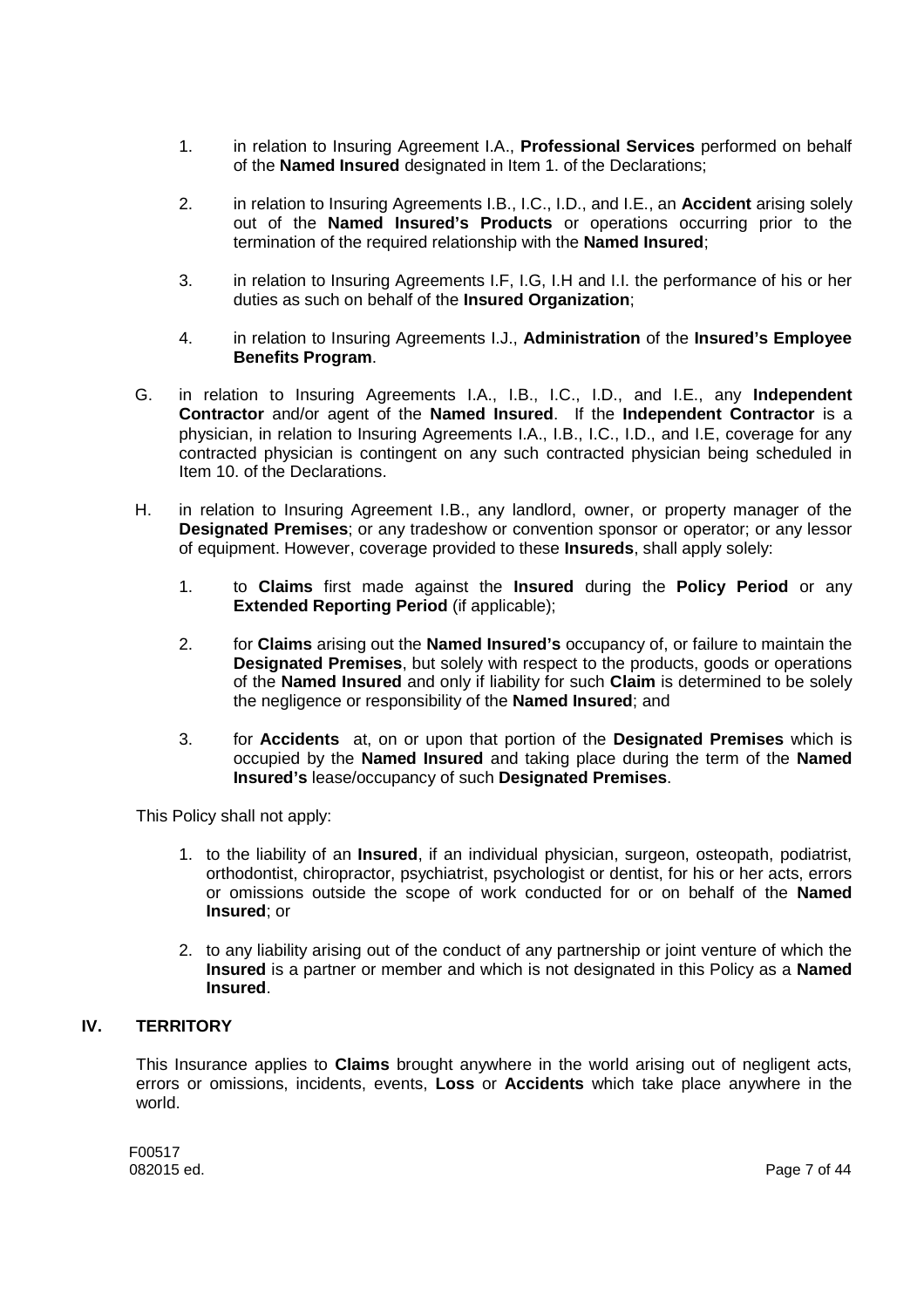# **V. EXCLUSIONS**

# A. **Exclusions applicable to Insuring Agreement I.A. Professional Liability**

The coverage under this Policy does not apply to **Damages** or **Claims Expenses** incurred with respect:

- 1. to any **Claim** arising out of **Personal Injury**, **Property Damage** or **Advertising Liability**, except with respect to **Bodily Injury** arising out of any negligent act, error or omission of any **Insured** in the rendering or failing to render **Professional Services**; provided however, this exclusion shall not apply to any **Claims** for **Personal Injury** to **Patients**;
- 2. to any **Claim** arising out of, or relating to, any liability under any contract or agreement, whether written or oral, unless such liability would have attached to the **Insured** in the absence of such contract or agreement;
- 3. to any **Claim** based upon an express or implied warranty or guarantee, or breach of contract in respect of any agreement to perform work for a fee;
- 4. to any **Claim** arising out of any **Insured's** activities as a trustee, partner, officer, director or **Employee** of any trust, charitable organization, corporation, company or business other than that of the **Named Insured**;
- 5. to any **Claim** arising out of failure to pay any bond, interest on any bond, any debt, financial guarantee or debenture;
- 6. to any **Claim** arising out of any financial or investment advice given, referrals, warranties, guarantees or predictions of future performance made by any **Insured** as regards specific and identifiable investment items including but not limited to personal property, real property, stocks, bonds or securities;
- 7. to any **Claim** arising out of the actual or alleged publication or utterance of libel or slander or other defamatory or disparaging material, or a publication or utterance in violation of an individual's right to privacy;
- 8. to any **Claim** arising out of actual or alleged plagiarism, misappropriation of likeness, breach of confidence, or misappropriation or infringement of any intellectual property right, including patent, trademark, trade secret, trade dress and copyright.
- B. **Exclusions applicable to Insuring Agreement I.B., General Liability, Insuring Agreement I.C., Products/ Completed Operations Liability and Insuring Agreement I.D., Fire Legal Liability**

The coverage under this Policy does not apply to **Damages** or **Claims Expenses** incurred with respect:

- 1. to any **Claim** arising out of, or **Accident** involving, the rendering of or failure to render **Professional Services** by any **Insured** or by any person or organization for whose acts or omissions the **Named Insured** is legally responsible;
- 2. to any **Claim** arising out of, or **Accident** involving, **Personal Injury** or **Property Damage** resulting from the use of force expected or intended from the standpoint of the **Insured**;

F00517<br>082015 ed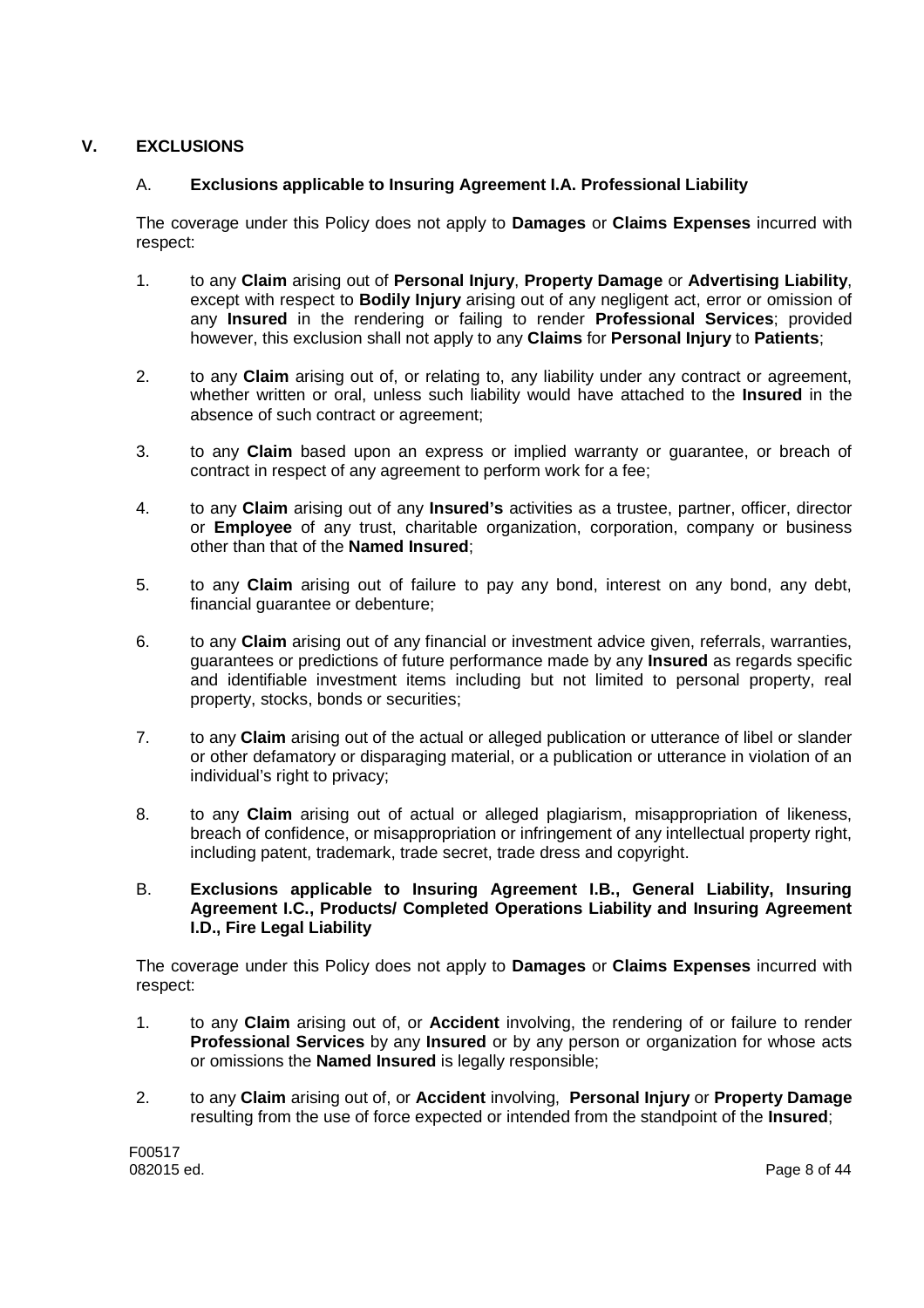- 3. to any **Claim** arising out of, or **Accident** involving, any **Personal Injury** to **Patients** resulting from the rendering of or failing to render **Professional Services**;
- 4. to any **Claim** brought by or on behalf of any **Patient** or the estate, spouse, parent, sibling, heirs, executors, administrators, assigns or legal representatives of any **Patient**, regardless of whether the **Claim** is a direct **Claim** for **Bodily Injury** to the **Patient** or for other related **Claims** as a consequence of **Bodily Injury**, including but not limited to loss of consortium.
- 5. to any **Claim** for liability arising out of, or **Accident** involving, **Personal Injury** or **Property Damage** arising out of ownership, maintenance, operation, use, **Loading or Unloading** of:
	- (a) any **Automobile**, aircraft or watercraft owned or operated by, or rented or loaned to, any **Insured**; or
	- (b) any other **Automobile**, aircraft or watercraft operated by any person in the course of their employment or volunteer duties for any **Insured**;
- 6. to any **Claim** arising out of, or **Accident** involving, **Personal Injury** or **Property Damage** arising out of:
	- (a) the ownership, maintenance, operation, use, **Loading or Unloading** of any **Mobile Equipment** while being used in any prearranged or organized racing, speed or demolition contest or in any stunting activity or in practice or preparation for such contest or activity; or
	- (b) the operation or use of any snowmobile, moped or motorized bicycle, or trailer designed for use therewith;
- 7. to any **Claim** for, or **Accident** involving, **Personal Injury** or **Property Damage** arising out of and in the course of the transportation of **Mobile Equipment** by any **Automobile** owned or operated by or rented or loaned to any **Insured**;
- 8. to any **Claim** arising out of, or **Accident** involving, **Personal Injury**, **Property Damage** or **Advertising Liability** for which the **Insured** or their indemnitee may be held liable:
	- (a) as a person or organization engaged in the business of manufacturing, distributing, selling, or serving alcoholic beverages; or
	- (b) if not so engaged, as an owner or lessor of premises used for such purposes, if such liability is imposed by, or because of the violation of, any statute, ordinance or regulation pertaining to the sale, gift, distribution or use of any alcoholic beverage;
- 9. to any **Claim** arising out of, or **Accident** involving, **Personal Injury** to:
	- (a) any **Employee** or volunteer of the **Named Insured** arising out of and in the course of his employment or retention by the **Named Insured**; or
	- (b) the spouse, child, parent, brother or sister of the **Employee** as a consequence of (a) above. This exclusion applies: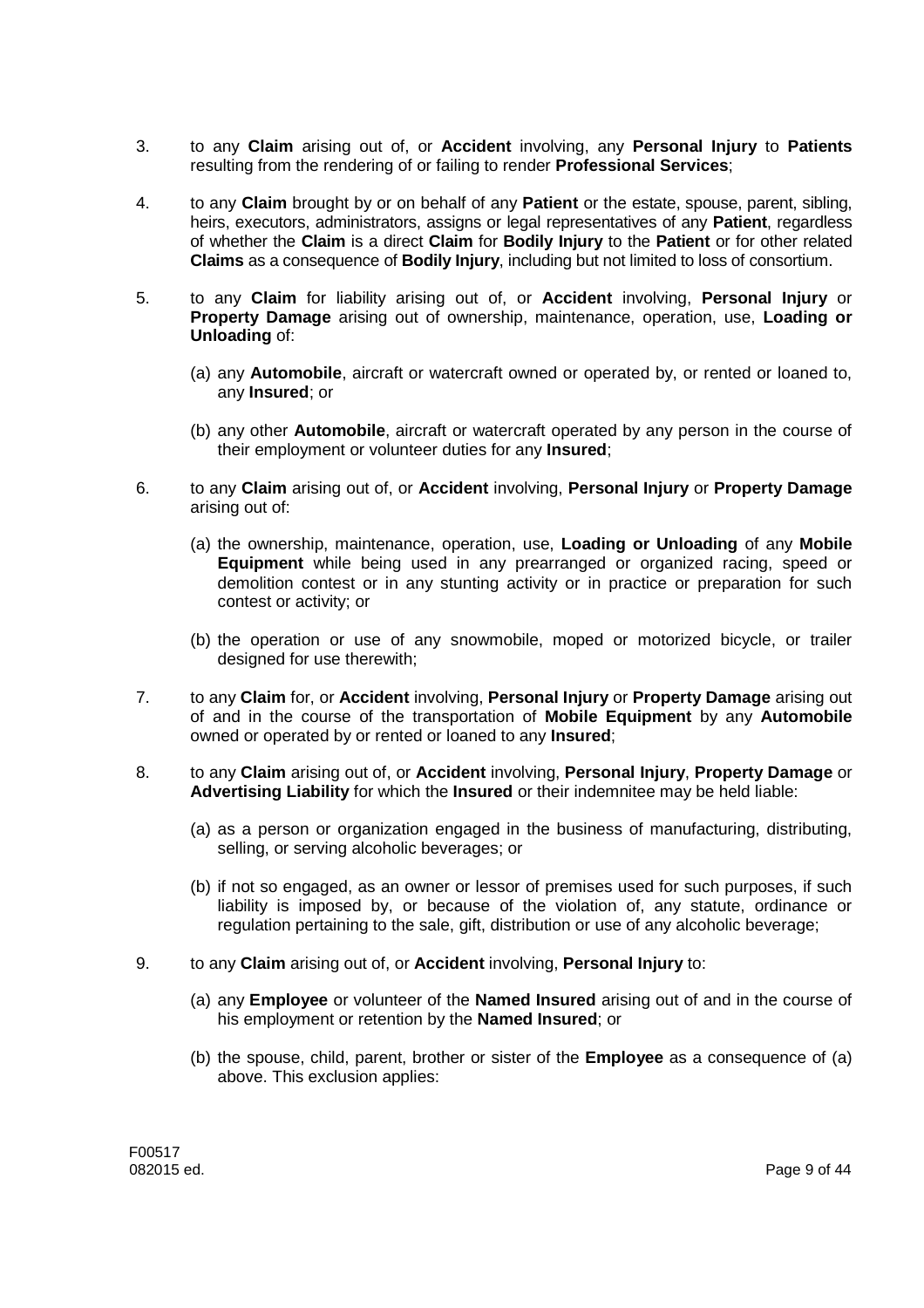- (i) whether the **Insured** may be liable as an employer or in any other capacity; and
- (ii) to any obligation to share **Damages** with or repay someone else who must pay **Damages** arising out of such liability;
- 10. to any **Claim** arising out of, or **Accident** involving, **Property Damage** to:
	- (a) property owned, rented or temporarily occupied by the **Named Insured** with permission of the owner, including fixtures permanently attached thereto, any costs or expenses incurred by the **Named Insured,** or any other person, organization, entity for repair, replacement, enhancement, restoration or maintenance of such property for any reason, including prevention of injury to a person or damage to another's property;
	- (b) premises given away, sold or abandoned by the **Named Insured**;
	- (c) property loaned to the **Named Insured**;
	- (d) personal property in the care, custody and control of the **Named Insured**;
	- (e) that particular part of real property on which the **Named Insured** or any contractors or subcontractors working directly or indirectly on behalf of the **Named Insured** or temporarily occupied by the **Named Insured** as to premises rented to the **Named Insured** or temporarily occupied by the **Named Insured** with permission of the owner if such **Property Damage** arises out of those operations;
	- (f) that particular part of any property that must be restored, repaired or replaced because the **Insured**'s work was incorrectly performed on it.

Paragraph (a) of this exclusion does not apply to **Property Damage** to premises rented to the **Named Insured** or temporarily occupied by the **Named Insured** with permission of the owner, if such **Property Damage** arises out of fire covered under Insuring Agreement I.D (Fire Legal Liability) and subject to the sublimits of liability as described in Section VII.B (General Liability Tower) of this Policy and stated in Item 3.B of the Declarations..

Paragraph (b) of this exclusion does not apply if the premises are the **Insured's** work and were never occupied, rented or held for rental by the **Named Insured**.

Paragraphs (c), (d), (e) and (f) of this exclusion do not apply to liability assumed under a sidetrack agreement.

Paragraph (f) of this exclusion does not apply to **Property Damage** included in any **Products/Completed Operations Liability Hazard** coverage.

11. to any **Claim** arising out of, or **Accident** involving, **Property Damage** to premises owned or alienated by the **Insured** arising out of such premises or any part thereof; however, in relation to coverage under Insuring Agreement I.D. this exclusion does not apply to **Property Damage** to structures or portions thereof rented to or occupied by the **Named Insured,** including fixtures permanently attached thereto, if such **Property Damage** arises out of fire subject to the sublimits of liability as described in Section VII.B (General Liability Tower) of this Policy and stated in Item 3.B of the Declarations.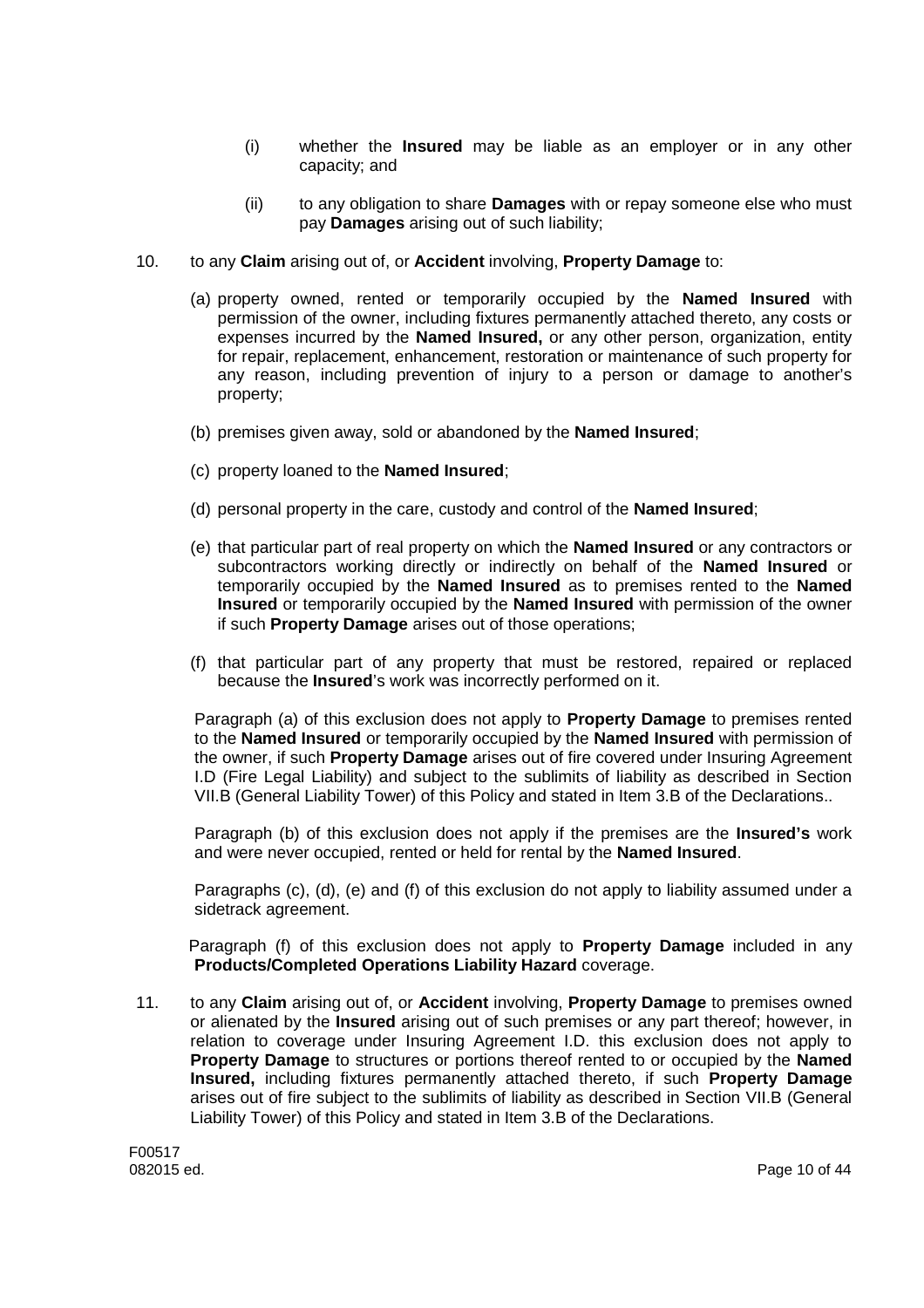- 12. to any **Claim** arising out of, or **Accident** involving, loss of use of tangible property which has not been physically injured or destroyed resulting from:
	- (a) a delay in or lack of performance by or on behalf of the **Named Insured** of any contract or agreement; or
	- (b) the failure of the **Named Insured's Products** or work performed by or on behalf of the **Named Insured** to meet the level of performance, quality, fitness or durability warranted or represented by the **Named Insured**;

but this exclusion does not apply to loss of use of other tangible property resulting from the sudden and accidental physical injury to or destruction of the **Named Insured's Products** or work performed by or on behalf of the **Named Insured** after such products or work have been put to use by any person or organization other than an **Insured**;

- 13. to any **Claim** arising out of, or **Accident** involving, **Property Damage** to the **Named Insured's Products**, or for the cost of inspecting, repairing or replacing any defective or allegedly defective product or part thereof or for loss of use of any defective or allegedly defective product;
- 14. to **Property Damage** to work performed by or on behalf of the **Named Insured** arising out of the work or any portion thereof, or out of materials, parts or equipment furnished in connection therewith;
- 15. to any **Claim** for the withdrawal, recall, inspection, repair, replacement, or loss of use of the **Named Insured's Products** or work completed by or for the **Named Insured** or of any property of which such products or work form a part, if such products, work or property are withdrawn from the market or from use because of any known or suspected defect or deficiency therein;
- 16. to any **Claim** arising out of, or **Accident** involving, **Aircraft Products**, including, but not limited to, consequential loss of use thereof resulting from **Grounding**;
- 17. to any **Claim**, or **Accident**, relating to **Advertising Liability** arising out of:
	- (a) failure of performance of contract; provided, however, that this exclusion shall not apply to the unauthorized appropriation of ideas based upon alleged breach of an implied contract;
	- (b) infringement of patent, trademark, service mark, and trade name, other than titles or slogans by use thereof on or in connection with goods, products or services sold, offered for sale or advertised; or
	- (c) incorrect description or mistake in advertised price of goods, products or services sold, offered for sale or advertised.
- 18. to any **Claim**, or **Accident** arising out of:
	- (a) any act, error, omission, illness or disease of the human body, work, business or operations which took place, performed by or on behalf of the **Insured** prior to the Retroactive Date set forth in Item 7 of the Declarations; and/or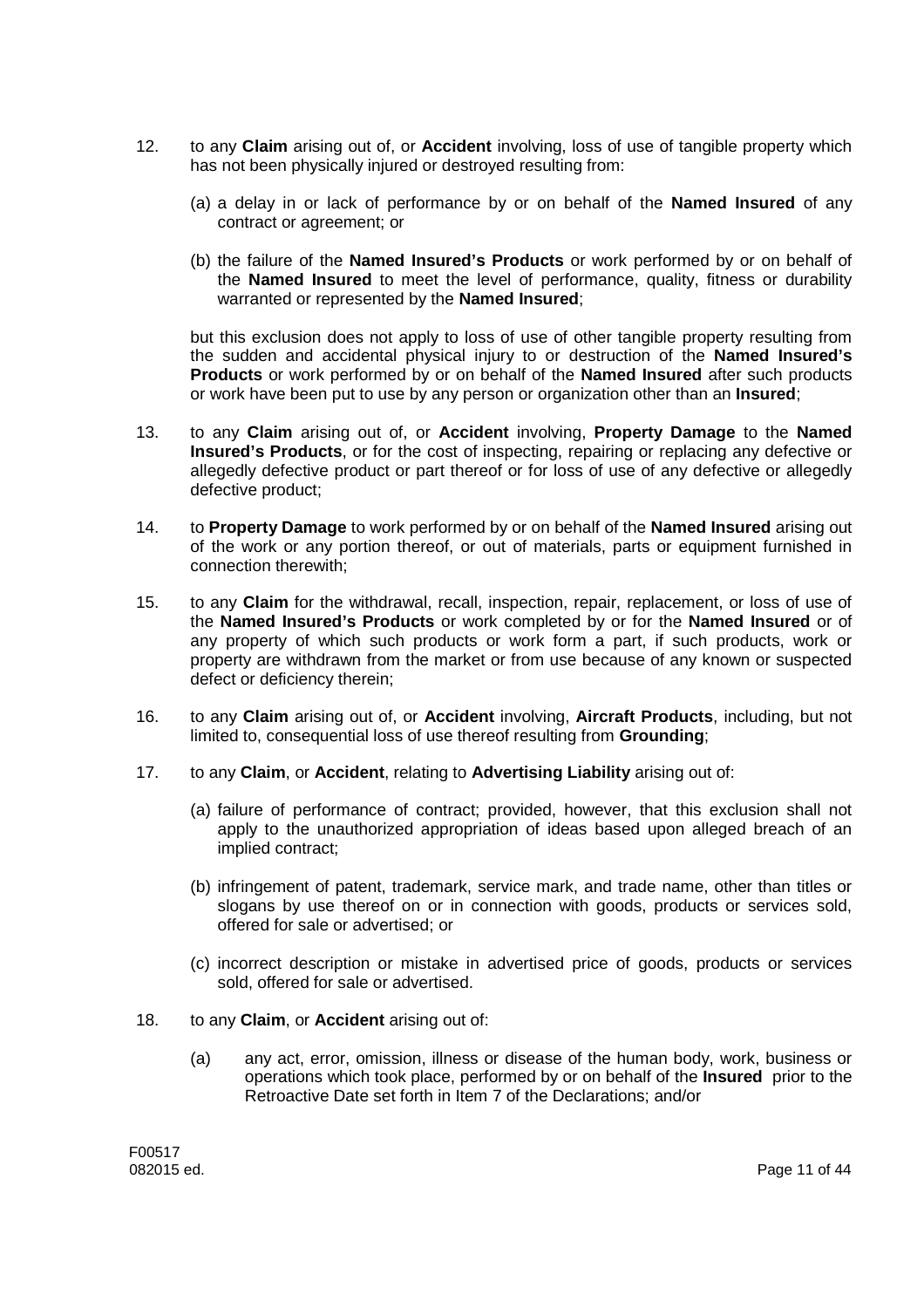(b) any act, error, omission, illness or disease of the human body, work, business or operations performed by or on behalf of the **Insured** which act, error, omission, illness or disease of the human body, work, business or operations has commenced or is pending prior to the Retroactive Date set forth in Item 7 of the Declarations.

This exclusion applies only to coverage which is afforded under this Policy on a Claims Made and Reported basis.

## C. **Exclusions applicable to Insuring Agreement I.E., Medical Payments**

The Underwriters will not pay expenses for **Bodily Injury**:

- 1. to any **Insured**;
- 2. to a person hired to do work for or on behalf of any **Insured** or a tenant of the **Insured**;
- 3. to a person injured on that part of the premises the **Named Insured** owns or rents that the person normally occupies;
- 4. to a person, whether or not an **Employee** of any **Insured**, if benefits for the **Bodily Injury** are payable or must be provided under a workers' compensation or disability benefits law or a similar law;
- 5. to a person injured while taking part in athletics;
- 6. due to war, whether or not declared, or any act or condition incidental to war. War shall include civil war, insurrection, rebellion or revolution;
- 7. excluded under Insuring Agreement I.A (Professional Liability); or
- 8. to any prisoner.
- D. **Exclusions applicable to Insuring Agreements I.F., Information Security and Privacy Liability, I.G., Privacy Breach Response Services, I.H., Regulatory Defense and Penalties, and I.I., PCI Fines, Expenses and Costs.**

The coverage under this Insurance does not apply to any **Claim** or **Loss**:

- 1. for, arising out of, or resulting from **Bodily Injury** or **Property Damage**; however, this exclusion does not apply to mental anguish or emotional distress which is covered under Insuring Agreement I.F.;
- 2. for, arising out of, or resulting from any actual or alleged act, error or omission or breach of duty by any director, officer or **Manager** in the discharge of their duty if the **Claim** is brought by the **Named Insured**, a **Subsidiary**, or any principals, directors, officers, **Managers**, stockholders, members or **Employees** of the **Named Insured** or a **Subsidiary** in his or her capacity as such;
- 3. for, arising out of, or resulting from any contractual liability or obligation, or arising out of, or resulting from breach of contract or agreement either oral or written, provided, however, that this exclusion will not apply: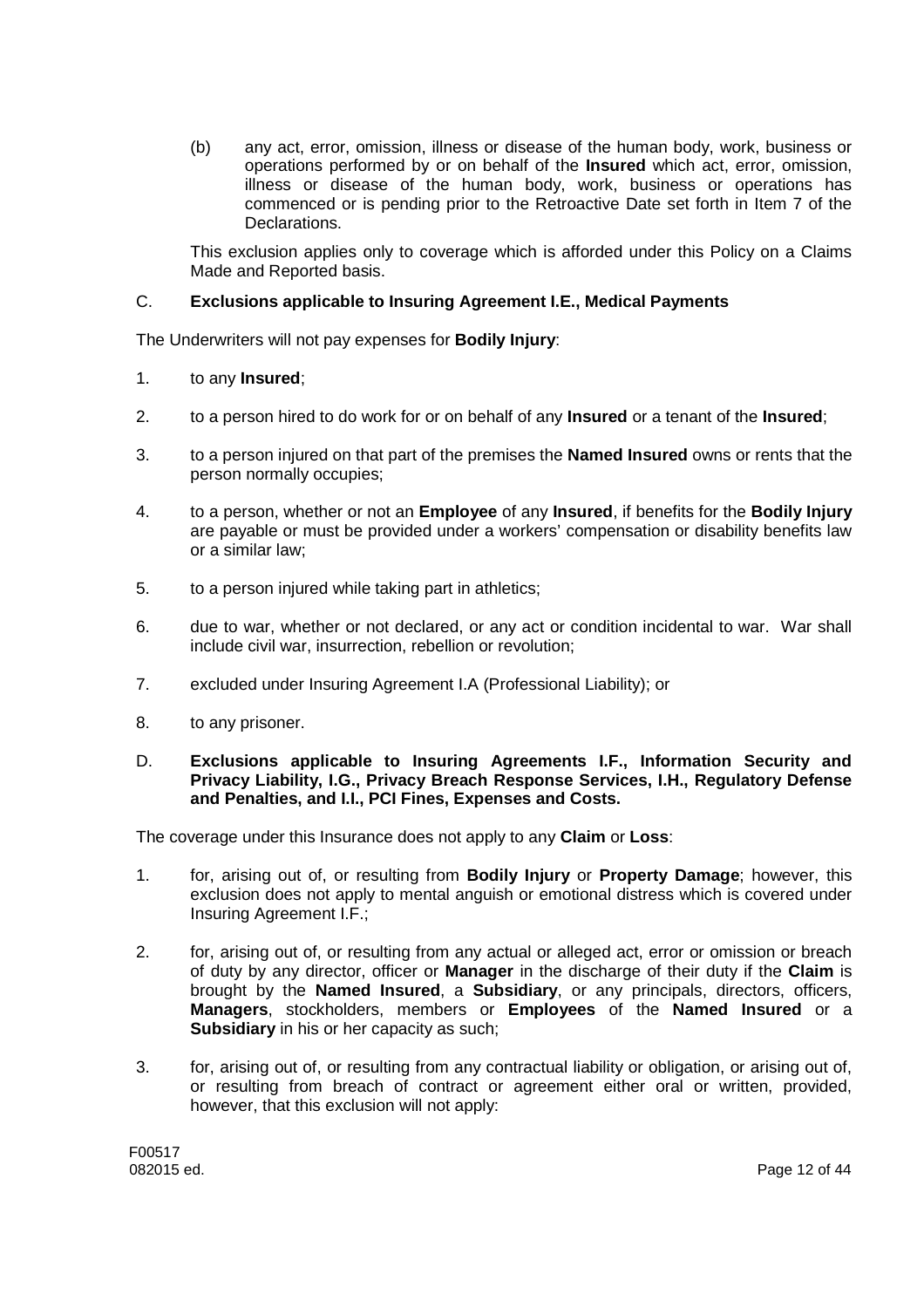- (a) only with respect to the coverage provided by Insuring Agreement I.F.1., to any obligation of the **Insured Organization** to maintain the confidentiality or security of **Personally Identifiable Information** or of **Third Party Information**; or
- (b) to the extent the **Insured** would have been liable in the absence of such contract or agreement;
- 4. for, arising out of, or resulting from any liability or obligation under a **Merchant Services Agreement** except this exclusion does not apply to **PCI Fines, Expenses and Costs** covered under Insuring Agreement I.I., or to **Computer Expert Services** or **Legal Services** covered under Insuring Agreement I.G.;
- 5. for, arising out of, or resulting from:
	- (a) the actual or alleged unlawful collection, acquisition or retention of **Personally Identifiable Information** (except as otherwise covered under Insuring Agreement I.F.5.) or other personal information by, on behalf of, or with the consent or cooperation of the **Insured Organization**; or the failure to comply with a legal requirement to provide individuals with the ability to assent to or withhold assent (e.g. opt-in or opt-out) from the collection, disclosure or use of **Personally Identifiable Information**; provided, that this exclusion shall not apply to the actual or alleged unlawful collection, acquisition or retention of **Personally Identifiable Information** by a person or entity that is not a **Related Party** and without the knowledge of the **Insured Organization**; or
	- (b) the distribution of unsolicited email, text messages, direct mail, or facsimiles, wiretapping, audio or video recording, or telemarketing, if such distribution, wiretapping or recording is done by or on behalf of the **Insured Organization**;
- 6. for, arising out of, or resulting from any actual or alleged:
	- (a) infringement of patent or patent rights or misuse or abuse of patent;
	- (b) infringement of copyright arising from, or related to software code or software products other than infringement resulting from a theft or **Unauthorized Access or Use** of software code by a person who is not a **Related Party**;
	- (c) use or misappropriation of any ideas, trade secrets or **Third Party Information** (i) by, or on behalf of, the **Insured Organization**, or (ii) by any other person or entity if such use or misappropriation is done with the knowledge, consent or acquiescence of a member of the **Control Group**;
	- (d) disclosure, misuse or misappropriation of any ideas, trade secrets or confidential information that came into the possession of any person or entity prior to the date the person or entity became an **Employee**, officer, director, **Manager**, principal, partner or **Subsidiary** of the **Named Insured**; or
	- (e) under Insuring Agreement I.F.2., theft of or **Unauthorized Disclosure** of data;
- 7. for, arising out of, or resulting from the actual or alleged inaccurate, inadequate or incomplete description of the price of goods, products or services, cost guarantees, cost representations, or contract price estimates, the authenticity of any goods, products or services, or the failure of any goods or services to conform with any represented quality or performance;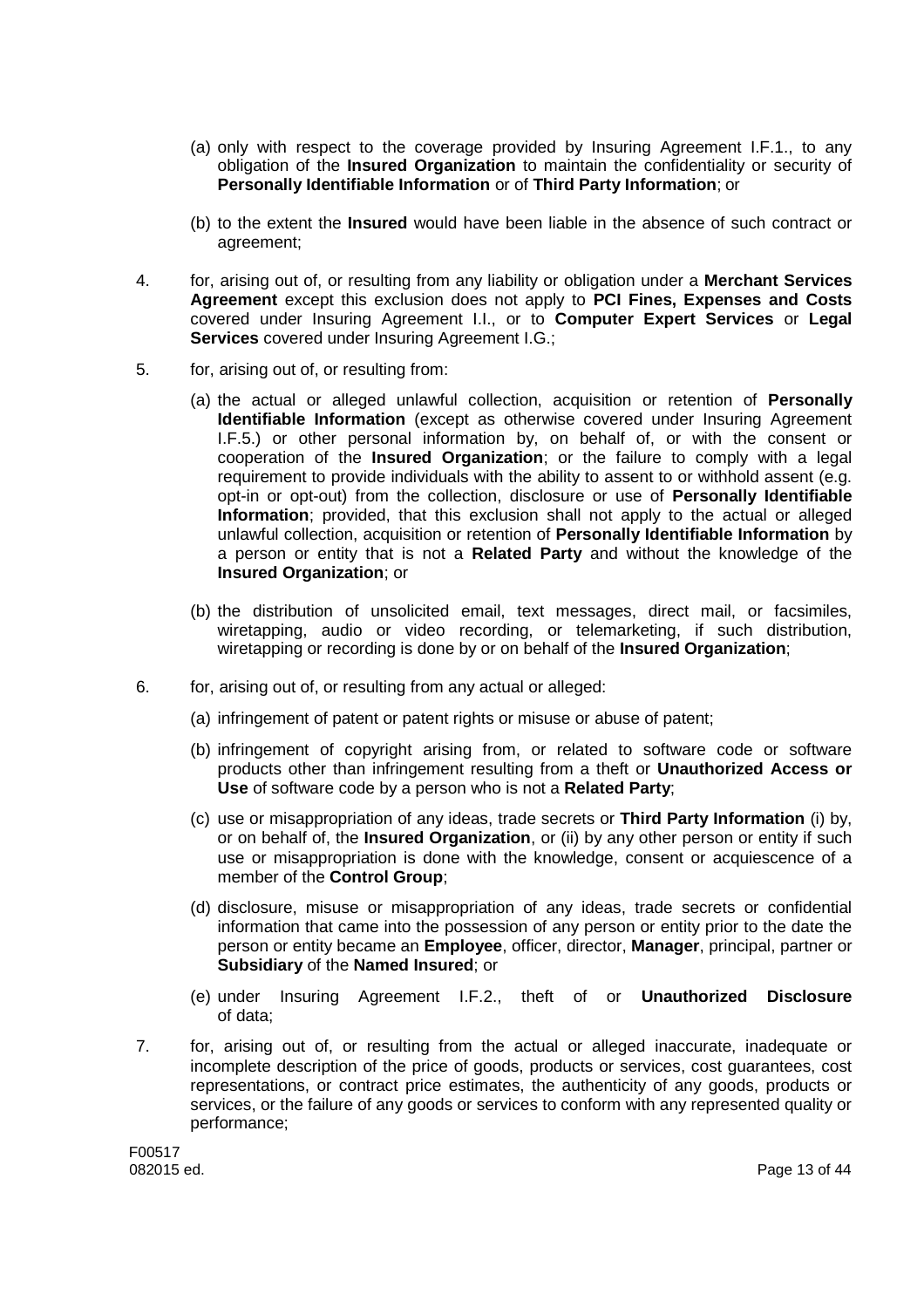# E. **Exclusions applicable to Insuring Agreement I.J., Employee Benefits Liability**

The coverage under this Policy does not apply to **Damages** or **Claims Expenses** incurred with respect:

- 1. to any **Claim** arising out of the rendering of or failure to render **Professional Services** by the **Named Insured** or by any person or organization for whose acts or omissions the **Named Insured** is legally responsible;
- 2. to any **Claims** arising out of **Personal Injury**, **Property Damage** or **Advertising Liability**;
- 3. to any **Claim** arising out of the actual or alleged publication or utterance of libel or slander or other defamatory or disparaging material, or a publication or utterance in violation of an individual's right to privacy;
- 4. to any **Claim** arising out of actual or alleged plagiarism, misappropriation of likeness, breach of confidence, or misappropriation or infringement of any intellectual property right, including patent, trademark, trade secret, trade dress and copyright;
- 5. to any **Claim** for failure of performance of contract by any **Insured**, including failure or insolvency of any **Employee Benefits Program**;
- 6. to any **Claim** based upon the:
	- (a) failure of stock to perform as represented by an **Insured**;
	- (b) advice given by an **Insured** to an **Employee** to participate, or not to participate, in stock subscription plans; or
	- (c) invest or non-investment of funds or the income yield therefrom;
- 7. to any **Claim** for benefits to the extent such benefits are available, with reasonable effort and cooperation of the **Insured**, from the applicable funds accrued or other collectible insurance;
- 8. to any **Claim** for taxes, fines, penalties, including those imposed under the Internal Revenue Code or any similar state or local law;
- 9. to any **Claim** arising out of wrongful termination of employment, discrimination, or other employment related practices;
- 10. to any **Claim** or circumstance that might lead to a **Claim** arising out of **Administration** of the **Insured**'s **Employee Benefits Program** which first took place, or is alleged to have taken place, prior to Retroactive Date as set for in Item 7. of the Declarations;

# F. **Exclusions applicable to all insuring agreements**

The coverage under this Policy does not apply to any **Claim, Damages**, **Claims Expenses** or **Loss:**

1. for, arising out of, or resulting from: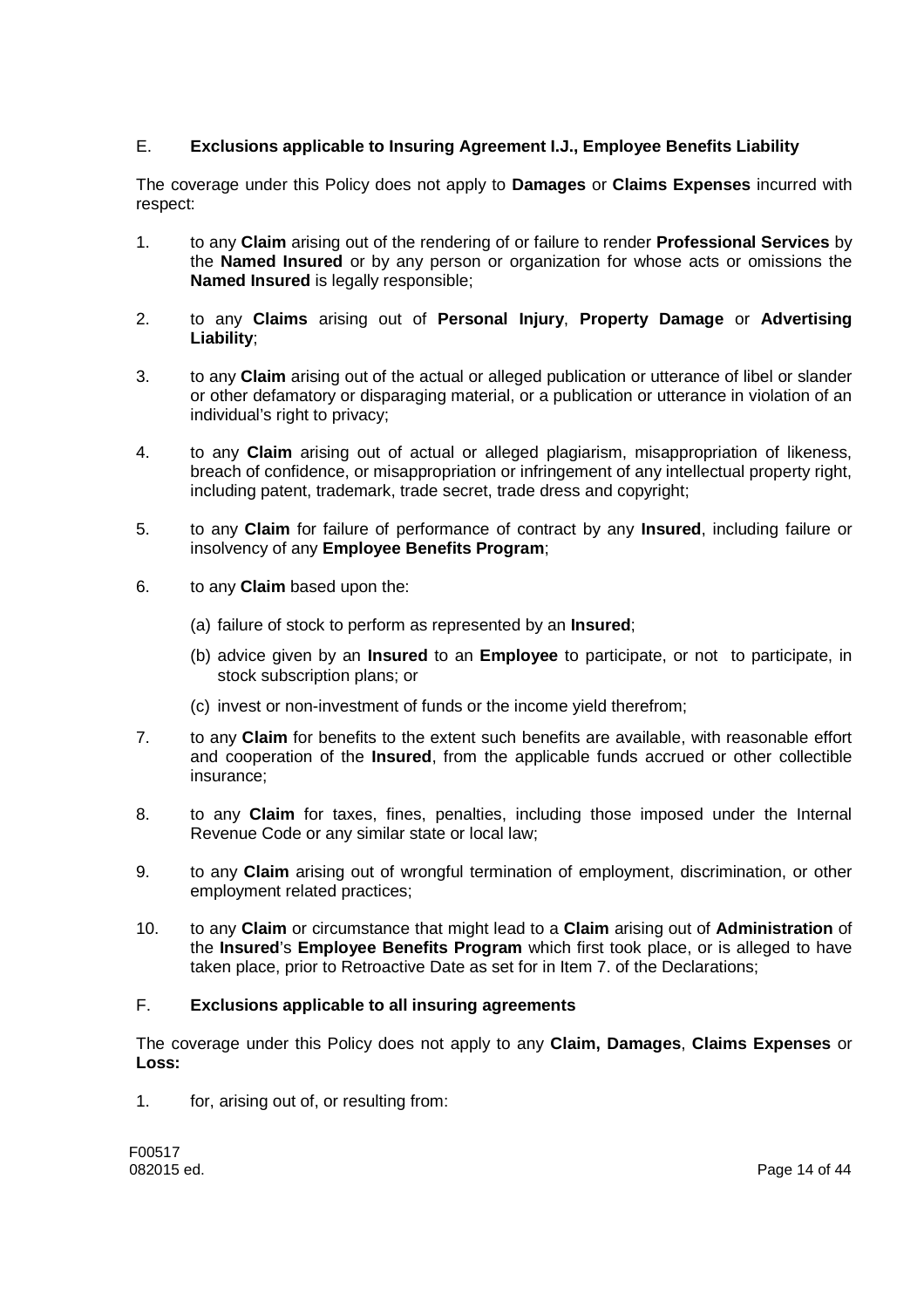- (a) any **Claim** made by any business enterprise in which any **Insured** has greater than a fifteen percent (15%) ownership interest or made by any parent company or other entity which owns more than fifteen percent (15%) of the **Named Insured**; or
- (b) the **Insured's** activities as a trustee, partner, member, **Manager**, officer, director or **Employee** of any employee trust, charitable organization, corporation, company or business other than that of the **Named Insured** or **Subsidiary**;
- 2. for, arising out of, or resulting from any act, error, omission, **Accident**, incident, failure of **Computer Security** or **Security Breach** committed or occurring prior to the inception date of this Policy:
	- (a) if any member of the **Control Group** knew or could have reasonably foreseen that such act, error or omission, **Accident,** incident, failure of **Computer Security**, or **Security Breach** might be expected to be the basis of a **Claim** or **Loss**; or
	- (b) in respect of which any **Insured** has given notice of a circumstance, which might lead to a **Claim** or **Loss**, to the insurer of any other policy in force prior to the Inception Date of this Policy.

This exclusion applies only to coverage which is afforded under this Policy on a Claims Made and Reported basis.

3. for, arising out of, or resulting from any act, error or omission, **Accidents**, incidents or events, failure of **Computer Security** or **Security Breach** which first took place, or is alleged to have taken place, prior to the Retroactive Date as set forth in Item 7. of the Declarations.

This exclusion applies only to coverage which is afforded under this Policy on a Claims Made and Reported basis.

- 4. for, arising out of, or resulting from discrimination including but not limited to discriminatory employment practices, allegations of actual or alleged violations of civil rights or acts of discrimination based entirely or in part on the race, gender, pregnancy, national origin, religion, age or sexual orientation;
- 5. for, arising out of, or resulting from any employer-employee relations, policies, practices, acts or omissions, or any actual or alleged refusal to employ any person, or misconduct with respect to **Employees**, whether such **Claim** is brought by an **Employee**, former **Employee**, applicant for employment, or relative or domestic partner of such person; provided, however, that this exclusion shall not apply to an otherwise covered **Claim** under Insuring Agreement I.F.1., I.F.2., or I.F.3. by a current or former **Employee** of the **Insured Organization**; or to the providing of **Privacy Breach Response Services** involving current or former **Employees** of the **Insured Organization**;
- 6. for, arising out of, or resulting from directly or indirectly:
	- (a) the actual, alleged or threatened discharge, dispersal, release or escape or failure to detect the presence of **Pollutants**, provided that this exclusion shall not apply to: (i) **Personal Injury** sustained by any **Patient**, visitor or invitee; and (ii) **Personal Injury** or **Property Damage** arising out of heat, smoke or fumes from a **Hostile Fire**;
	- (b) the manufacture, distribution, sale, resale, rebranding, installation, repair, removal, encapsulation, abatement, replacement or handling of, exposure to or testing for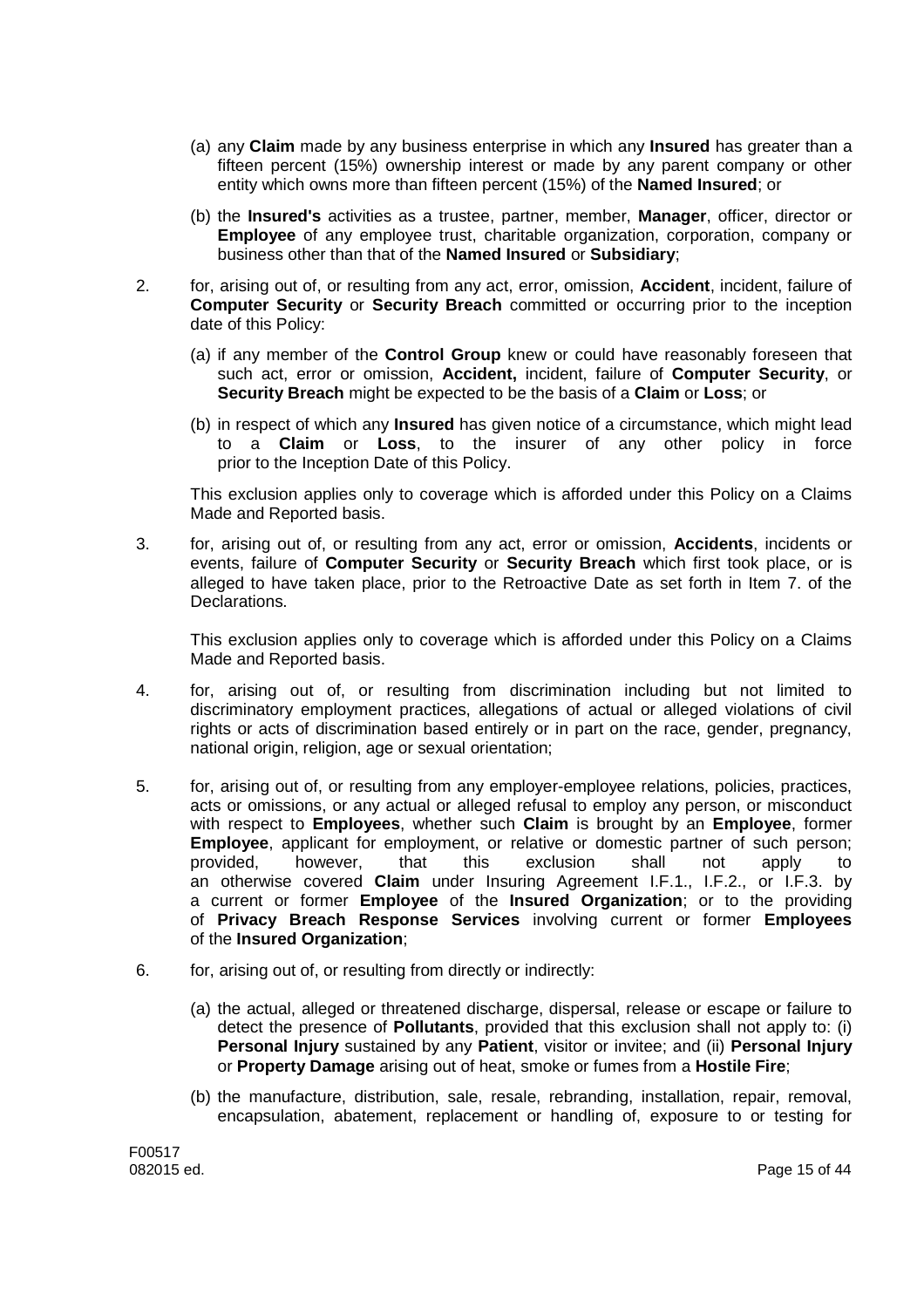**Pollutants** contained in a product, carried on clothing, inhaled, transmitted in any fashion or found in any form whatsoever; or

- (c) any governmental or regulatory directive or request that the **Insured** or anyone acting under its direction or control to test for, monitor, clean up, remove, contain, treat, detoxify or neutralize said **Pollutants**;
- 7. for, arising out of, or resulting from the insolvency or bankruptcy of any **Insured** or of any other entity including but not limited to the failure, inability, or unwillingness to pay **Claims**, losses or benefits due to the insolvency, liquidation or bankruptcy of any such individual entity;
- 8. for, arising out of, or resulting from:
	- (a) any conduct, physical act, gesture, or spoken or written words of a sexual or physically violent nature by any **Insured**, including but not limited to, sexual intimacy (whether or not consensual), sexual molestation, sexual act, sexual contact, sexual advances, requests for sexual favors, sexual or physical assault or battery, sexual or physical abuse, sexual harassment or exploitation, or other verbal or physical conduct of a sexual nature; or
	- (b) the **Insured**'s actual or alleged negligent employment, investigation, supervision, hiring, training or retention of any **Employee, Insured** or person for whom the **Insured** is legally responsible and whose conduct falls within paragraph (a), above.

However, with respect to Insuring Agreement I.A (Professional Liability) only, this exclusion does not apply to:

- (a) any specific individual **Insured** who allegedly committed such misconduct, unless it is judicially determined that the specific individual **Insured** committed the misconduct. If it is judicially determined that the specific individual **Insured** committed the misconduct, the Underwriters will not pay **Damages** or **Claims Expenses**.
- (b) any other **Insured**, unless that **Insured**:
	- i. knew or should have known about the misconduct allegedly committed by the specific individual **Insured**, but failed to prevent or stop it; or
	- ii. knew or should have known that the specific individual **Insured** who allegedly committed the misconduct had a prior history of sexual or physical misconduct.

Underwriters will defend **Claims** alleging such acts until final civil or criminal adjudication.

As used in this exclusion, specific individual **Insured** includes **Employees** and authorized volunteer workers while performing duties related to the conduct of the **Insured**'s business.

9. for, arising out of, or resulting from **Personal Injury** to any **Employee** or volunteer worker of the **Insured** arising out of and in the course of his employment by the **Insured**, or under any obligation for which the **Insured** or any carrier as his insurer may be liable, under any Workers' Compensation, Unemployment Compensation, Disability Benefits Law or under any similar law;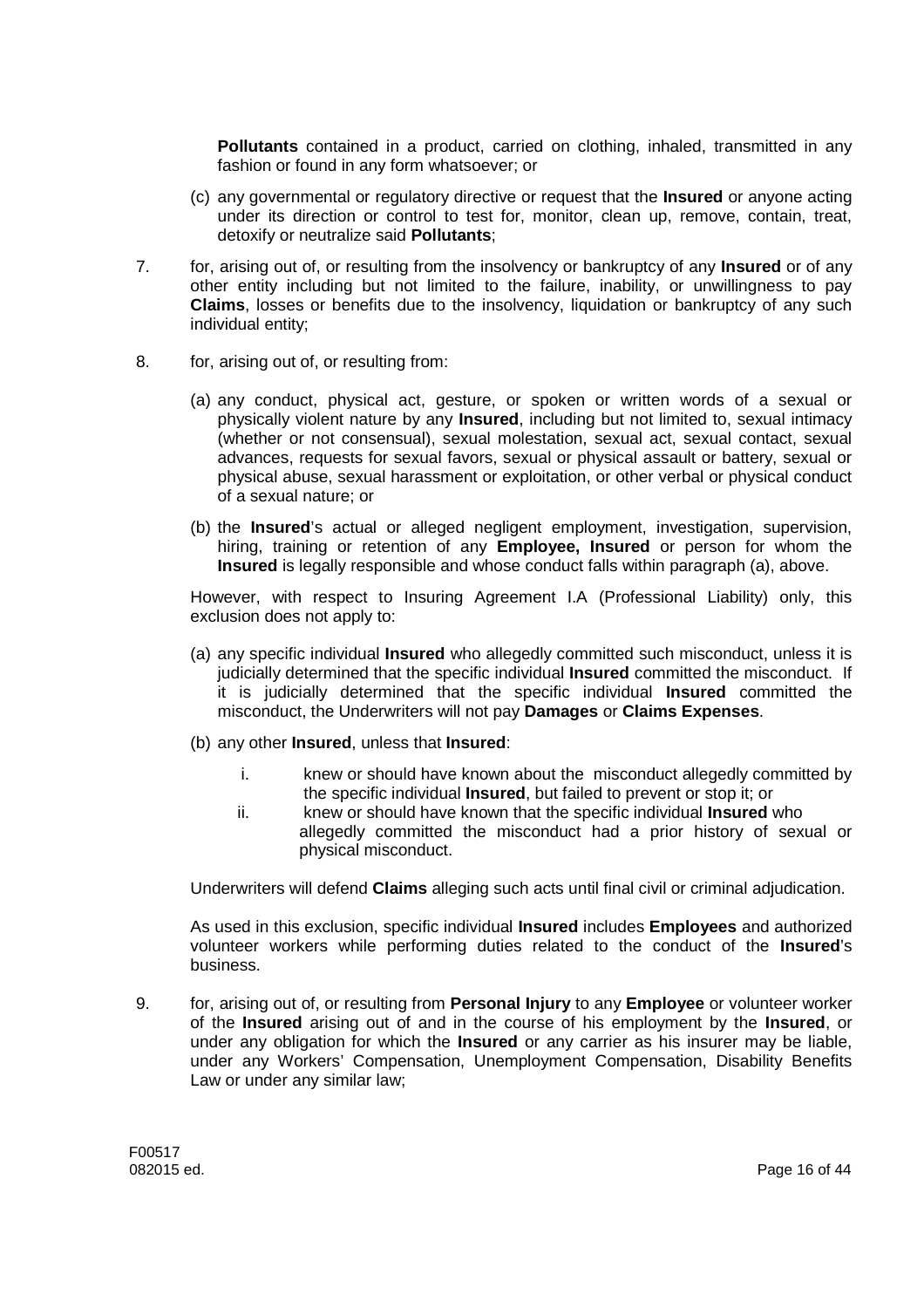10. for, arising out of, or resulting from a violation or alleged violation of the Securities Act of 1933 as amended, or the Securities Exchange Act of 1934 as amended, or any State Blue Sky or securities law or similar state of Federal statute and any regulation or order issued pursuant to any of the foregoing statutes.

However, this exclusion does not apply to any otherwise covered **Claim** under Insuring Agreement I.F.1., I.F.2. and I.F.3., or to providing **Privacy Breach Response Services** covered under Insuring Agreement I.G., that results from theft, loss or **Unauthorized Disclosure** of **Personally Identifiable Information**, provided that no member of the **Control Group** participated, or is alleged to have participated or colluded, in such theft, loss or **Unauthorized Disclosure**;

11. for, arising out of, or resulting from the actual or alleged violation of the Racketeer Influenced and Corrupt Organizations Act, 18 U.S.C. §1961 et seq., and any amendments thereto, or any rules or regulations promulgated thereunder;

However, this exclusion does not apply to any otherwise covered **Claim** under Insuring Agreement I.F.1., I.F.2. and I.F.3., or to providing **Privacy Breach Response Services** covered under Insuring Agreement I.G., that results from theft, loss or **Unauthorized Disclosure** of **Personally Identifiable Information**, provided that no member of the **Control Group** participated, or is alleged to have participated or colluded, in such theft, loss or **Unauthorized Disclosure**;

12. for, arising out of, or resulting from any actual or alleged violation of the Fair Labor Standards Act of 1938, the National Labor Relations Act, the Worker Adjustment and Retraining Act of 1988, the Certified Omnibus Budget Reconciliation Act of 1985, the Occupational Safety and Health Act of 1970, any similar law or legislation of any state, province or other jurisdiction, or any amendment to the above law or legislation, or any violation of any order, ruling or regulation issued pursuant to the above laws or legislation.

However, this exclusion does not apply to any otherwise covered **Claim** under Insuring Agreement I.F.1,, I.F.2, and I.F.3,, or to providing **Privacy Breach Response Services** covered under Insuring Agreement I.G., that results from theft, loss or **Unauthorized Disclosure** of **Personally Identifiable Information**, provided that no member of the **Control Group** participated, or is alleged to have participated or colluded, in such theft, loss or **Unauthorized Disclosure**;

- 13. for, arising out of, or resulting from any actual or alleged acts, errors, or omissions related to any of the **Insured's** pension, healthcare, welfare, profit sharing, mutual or investment plans, funds or trusts, including but not limited to any violation of any provision of the Employee Retirement Income Security Act of 1974 (ERISA) or any similar federal law or legislation, or similar law or legislation of any state, province or other jurisdiction, or any amendment to ERISA or any violation of any regulation, ruling or order issued pursuant to ERISA or such similar laws or legislation; however this exclusion does not apply to any otherwise covered **Claim** under Insuring Agreement I.F.1., I.F.2., or I.F.3., or to the providing of **Privacy Breach Response Services** under Insuring Agreement I.G., that results from a theft, loss or **Unauthorized Disclosure** of **Personally Identifiable Information**, provided that no member of the **Control Group** participated, or is alleged to have participated or colluded, in such theft, loss or **Unauthorized Disclosure**;
- 14. for, arising out of, or resulting from any criminal, dishonest, fraudulent, or malicious act, error or omission, **Accident**, any intentional **Security Breach**, intentional violation of a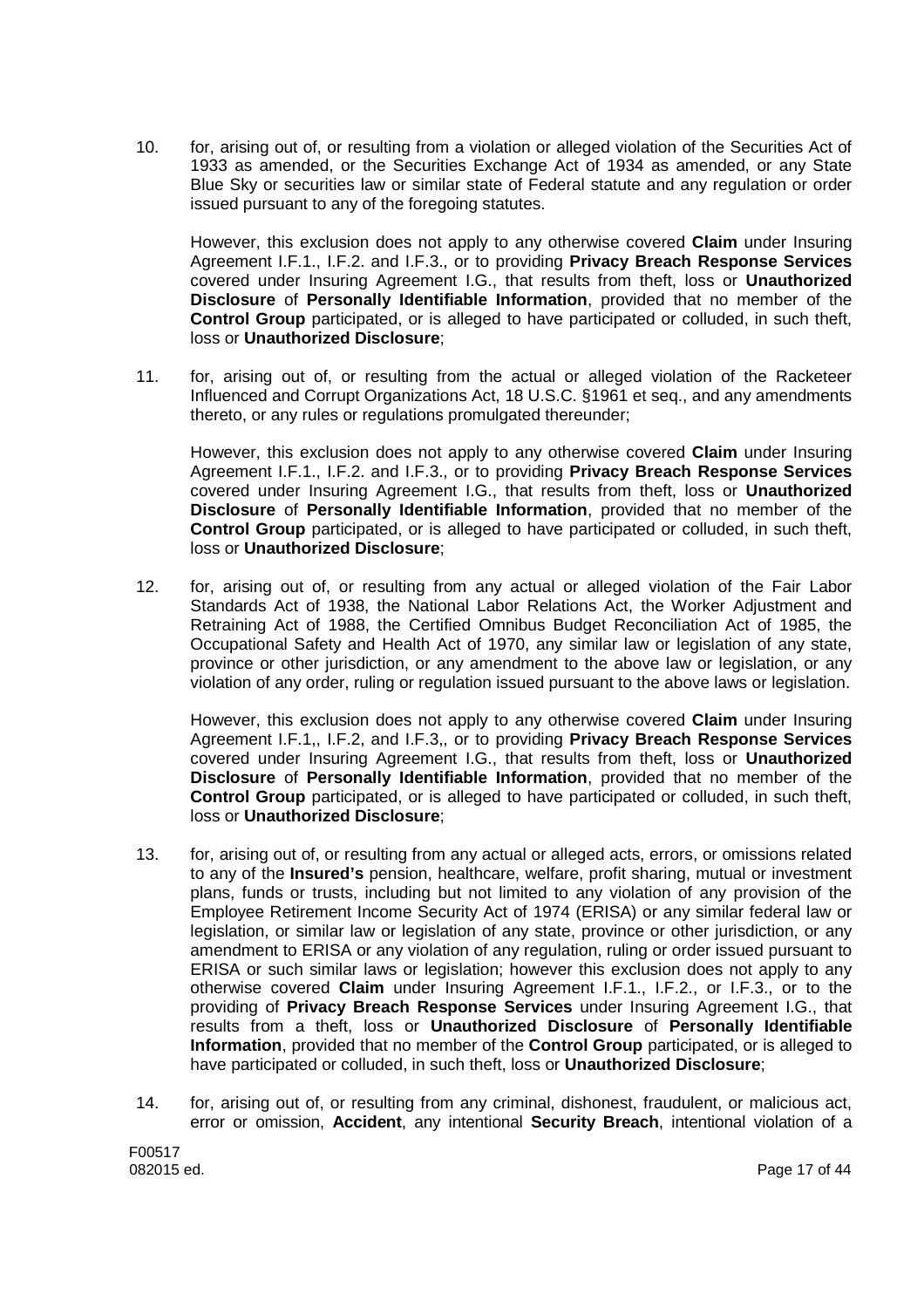**Privacy Policy**, or intentional or knowing violation of the law, if committed by such **Insured**, or by others if the **Insured** colluded or participated in any such conduct or activity; provided this Policy shall apply to **Claims Expenses** incurred in defending any such **Claim** alleging the foregoing until such time as there is a final adjudication, judgment, binding arbitration decision or conviction against the **Insured**, or written admission by the **Insured**, establishing such conduct, or a plea of *nolo contendere* or no contest regarding such conduct, at which time the **Named Insured** shall reimburse the Underwriters for all **Claims Expenses** incurred defending the **Claim** and the Underwriters shall have no further liability for **Claims Expenses**;

provided further, that this exclusion shall not apply with respect to a **Claim** or **Loss** against a specific **Insured** if (i) such **Insured** did not personally commit, participate in or know about any act, error, omission, **Accident,** incident or event giving rise to such **Claim** or **Loss**, and (ii) no act, error, omission, **Accident,** incident or event giving rise to such **Claim** or **Loss** was known to any present or former member of the **Control Group** at the time of or prior to its commission or occurrence;

- 15. for, arising out of, any of or resulting from the following: (1) trading losses, trading liabilities or change in value of accounts; any loss, transfer or theft of monies, securities or tangible property of others in the care, custody or control of the **Insured;** (2) the monetary value of any transactions or electronic fund transfers by or on behalf of the **Insured** which is lost, diminished, or damaged during transfer from, into or between accounts; or (3) the value of coupons, price discounts, prizes, awards, or any other valuable consideration given in excess of the total contracted or expected amount;
- 16. in relation to Insuring Agreements I.A., I.B., I.C., I.D., and I.E. for, arising out of or resulting from costs of complying with physical modifications to any premises or any changes to the **Insured's** usual business operations mandated by the Americans with Disabilities Act of 1990, including any amendments, or similar federal, state or local law;
- 17. for, arising out of, or resulting from any actual or alleged violation of any federal, state, or local anti-trust, restraint of trade, unfair competition, consumer protection or price fixing law, or any rules or regulations promulgated thereunder; however, to the extent a **Claim** alleges both professional negligence and any of the above excluded enumerated offenses, Underwriters and the **Insured** will use their best efforts to reach a fair allocation between covered and uncovered **Damages**;
- 18. for, arising out of, or resulting from any actual or alleged false, deceptive or unfair trade practices; provided however this exclusion does not apply to:
	- (a) any **Claim** covered under Insuring Agreements I.F.1., I.F.2., I.F.3. or I.H.; or
	- (b) the providing of **Privacy Breach Response Services** covered under Insuring Agreement I.G.,

that results from a theft, loss or **Unauthorized Disclosure** of **Personally Identifiable Information** provided that no member of the **Control Group** participated or is alleged to have participated or colluded in such theft, loss or **Unauthorized Disclosure**;

- 19. caused directly or indirectly, in whole or in part, by:
	- (a) any fungus(es) or spore(s);
	- (b) any substance, vapor or gas produced by or arising out of any fungus(es) or spore(s); or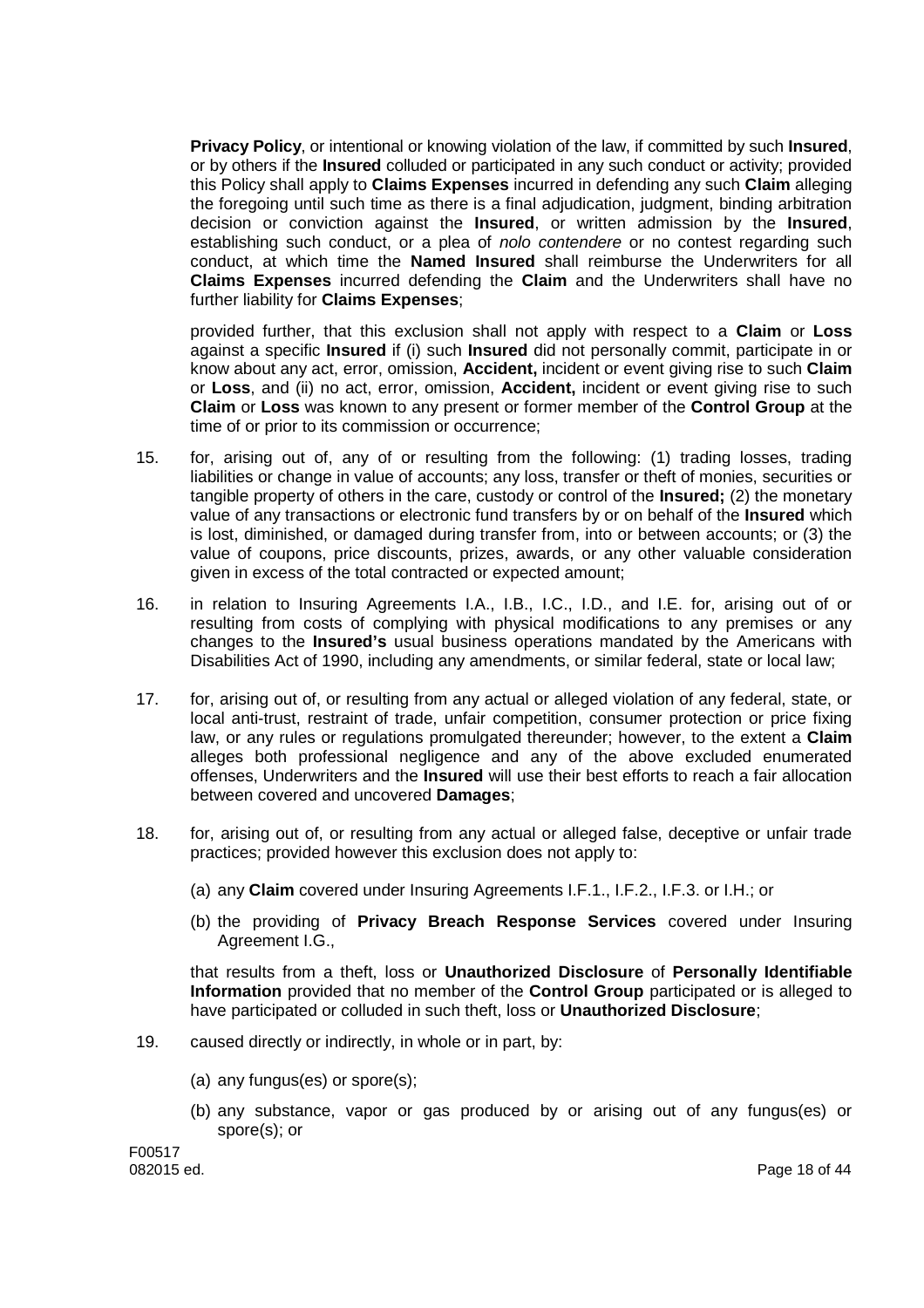(c) any materials, product, building component, building or structure that contains, harbors, nurtures or acts as a medium for any fungus(es) or spore(s);

regardless of any other cause, event, material, product and/or building component that contributed concurrently or in any sequence to that injury or **Damages**.

For the purposes of this exclusion, the following Definitions are added:

"Fungus(es)" includes, but is not limited to, any form of mold, mushroom or mildew.

"Spore(es)" mean any reproductive body produced by or arising out of any fungus(es).

This exclusion shall not apply to **Claims** arising from medical research activities that would otherwise be covered hereunder;

20. for, arising out of, or resulting from any action or proceeding brought by or on behalf of any federal, state or local governmental, regulatory or administrative entity or agency, or foreign governmental entity, regardless of the name in which such action or proceeding is brought, including, but not limited to, The Federal Trade Commission, The Federal Communications Commission, the Health Insurance Portability and Accountability Act of 1996, the Social Security Act, 42 U.S.C. §1320a, et. seq., or any other state, federal, local or foreign governmental entity, or similar state or federal statute, regulation or executive order promulgated thereunder.

However, this exclusion shall not apply to an otherwise covered **Claim** under Insuring Agreement I.H. or to providing of **Privacy Breach Response Services** under Insuring Agreement I.G., to the extent such services are legally required to comply with a **Breach Notice Law**;

- 21. in relation to Insuring Agreements I.A., I.B., I.C., I.D., I.E., and I.J. for, arising out of, or resulting from any **Insured's** data processing services, including but not limited to:
	- (a) conversion of data from source material into media for processing on the **Insured's** electronic data processing system;
	- (b) processing of data by the **Insured** on the **Insured's** electronic data processing system; or
	- (c) design or formulation of an electronic data processing program or system;
- 22. for, arising out of, or resulting from any **Named Insured's Products** manufactured, handled, sold or distributed in knowing or willful violation of any Federal or State law, statute, ordinance or regulation;
- 23. for, arising out of, or resulting from the manufacture, handling, sale or distribution of Phenylpropanolamine, Phenylpropanolamine Hydrochloride, PPA or any product or drug containing any of these substances;
- 24. for, arising out of, or resulting from the willful non-compliance of any **Insured** with any Food and Drug Administration (FDA) rules, regulations, and statutes found at Food and Drugs, 21 C.F.R. Chapter 1 § 1.1 to § 1299, as amended and revised, or treating a **Patient** with any drugs, medical devices, biologics or radiation-emitting products that have been disapproved or not yet approved by the FDA;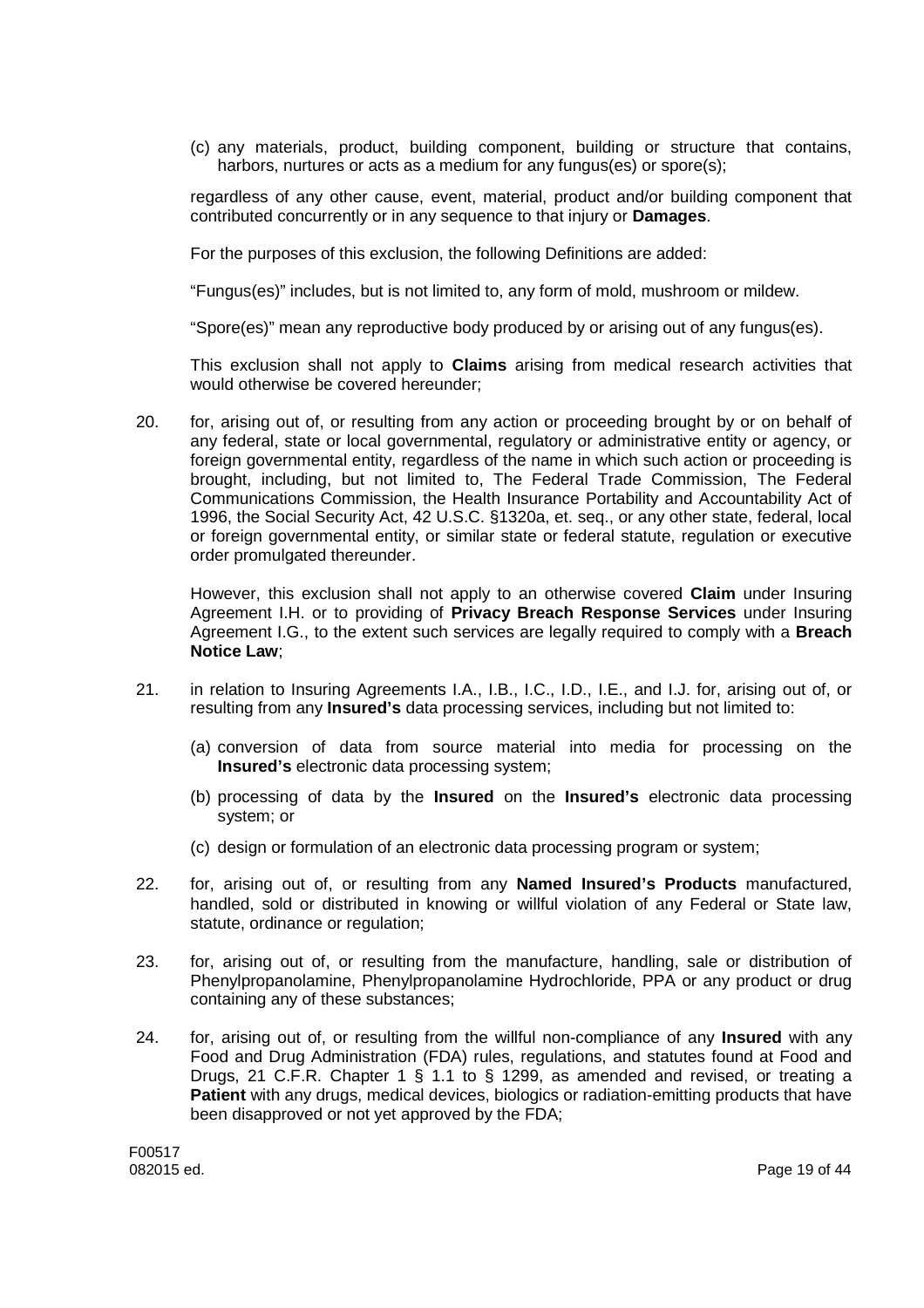- 25. for, arising out of, or resulting from any **Insured** gaining any profit, remuneration or advantage to which such **Insured** was not legally entitled;
- 26. against any **Subsidiary** designated in the Declarations or its past, present, or future **Employees**, directors, officers, trustees, review board or committee members, or volunteers acting in their capacity as such, which are based upon, arise out of, directly or indirectly result from, are in consequence of, or in any way involve any fact, circumstance, situation, transaction, event, **Accident**, or negligent acts, errors or omissions or series of facts, circumstances, situations, transactions, events, **Accidents** or negligent acts, errors or omissions happening before the date such entity became a **Subsidiary**;
- 27. relating to, or arising out of, asbestos, silica or lead;
- 28. associated with implementation of any compliance program or any policies, procedures or practices relating to participation as a provider of medical services to a managed care organization or under a healthcare benefit program, whether initiated voluntarily or pursuant to direction by, order of, or in settlement with a government body, hospital, healthcare facility or managed care organization;
- 29. for, arising out of, or resulting from any actual or alleged: (1) failure to obtain, effect, or maintain any form, policy, plan or program of insurance, stop loss or provider excess coverage, reinsurance, self-insurance, suretyship, or bond; (2) commingling, mishandling of or liability to pay, collect or safeguard funds; or (3) failure to collect or pay premiums, commissions, brokerage charges, fees or taxes;
- 30. due to war, whether or not declared, civil war, insurrection, rebellion or revolution or to any act or condition incident to any of the foregoing;
- 31. for, arising out of, or resulting from any loss, damage, or cost or expense of whatsoever nature directly or indirectly caused by, resulting from happening through, arising out of or in connection with any act of terrorism, regardless of any other cause contributing concurrently or in any other sequence to the loss, damage, cost or expense.

For the purpose of this exclusion, terrorism means an act or threat of violence or an act harmful to human life, tangible or intangible property or infrastructure with the intention or effect to influence any government or to put the public or any section of the public in fear. In any action, suit or other proceedings where the Underwriters allege that by reason of this exclusion, a loss, damage, cost or expense in not covered by this Policy, the burden of proving that such loss, damage, cost or expense is covered shall be upon the **Insured**.

In the event any portion of this exclusion is found to be invalid or unenforceable, the remainder shall remain in full force and effect;

- 32. to any **Claim** brought against any **Insured** by another **Insured** hereunder, provided however this exclusion shall not apply to:
	- (a) **Bodily Injury** sustained by any **Insured** as a recipient of **Professional Services** rendered, or failing to be rendered, by any other **Insured**;
	- (b) an otherwise covered **Claim** under Insuring Agreement I.F.1., I.F.2. or I.F.3. made by a current or former **Employee** of the **Insured Organization**.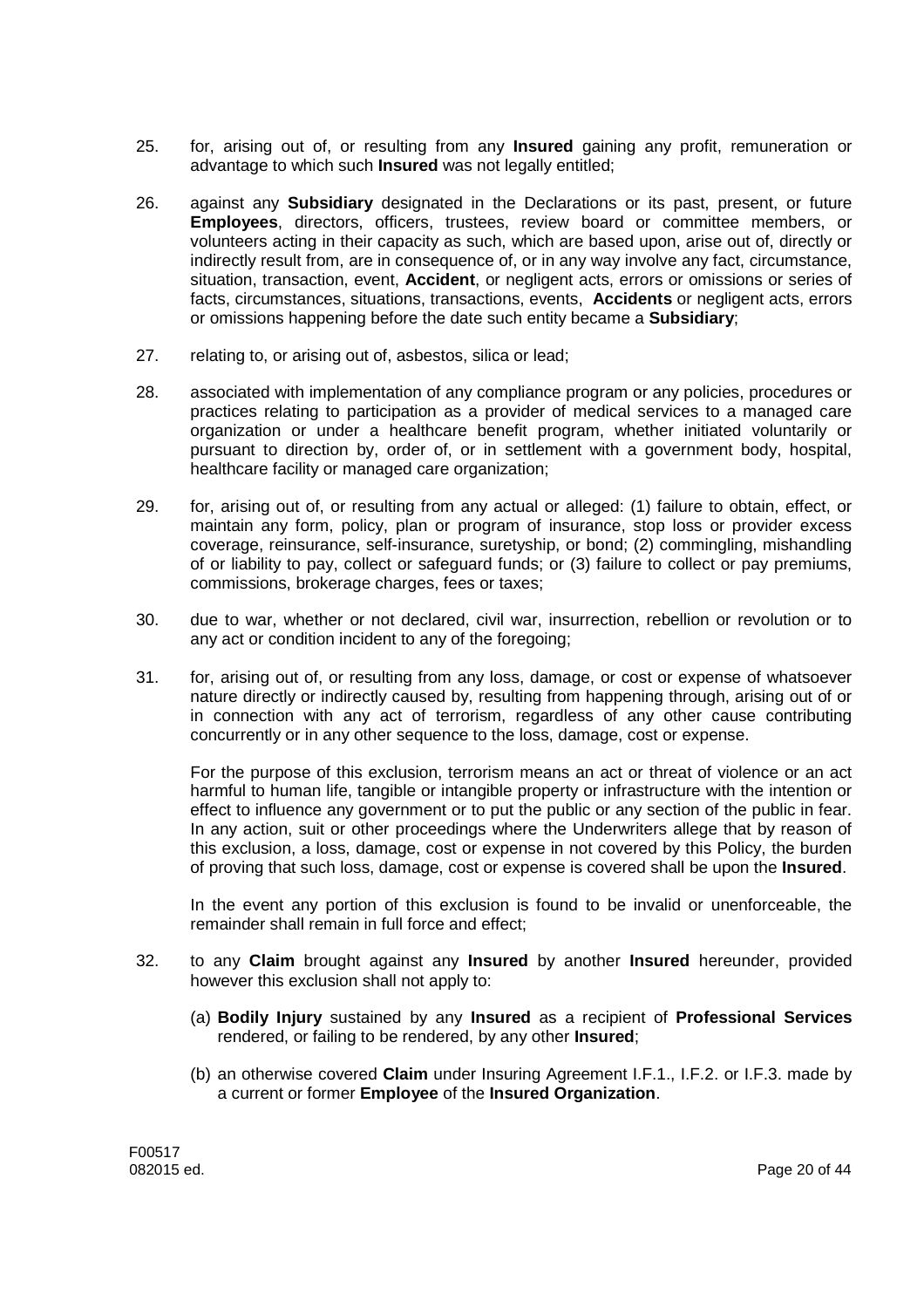- 33. for, arising out of, or resulting from the distribution of unsolicited email, direct mail or facsimiles, or telemarketing;
- 34. for, arising out of, or resulting from the existence, emission or discharge of any electromagnetic field, electromagnetic radiation or electromagnetism that actually or allegedly affects the health, safety or condition of any person, or the environment, or that affects the value, marketability, condition or size of any property, provided this exclusion shall not apply to any **Patient** receiving **Professional Services**.

### **VI. DEFINITIONS**

Wherever used in this Policy, the bolded terms have the meaning provided:

- A. **Accident** means an event or happening, including continuous or repeated exposure to substantially the same general harmful conditions, which involves one or more persons or entities.
- B. **Administration** means:
	- 1. giving counsel to **Employees** with respect to the **Insured**'s **Employee Benefits Program**;
	- 2. interpreting the **Employee Benefits Program**;
	- 3. the handling of records in connection with the **Employee Benefits Program**; and
	- 4. effecting enrollment, termination or cancellation of **Employees** under the **Employee Benefits Program,** provided all such acts are authorized by the **Insured**.

**Administration** does not mean:

- 1. the exercise of or failure to exercise any authority or control respecting:
	- (i) the management of any **Employee Benefits Program**; or
	- (ii) the investment or disposition of any **Employee Benefits Program**;
- 2. the rendering of any advice with respect to the investment of any assets of any **Employee Benefits Program**;
- 3. handling payroll deductions; and
- 4. handling overtime requirements or payments, or payroll issues concerning exempt or non-exempt **Employees**.
- C. **Advertising Liability** means injury arising out of one or more of the following, committed in the course of the **Insured's** advertising activities:
	- 1. libel, slander or defamation;
	- 2. infringement of copyright, title, slogan, trade dress, trade mark or advertising idea;
	- 3. piracy or idea misappropriation under an implied contract; or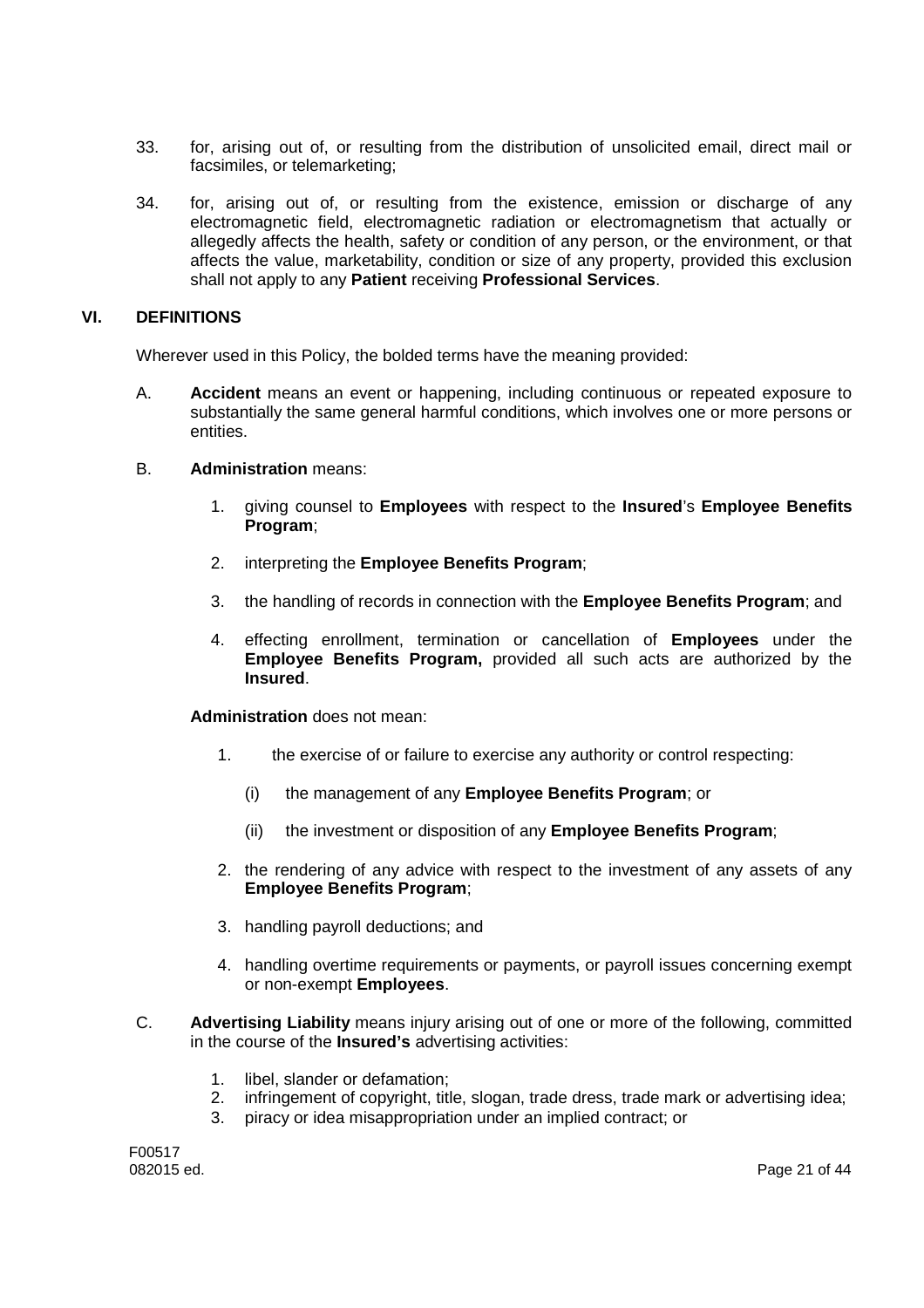- 4. invasion of right of privacy, subject always to exclusion V.F.20.
- D. **Aircraft Products** means any aircraft whether or not heavier than air (including spacecraft and missiles) and any ground support, guidance, control or communications equipment used in connection therewith, and also includes parts, supplies, or equipment installed in or on or used in connection with aircraft, including tools, training aids, instructions, manuals, blue prints and other data, engineering and other advice, services and labor used in the operation, maintenance or manufacture of such products.
- E. **Automobile** means a land motor vehicle, trailer or semi-trailer designed for travel on public roads (including any machinery or apparatus attached thereto), but does not include **Mobile Equipment**, as hereinafter defined.
- F. **Bodily Injury** means physical injury (including death at any time resulting therefrom), mental injury, mental illness, mental anguish, humiliation, emotional distress, shock, sickness, disease or disability.
- G. **Breach Notice Law** means:
	- 1. any United States federal, state, or territory statute or regulation that requires notice to persons whose **Personally Identifiable Information** was accessed or reasonably may have been accessed by an unauthorized person;
	- 2. any Canadian national, provincial, or territory statute or regulation that requires notice to persons whose **Personally Identifiable Information** was accessed or reasonably may have been accessed by an unauthorized person; and
	- 3. a foreign statute or regulation that requires notice to persons whose **Personally Identifiable Information** was accessed or reasonably may have been accessed by an unauthorized person.
- H. **Breach Resolution and Mitigation Services** means a credit monitoring, identity monitoring or other solution selected from the products listed in the information packet provided with this Policy and offered to **Notified Individuals**. The product offered to **Notified Individuals** will be selected by the Underwriters in consultation with the **Insured Organization** and in accordance with the guidance provided in the Breach Resolution and Mitigation section of the information packet provided with this Policy.

The product offer will be included in the communication provided pursuant to Insuring Agreement I.G.3.

I. **Call Center Services** means the provision of a call center to answer calls during standard business hours for a period of ninety (90) days following notification (or longer if required by applicable law or regulation) of an incident pursuant to Insuring Agreement I.G.3 (Notification Services). Such notification shall include a toll free telephone number that connects to the call center during standard business hours. Call center employees will answer questions about the incident from **Notified Individuals** and will provide information required by HITECH media notice or by other applicable law or regulation. **Call Center Services** will include up to 10,000 calls per day and will be provided in accordance with the terms and conditions set forth in the information packet provided with this Policy. **Call Center Services** will be provided by a service provider selected by the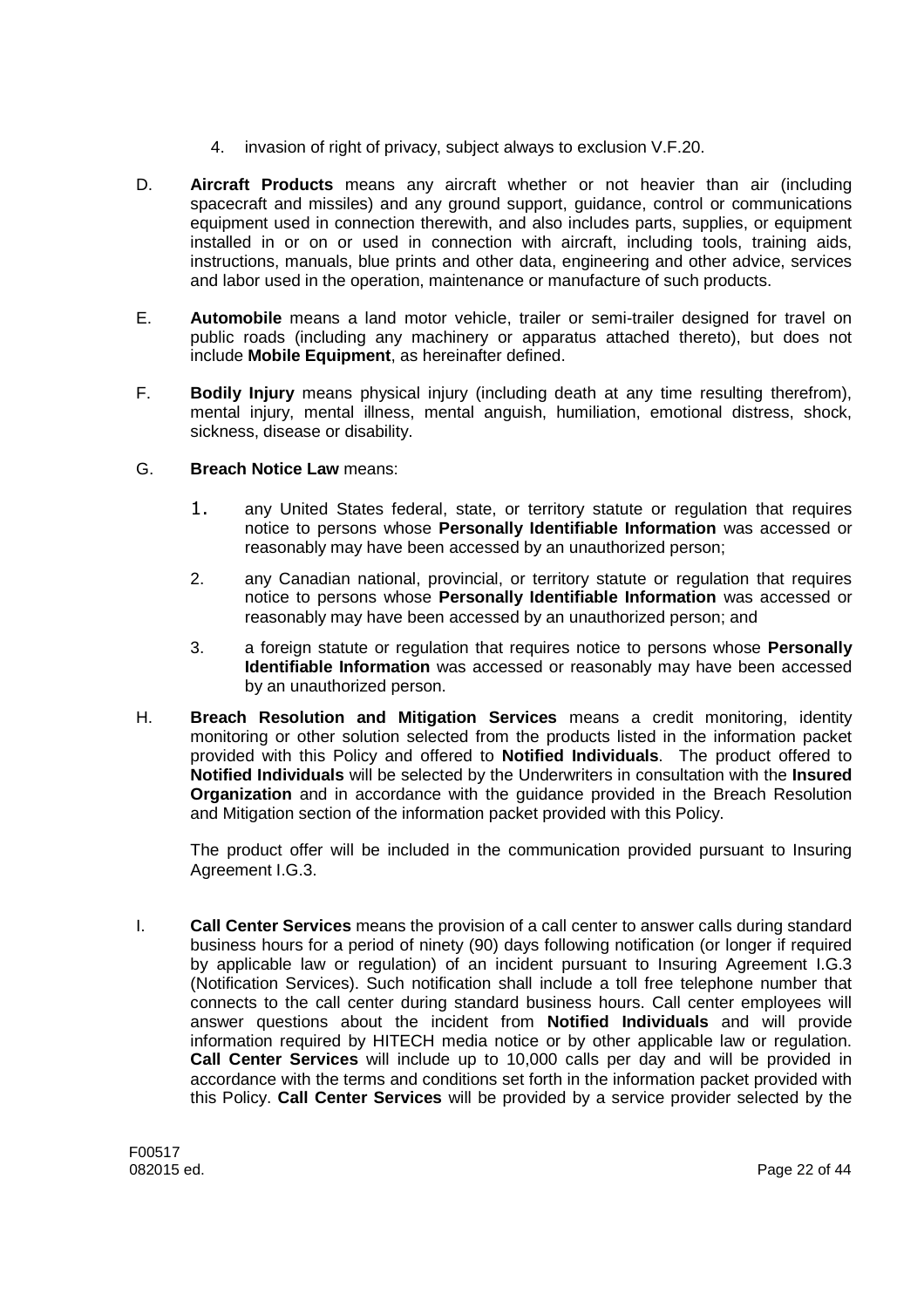Underwriters in consultation with the **Insured Organization** from the list of service providers in the information packet provided with this Policy.

- J. **Claim** means:
	- 1. a written demand received by any **Insured** for money or services, including the service of a suit or institution of regulatory or arbitration proceedings;
	- 2. with respect to coverage provided under Insuring Agreement I.H. only, institution of a **Regulatory Proceeding** against any **Insured**;
	- 3. a written request or agreement to toll or waive a statute of limitations relating to a potential **Claim** described in paragraph 1. Above; and
	- 4. with respect to coverage provided under Insuring Agreement I.F.1. only, a demand received by any **Insured** to fulfill the **Insured Organization's** contractual obligation to provide notice of an incident (or reasonably suspected incident) described in Insuring Agreement I.F.1. pursuant to a **Breach Notice Law**;

Multiple **Claims** arising from the same or a series of related or repeated acts, errors, or omissions, **Accidents** or from any continuing acts, errors, omissions, **Accidents** or from multiple **Security Breaches** arising from a failure of **Computer Security**, shall be considered a single **Claim** for the purposes of this Policy, irrespective of the number of claimants or **Insureds** involved in the **Claim**. All such **Claims** shall be deemed to have been made at the time of the first such **Claim**.

### K. **Claims Expenses** means:

- 1. reasonable and customary fees charged by an attorney(s) designated and agreed by the Underwriters in consultation with the **Insured**, but subject always to the Underwriters' final decision; and
- 2. all other fees, costs and expenses resulting from the investigation, adjustment, defense and appeal of a **Claim**, or circumstance which might lead to a **Claim,** if incurred by the Underwriters, or by the **Insured** with the written consent of the Underwriters.
- 3. the premium cost for appeal bonds for covered judgments or bonds to release property used to secure a legal obligation, if required in any **Claim** against an **Insured**; provided the Underwriters shall have no obligation to appeal or to obtain bonds.

**Claims Expenses** does not include any salary, overhead or other charges by the **Insured** for any time spent in cooperating in the defense and investigation of any **Claim** or circumstance which might lead to a **Claim** notified under this insurance, or costs to comply with any regulatory orders, settlements or judgments

### L. **Computer Expert Services** means costs for:

- 1. a computer security expert to determine the existence and cause of an actual or suspected electronic data breach which may require the **Insured Organization** to comply with a **Breach Notice Law** and to determine the extent to which such information was accessed by an unauthorized person or persons; and
- 2. a PCI Forensic Investigator that is approved by the PCI Security Standards Council and is retained by the **Insured Organization** in order to comply with the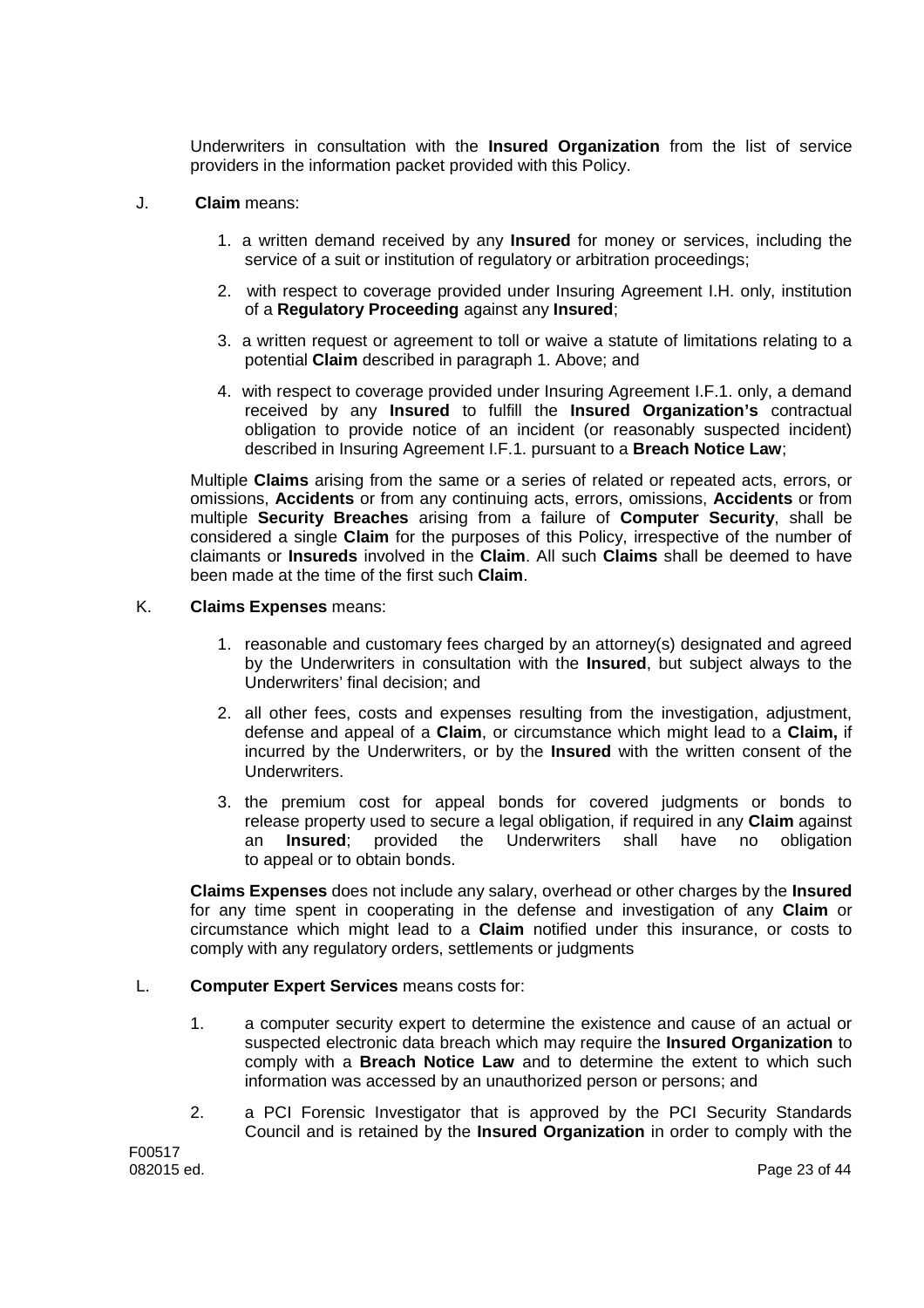terms of a **Merchant Services Agreement** to investigate the existence and extent of an actual or suspected compromise of credit card data; and in the Underwriters' discretion, where a computer security expert described in 1. above has not been retained, for a computer security expert to provide advice and oversight in connection with the investigation conducted by the PCI Forensic Investigator; and

3. a computer security expert, up to USD 25,000 (which amount is part of and not in addition to the sublimit of coverage stated in Item 3.F.2. of the Declarations), to demonstrate the **Insured**'s ability to prevent a future electronic data breach as required by a **Merchant Services Agreement**.

**Computer Expert Services** will be provided in accordance with the terms and conditions set forth in the information packet provided with this Policy and will be provided by a service provider selected by the **Insured Organization** in consultation with the Underwriters from the list of service providers in the information packet.

- M. **Computer Security** means software, computer or network hardware devices, as well as the **Insured Organization's** written information security policies and procedures, the function or purpose of which is to prevent **Unauthorized Access or Use**, a denial-of-service attack against **Computer Systems**, infection of **Computer Systems** by malicious code or transmission of malicious code from **Computer Systems**. **Computer Security** includes anti-virus and intrusion detection software, firewalls and electronic systems that provide access control to **Computer Systems** through the use of passwords, biometric or similar identification of authorized users.
- N. **Computer Systems** means computers and associated input and output devices, data storage devices, networking equipment, and back up facilities:
	- 1. operated by and either owned by or leased to the **Insured Organization**; or
	- 2. systems operated by a third party service provider and used for the purpose of providing hosted computer application services to the **Insured Organization** or for processing, maintaining, hosting or storing the **Insured Organization**'s electronic data, pursuant to written contract with the **Insured Organization** for such services.
- O. **Control Group** means the individuals holding the following positions in the **Insured Organization**: President; members of the Board of Directors; executive officers, including the Chief Executive Officer, Chief Operating Officer, and Chief Financial Officer; General Counsel, staff attorneys employed by the **Insured Organization**; Chief Information Officer; Chief Security Officer; Chief Privacy Officer; **Manager**; and any individual in a substantially similar position as those referenced above, or with substantially similar responsibilities as those referenced above, irrespective of the exact title of such individual and any individual who previously held any of the above referenced positions.
- P. **Damages** means a civil monetary judgment, award or settlement, but does not include:
	- 1. future profits, restitution, disgorgement of unjust enrichment or profits by an **Insured**, or the costs of complying with orders granting injunctive or equitable relief;
	- 2. return or offset of fees, charges, or commissions charged by or owed to an **Insured** for goods or services already provided or contracted to be provided;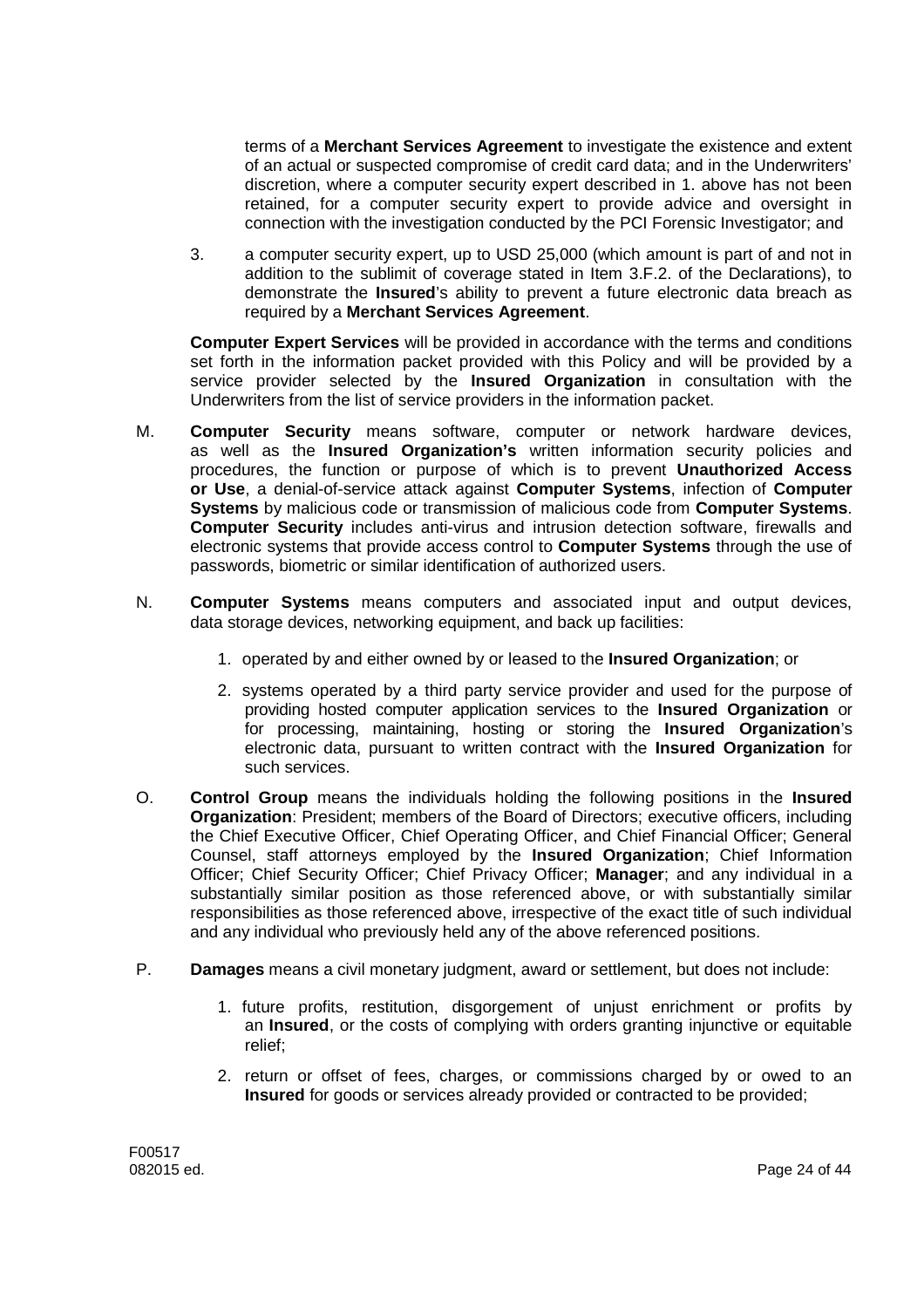- 3. any damages which are a multiple of compensatory damages, fines, taxes or loss of tax benefits, sanctions or penalties, or the return of or reimbursement for fees, costs or expenses charged by any **Insured**;
- 4. punitive or exemplary damages, unless insurable by law in any applicable venue that most favors coverage for such punitive or exemplary damages;
- 5. discounts, coupons, prizes, awards or other incentives offered to the **Insured**'s customers or clients;
- 6. liquidated damages to the extent that such damages exceed the amount for which the **Insured** would have been liable in the absence of such liquidated damages agreement;
- 7. fines, costs or other amounts an **Insured** is responsible to pay under a **Merchant Services Agreement**;
- 8. any amounts for which the **Insured** is not liable, or for which there is no legal recourse against the **Insured**;
- 9. judgments or awards deemed uninsurable by law.
- Q. **Designated Premises** means all premises leased or rented to the **Named Insured**, or premises temporarily occupied by the **Named Insured** with permission of the owner.
- R. **Employee** means a person on the **Insured**'s regular payroll, with federal and, if applicable, State taxes withheld, whose work is directed or controlled by the **Insured**, including part-time and seasonal **Employees** and leased workers. **Employee** does not include a temporary worker.
- S. **Employee Benefits Program** means the **Insured**'s program providing some or all of the following benefits to its **Employees**:
	- 1. group life insurance; group accident or health insurance, dental, vision and hearing plans; and flexible spending accounts; provided that no one other than an **Employee** may subscribe to such benefits and such benefits are made generally available to those **Employees** who satisfy the plan's eligibility requirements;
	- 2. profit sharing plans, **Employee** savings plans; **Employee** stock ownership plans; pension plans and stock subscription plans; provided that no one other than an **Employee** may subscribe to such benefits and such benefits are made generally available to all **Employees** who are eligible under the plan for such benefits;
	- 3. unemployment insurance; social security benefits; workers' compensation and disability benefits; and
	- 4. vacation plans, including buy and sell programs; leave of absence programs, including military, maternity, family and civil leave; tuition assistance plans; transportation and health club subsidies.
- T. **Extended Reporting Period** means the period of time stated in Item 6.b of the Declarations after the end of the **Policy Period** for reporting **Claims**, as stated in Clause IX.
- U. **Facilities of the Named Insured** means all locations at which **Professional Services** are rendered, or fail to be rendered, by any **Insured** while acting within the scope of that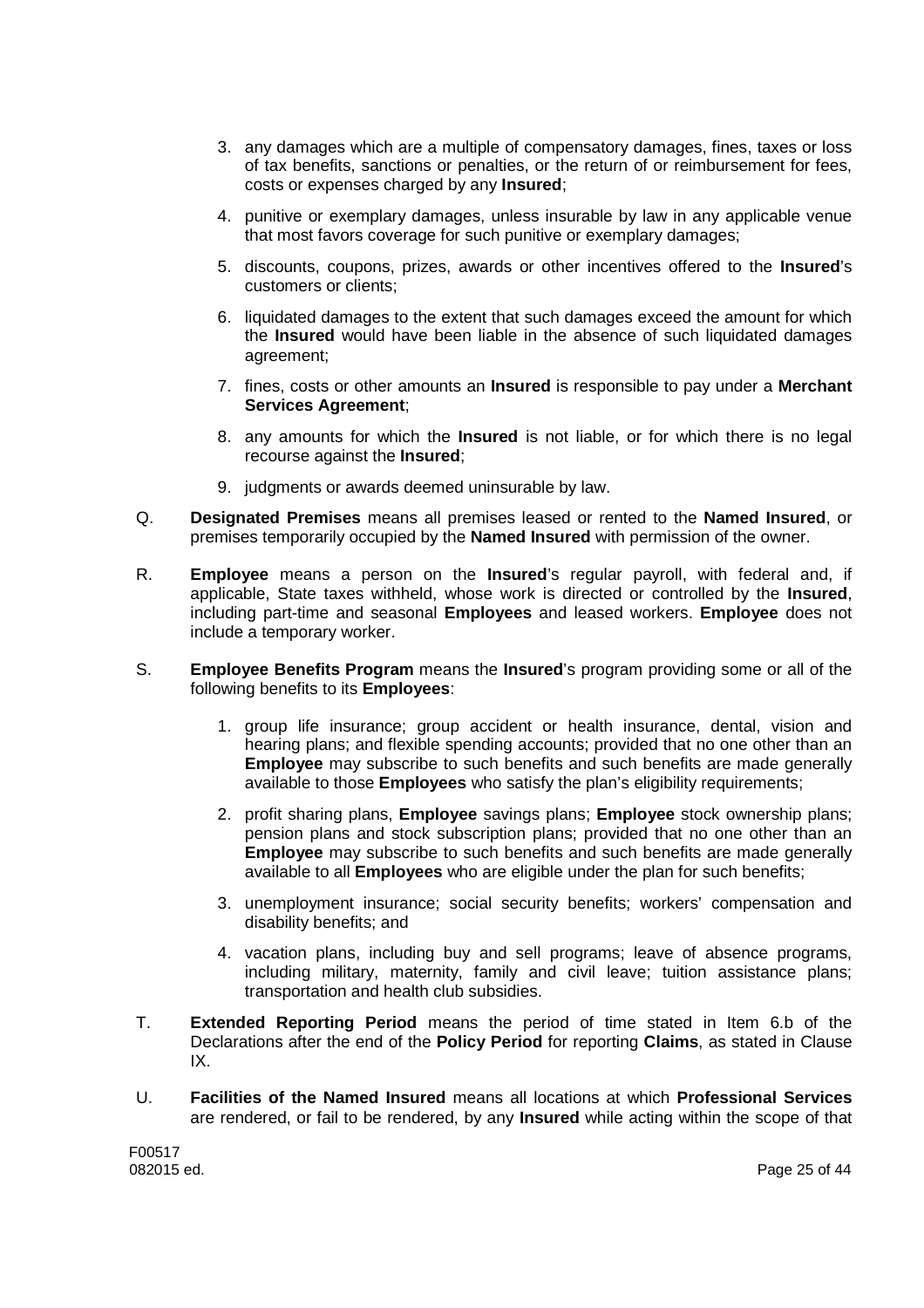person's duties to the **Named Insured**, pursuant to the express direction or authority of the **Named Insured**. Such locations may include remote offices or clinics owned or leased by the **Named Insured**, the residence of any **Patient** or the site of an accident, medical crisis or disaster.

- V. **Grounding** means the withdrawal of one or more aircraft from flight operations or the imposition of speed, passenger or load restrictions on such aircraft because of the existence of or alleged existence of a defect, fault or conditions in any **Aircraft Product**.
- W. **Hostile Fire** means a fire which becomes uncontrollable or breaks out from where it was intended to be.
- X. **Independent Contractor** means any natural person **Independent Contractor** who performs labor or service for the **Named Insured** pursuant to a written contract or agreement, where such labor or service is under the exclusive direction of the **Named Insured**. The status of an individual as an **Independent Contractor** shall be determined as of the date of an alleged act, error or omission by any such **Independent Contractor** or as of the date of the occurence **Accident**. This coverage shall apply in excess of any other valid and collectible insurance available to any such **Independent Contractor**.
- Y. **Legal Services** means fees charged by an attorney:
	- 1. to determine the applicability of and actions necessary for the **Insured Organization** to comply with **Breach Notice Laws** due to an actual or reasonably suspected theft, loss or **Unauthorized Disclosure** of **Personally Identifiable Information**;
	- 2. to provide necessary legal advice to the **Insured Organization** in responding to actual or suspected theft, loss or **Unauthorized Disclosure** of **Personally Identifiable Information**; and
	- 3. to advise the **Insured Organization** in responding to credit card system operating regulation requirements for any actual or suspected compromise of credit card data that is required to be reported to the **Insured Organization**'s merchant bank under the terms of a **Merchant Services Agreement**, but **Legal Services** does not include fees incurred in any actual or threatened legal proceeding, arbitration or mediation, or any advice in responding to credit card system operating regulations in connection with an assessment of **PCI Fines, Expenses and Costs**.

**Legal Services** will be provided in accordance with the terms and conditions set forth in the information packet provided with this Policy and will be provided by an attorney selected by the **Insured Organization** in consultation with the Underwriters from the list of attorneys in the information packet.

- Z. **Loading or Unloading** means the handling of property:
	- 1. after it is moved from the place where it is accepted for movement into or onto an aircraft, watercraft or **Automobile**;
	- 2. while it is in or on an aircraft, watercraft or **Automobile**; or
	- 3. while it is being moved from an aircraft, watercraft or **Automobile** to the place where it is finally delivered;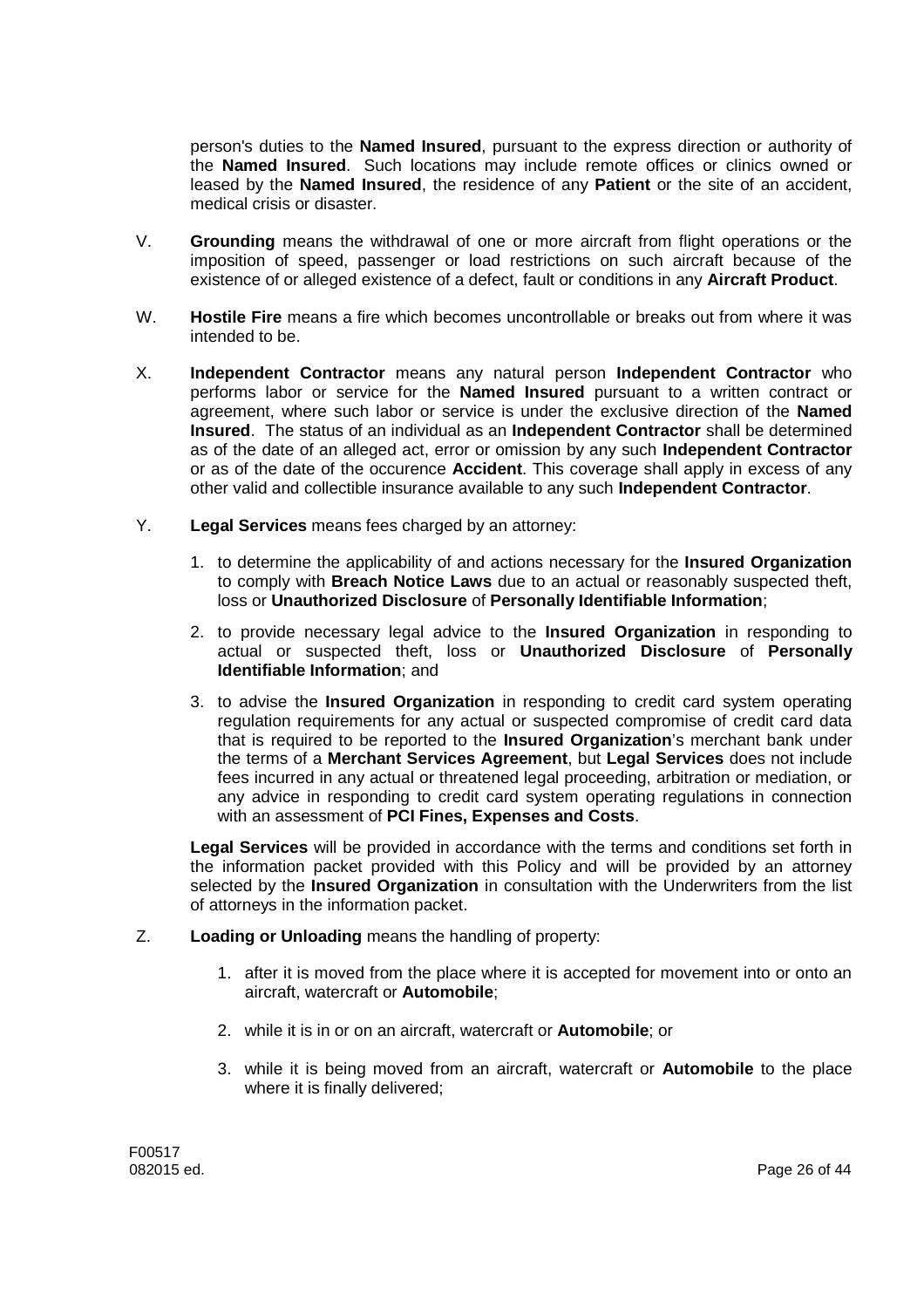but **Loading or Unloading** does not include the movement of property by means of a mechanical device, other than a hand truck, that is not attached to the aircraft, watercraft or **Automobile**.

AA. **Loss** means, in relation to Insuring Agreements I.F., I.G., I.H. and I.I., **Damages**, **Claims Expenses**, **Penalties**, **PCI Fines, Expenses and Costs** and **Privacy Breach Response Services**.

### BB. **Management Control** means:

- 1. owning, directly or indirectly, more than fifty percent (50%) of the outstanding securities representing the present right to vote for the election of an entity's directors (in the case of a corporation), members of the board of managers (in the case of a limited liability company), management committee members (in the case of a joint venture or partnership) or persons serving in a functionally equivalent role for such an entity operating or organized outside of the United States; or
- 2. having the right, pursuant to a written contract or the bylaws, charter, operating agreement or similar documents of an entity to elect, appoint or designate a majority of: the board of directors of a corporation; the management committee of a joint venture or partnership; the management board of a limited liability company; or persons serving in a functionally equivalent role for such an entity operating or organized outside of the United States.
- CC. **Manager** means a manager of a limited liability company.
- DD. **Medical Director** means an employed or independent contractor physician in accordance with the Omnibus Budget Reconciliation Act of 1987 ("OMBRA") guidelines, and whose responsibilities are:
	- 1. oversight of the **Insured**'s operations to ensure that appropriate care is provided;
	- 2. monitoring and implementation of resident care policies;
	- 3. oversight and supervision of physician services;
	- 4. overseeing the overall clinical care of residents to ensure that care is in line with all guidelines;
	- 5. ensuring the support of essential medical consultants;
	- 6. oversight and supervision of clinical services of nurse practitioners or physician assistants in the performance of their role.

However, direct patient care provided by a **Medical Director** is excluded under this Policy.

- EE. **Merchant Services Agreement** means any agreement between an **Insured** and a financial institution, credit/debit card company, credit/debit card processor or independent service operator enabling an **Insured** to accept credit card, debit card, prepaid card, or other payment cards for payments or donations.
- FF. **Mobile Equipment** means a land vehicle (including any attached machinery or apparatus) whether or not self-propelled:
	- 1. not subject to motor vehicle registration;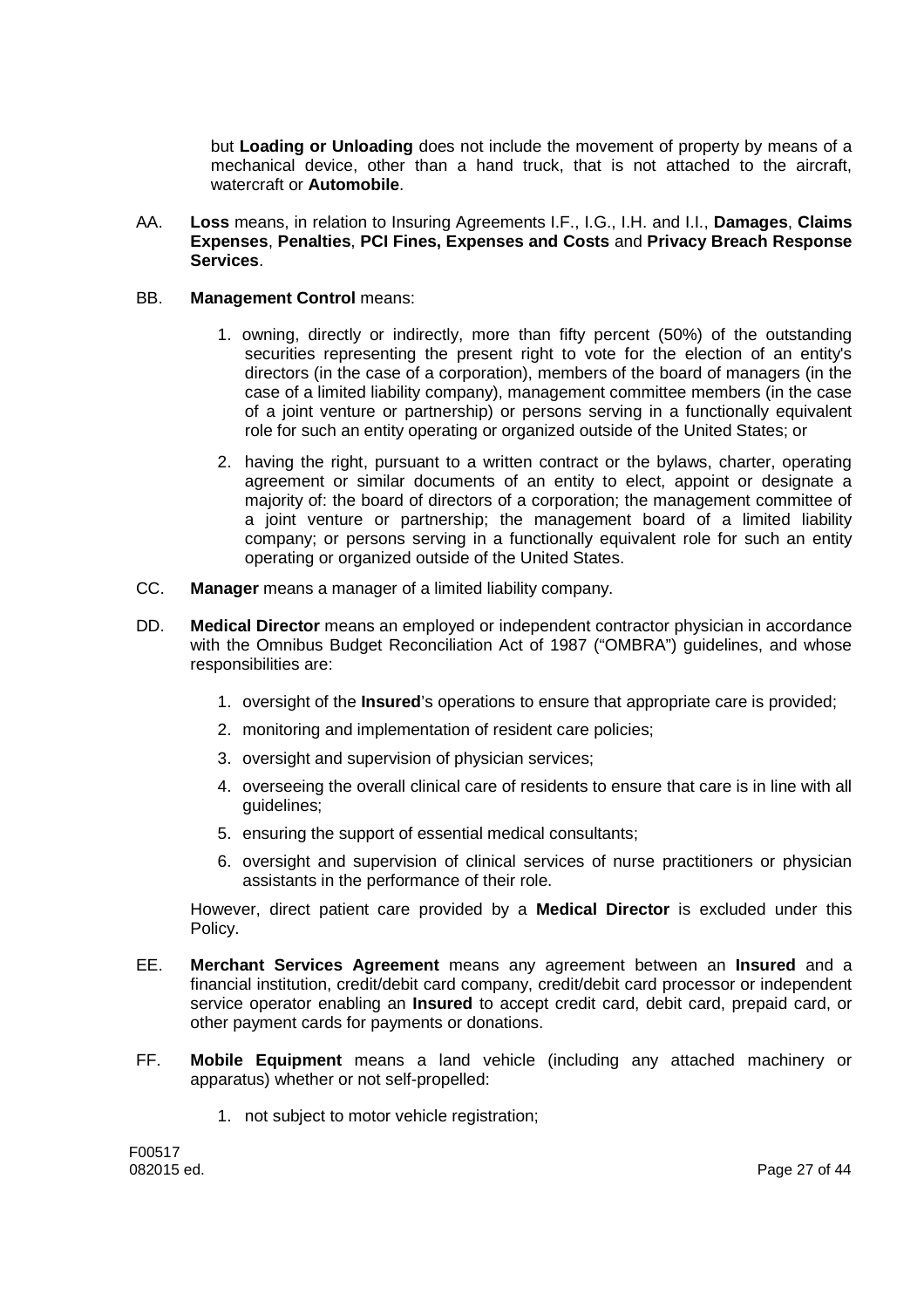- 2. maintained for use exclusively on premises owned by or rented to the **Named Insured**, including the ways immediately adjoining;
- 3. designed for use principally off public roads; or
- 4. designed or maintained for the sole purpose of affording mobility to equipment of the following types forming an integral part of or permanently attached to such vehicle:
	- (a) power cranes, shovels, loaders, diggers and drills;
	- (b) concrete mixers (other than the mix-in-transit type), graders, scrapers, rollers and on the road construction or repair equipment;
	- (c) air-compressors, pumps and generators including spraying, welding and building cleaning equipment; or
	- (d) geophysical exploration and well servicing equipment.
- GG. **Named Insured** means the entity or person identified in Item 1. of the Declarations.
- HH. **Named Insured's Products** means goods or products manufactured, sold, handled or distributed by the **Named Insured** or by others trading under its name, including any container thereof (other than a vehicle) but shall not include a vending machine or any property, other than such container rented to or located for use of others but not sold.
- II. **Notification Services** means:
	- 1. notification by first class mail or e-mail to United States or Canadian residents; and
	- 2. notification by first class mail or e-mail to individuals residing outside the United States or Canada, but only to the extent reasonably practicable.

E-mail notification will be provided in lieu of first class mail to the extent reasonable, practicable and where permitted under the applicable **Breach Notice Law**. **Notification Services** will be provided by a service provider selected by the Underwriters in consultation with the **Insured Organization** from the list of service providers in the information packet provided with this Policy and will be provided in accordance with the terms and conditions set forth in the information packet.

- JJ. **Notified Individual** means an individual person to whom notice is given or attempted to be given under Insuring Agreement I.G.3. pursuant to a **Breach Notice Law** as defined under Clause VI.G.1 and VI.G.2.
- KK. **Patient** means any person or human body at or in the course of transit to or from the **Facilities of the Named Insured** for the purpose of receiving **Professional Services**;
- LL. **PCI Fines, Expenses and Costs** means the direct monetary fines, penalties, reimbursements, fraud recoveries or assessments owed by the **Insured Organization** under the terms of a **Merchant Services Agreement**, but only where such fines, penalties, reimbursements, fraud recoveries or assessments result both from the **Insured Organization's** actual or alleged noncompliance with published PCI Data Security Standards and from a data breach caused by an incident (or reasonably suspected incident) described in Insuring Agreement I.F.1. or I.F.2.; provided, **PCI Fines, Expenses**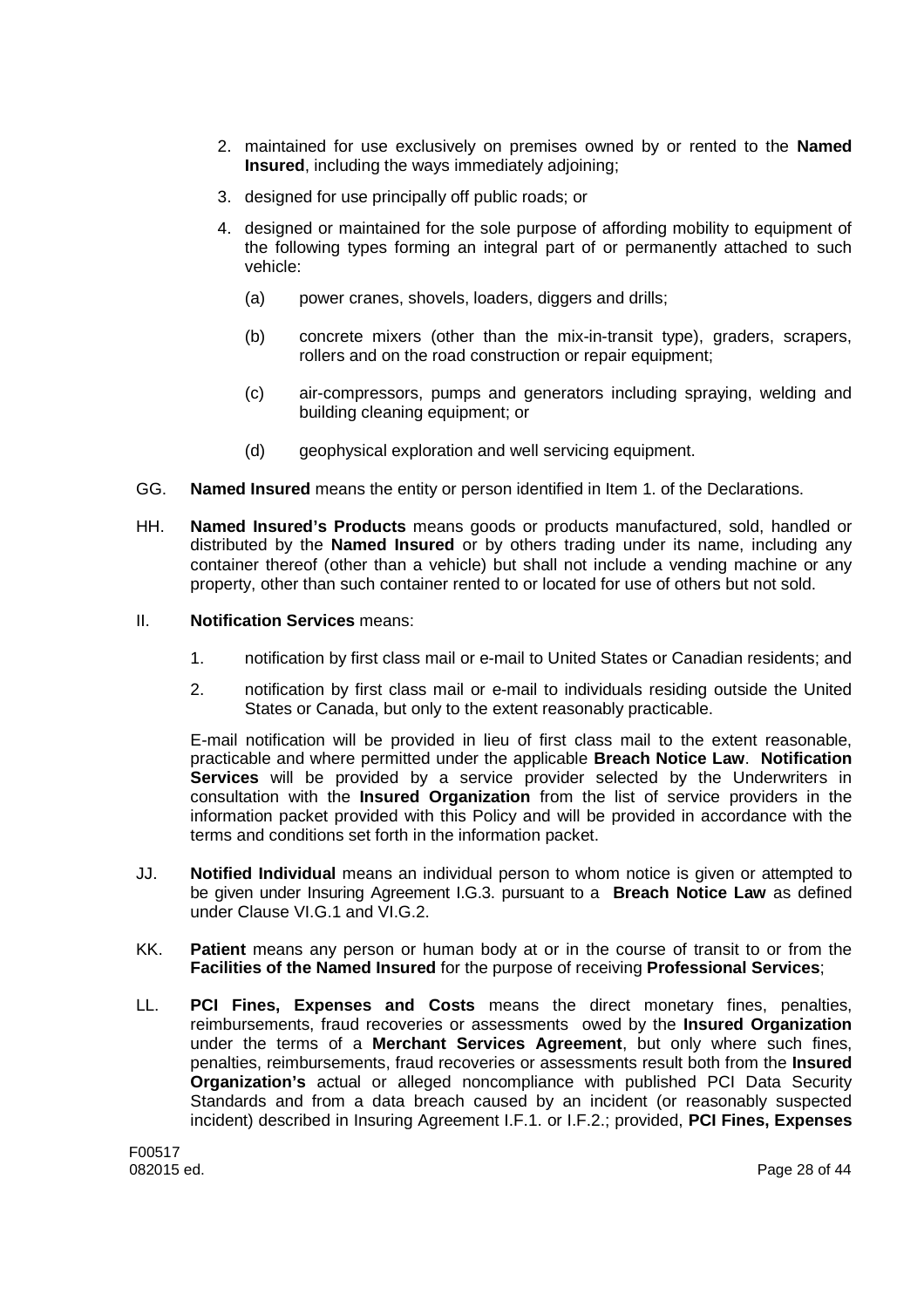**and Costs** shall not include, any charge backs, interchange fees, discount fees, or prospective service fees.

- MM. **Penalties** means:
	- 1. any civil fine or money penalty payable to a governmental entity that was imposed in a **Regulatory Proceeding** by the Federal Trade Commission, Federal Communications Commission, or any other federal, state, local or foreign governmental entity, in such entity's regulatory or official capacity; the insurability of **Penalties** shall be in accordance with the law in the applicable venue that most favors coverage for such **Penalties**; and
	- 2. amounts which the **Insured** is legally obligated to deposit in a fund as equitable relief for the payment of consumer claims due to an adverse judgment or settlement of a **Regulatory Proceeding** (including such amounts required to be paid into a "Consumer Redress Fund"); but and shall not include payments to charitable organizations or disposition of such funds other than for payment of consumer claims for losses caused by an event covered by Insuring Agreements I.F.1., I.F.2. or I.F.3.;

but shall not mean (a) costs to remediate or improve **Computer Systems**, (b) costs to establish, implement, maintain, improve or remediate security or privacy practices, procedures, programs or policies, (c) audit, assessment, compliance or reporting costs, or (d) costs to protect the confidentiality, integrity and/or security of **Personally Identifiable Information** from theft, loss or disclosure, even if it is in response to a regulatory proceeding or investigation.

### NN. **Personal Injury** means:

- 1. **Bodily Injury**;
- 2. false arrest, false imprisonment, wrongful eviction, detention or malicious prosecution;
- 3. libel, slander, defamation of character or invasion of right of privacy, unless arising out of any advertising activities; or
- 4. wrongful eviction from, wrongful entry into, or invasion of the right of private occupancy of a room, dwelling or premises that a person occupies, committed by or on behalf of its owner, landlord or lessor.

### OO. **Personally Identifiable Information** means:

- 1. information concerning the individual that constitutes "nonpublic personal information" as defined in the Gramm-Leach Bliley Act of 1999, as amended, and regulations issued pursuant to the Act;
- 2. medical or heath care information concerning the individual, including "protected health information" as defined in the Health Insurance Portability and Accountability Act of 1996, as amended, and regulations issued pursuant to the Act;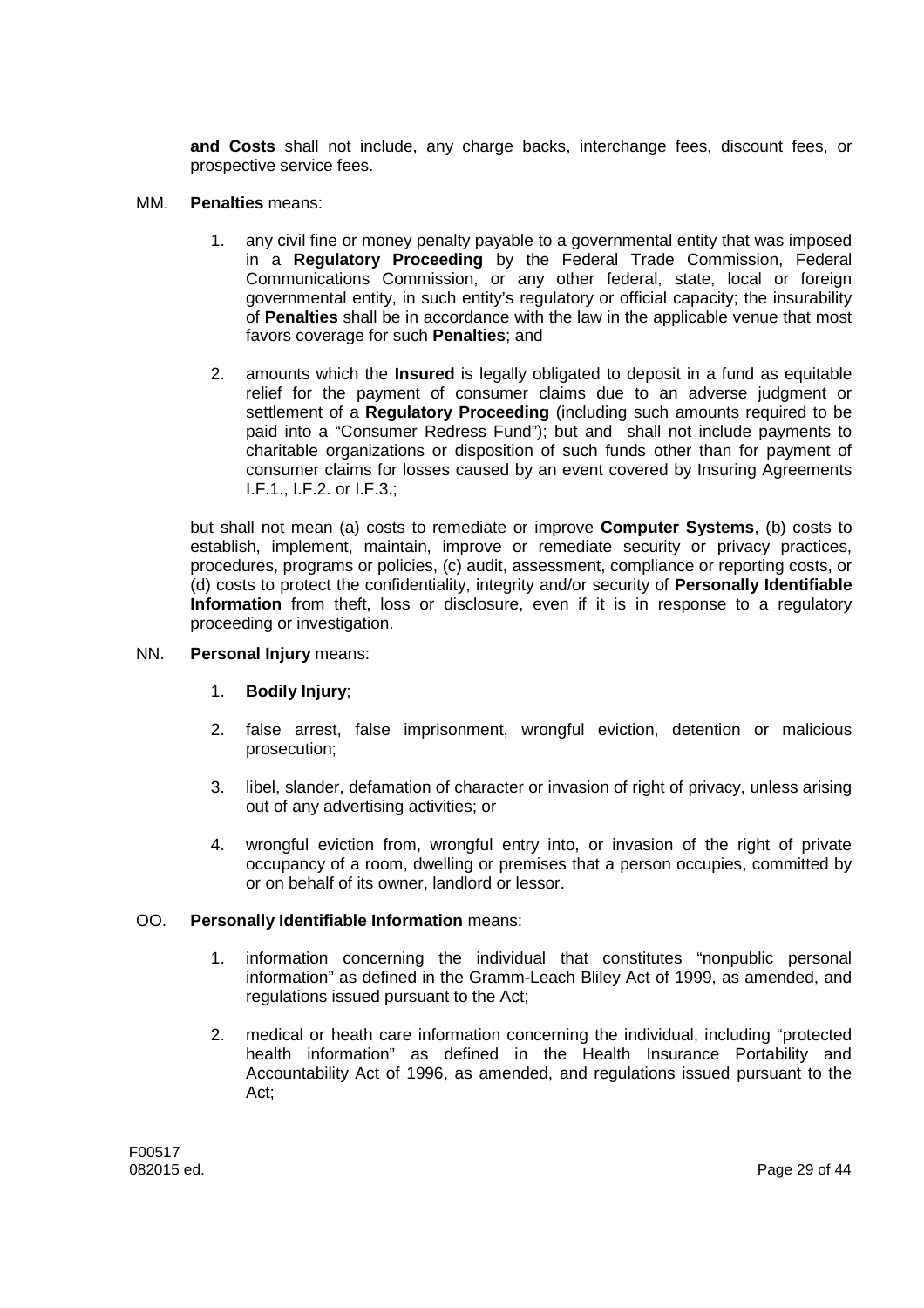- 3. information concerning the individual that is defined as private personal information under statutes enacted to protect such information in foreign countries, for **Claims** subject to the law of such jurisdiction;
- 4. information concerning the individual that is defined as private personal information under a **Breach Notice Law**; or
- 5. education records as defined by the Family Educational Rights and Privacy Act (FERPA), which are directly related to an individual's attendance as a student;
- 6. the individual's drivers license or state identification number; social security number; unpublished telephone number; and credit, debit or other financial account numbers in combination with associated security codes, access codes, passwords or pins; if such information allows an individual to be uniquely and reliably identified or contacted or allows access to the individual's financial account or medical record information but does not include publicly available information that is lawfully made available to the general public from government records.

**Personally Identifiable Information** does not include publicly available information that is lawfully made available to the general public from government records.

- PP. **Policy Period** means the period of time between the Inception Date and the effective date of termination, expiration or cancellation of this Insurance shown in Item 2. of the Declarations and specifically excludes any **Extended Reporting Period**.
- QQ. **Pollutants** means any solid, liquid, gaseous or thermal irritant or contaminant, including but not limited to asbestos and/or lead (or products containing asbestos and/or lead whether or not the asbestos and/or lead is or was at any time airborne as a fiber or particle, contained in a product, carried on clothing, inhaled, transmitted in any fashion or found in any form whatsoever), smoke, vapor, soot fumes, acids, alkalis, toxic chemicals and waste (waste includes materials to be recycled, reconditioned or reclaimed).
- RR. **Privacy Law** means a federal, state or foreign statute or regulation requiring the **Insured Organization** to protect the confidentiality and/or security of **Personally Identifiable Information**.
- SS. **Privacy Policy** means the **Insured Organization**'s public declaration of its policy for collection, use, disclosure, sharing, dissemination and correction or supplementation of, and access to **Personally Identifiable Information**.
- TT. **Products/Completed Operations Liability Hazard** means **Personal Injury** and/or **Property Damage** which arise out of the **Named Insured's Products,** or operations, or reliance upon a representation or warranty made at any time with respect thereto, but only if the **Personal Injury** or **Property Damage** occurs away from the premises owned by or rented to the **Insured,** and takes place
	- 1. after physical possession of such products has been relinquished to other; or
	- 2. after such operations have been completed or abandoned.

"Operations" include materials, parts or equipment furnished in connection therewith. Operations shall be deemed completed at the earliest of the following times: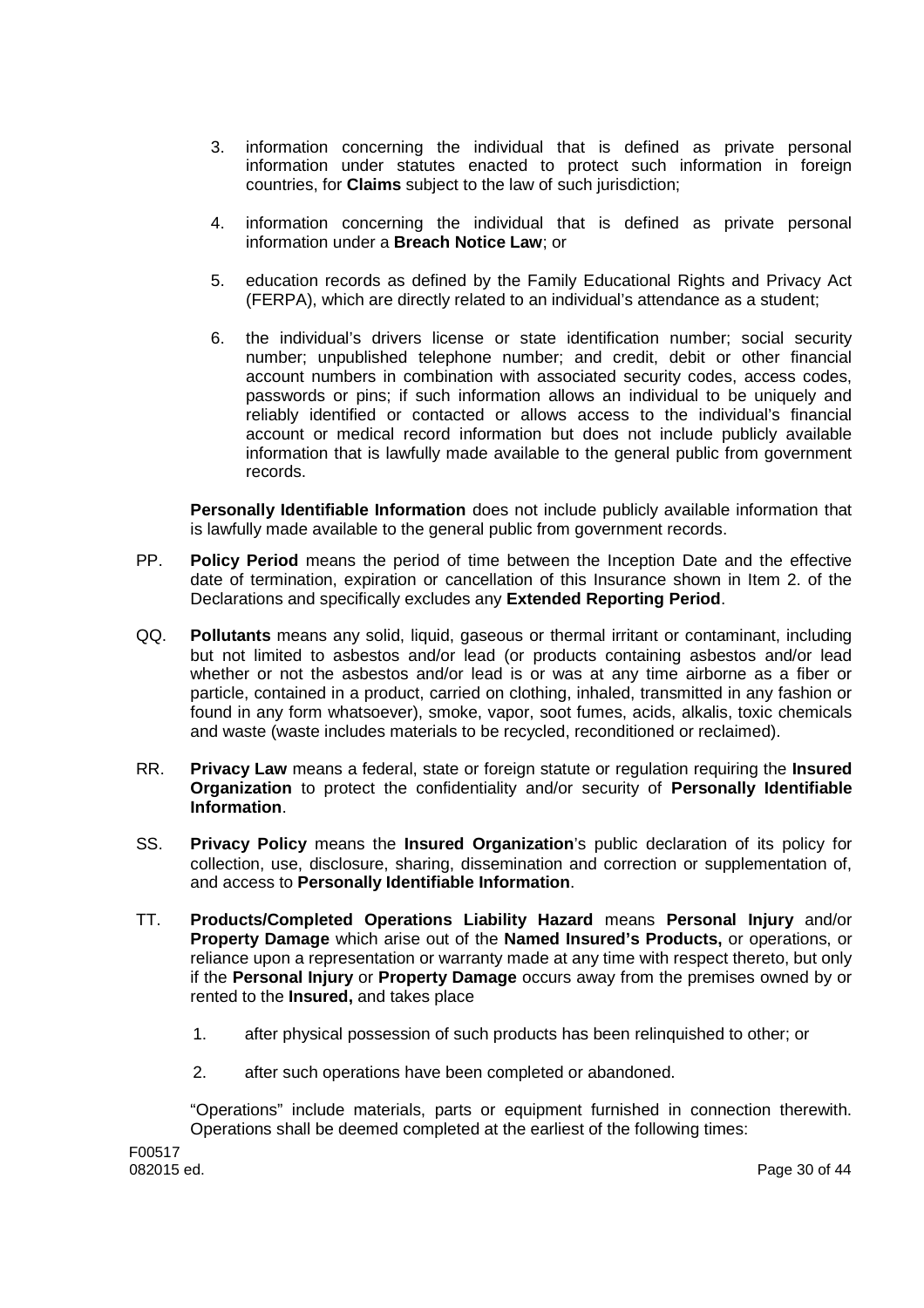- (a) when all operations to be performed by or on behalf of the **Insured** under the contract have been completed;
- (b) when all operations to be performed by or on behalf of the **Insured** at the site of the operations have been completed;
- (c) when the portion of the work out of which the **Personal Injury** or **Property Damage** arises has been put to its intended use by any person or organisation other than another contractor or sub-contractor engaged in performing operations for a principal as a part of the same project.

Operations which may require further service or maintenance work, or correction, repair or replacement because of any defect or deficiency, but which are otherwise completed, shall be deemed completed.

**Products/Completed Operations Liability Hazard** does not include **Personal Injury** and/or **Property Damage** arising out of:

- 1. the transportation of property, unless the injury or damage arises out of a condition in or on a vehicle not owned or operated by any **Insured**, and that condition was created by the **Loading or Unloading** of that vehicle by any **Insured**; or
- 2. the existence of tools, uninstalled equipment or abandoned or unused materials.
- UU. **Professional Services** means those professional services specifically identified in Item 11. of the Declarations.

### VV. **Property Damage** means:

- 1. physical injury to or destruction of tangible property, including consequential loss of use thereof; or
- 2. loss of use of tangible property which has not been physically injured or destroyed.

provided that for purposes of coverage provided that under Insuring Agreements I.F, I.G, I.H, and I.I, only, electronic data shall not be considered tangible property.

- WW. **Public Relations and Crisis Management Expenses** shall mean the following costs approved in advance by the Underwriters in their discretion, and which are directly related to mitigating harm to the **Insured Organization**'s reputation or potential **Loss** covered by the Policy resulting from an incident described in Insuring Agreement I.F.1. or I.F.2. or from a **Public Relations Event**:
	- 1. costs incurred by a public relations or crisis management consultant;
	- 2. costs for media purchasing or for printing or mailing materials intended to inform the general public about the incident, such costs to be limited to \$10,000;
	- 3. for incidents or events in which notification services are not otherwise provided pursuant to Insuring Agreement F. or G., costs to provide notifications and notices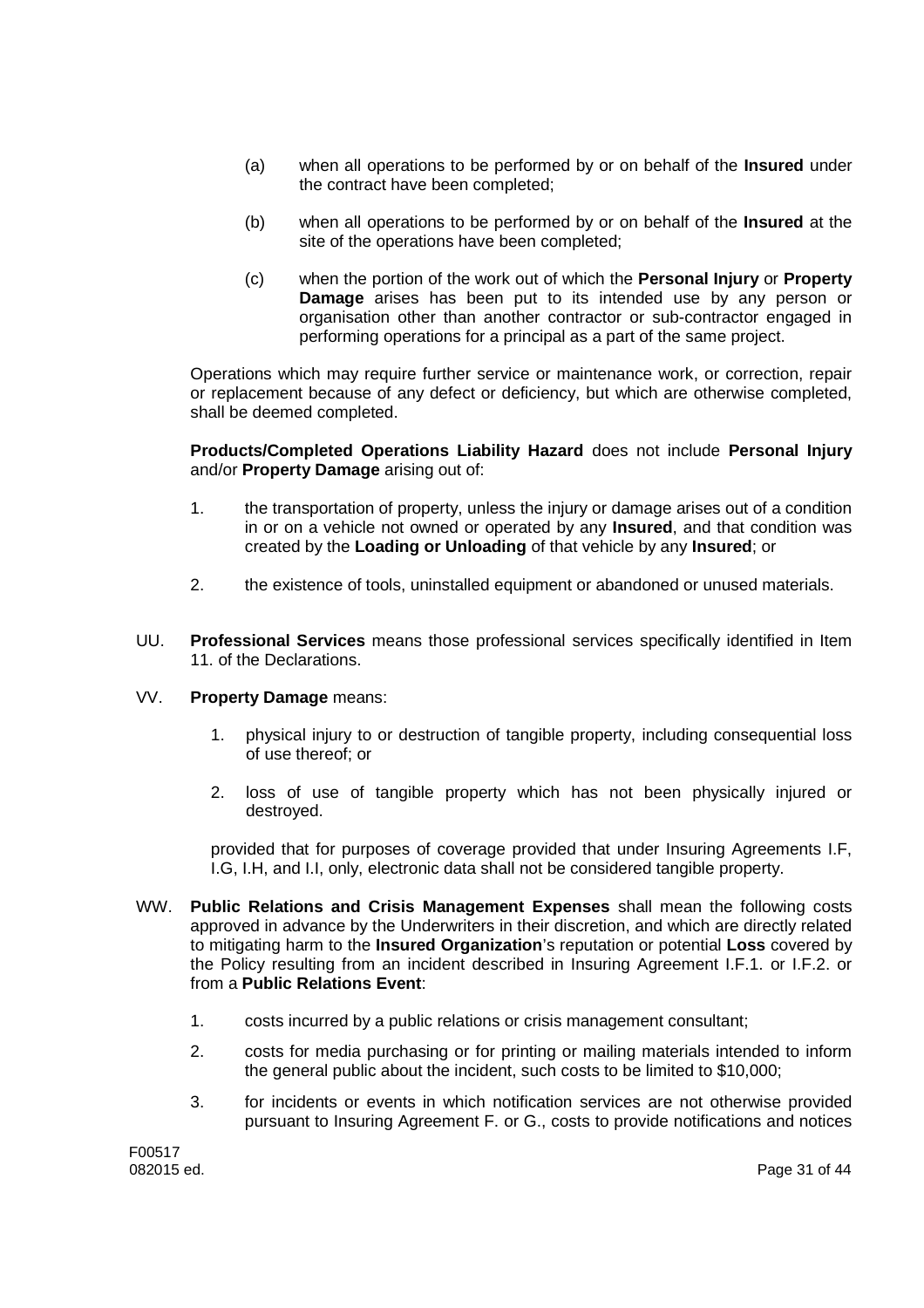via e-mail or first class mail to customers or patients where such notifications are not required by law ("voluntary notifications"), including to non-affected customers or patients of the **Insured Organization**;

- 4. costs to provide government mandated public notices related to breach events (including such notifications required under HITECH);
- 5. costs to provide services to restore healthcare records of **Notified Individuals** residing in the United States whose **Personally Identifiable Information** was compromised as a result of theft, loss or **Unauthorized Disclosure**; and
- 6. other costs approved in advance by the Underwriters.

**Public Relations and Crisis Management Expenses** must be incurred no later than twelve (12) months following the reporting of such **Claim** or breach event to the Underwriters and, with respect to clauses 1. and 2. above, within ninety (90) days following the first publication of such **Claim** or incident. If voluntary notifications are provided, e-mail notification will be provided in lieu of first class mail to the extent practicable.

- XX. **Public Relations Event** means the publication or imminent publication in a newspaper (or other general circulation print publication) or on radio or television of a covered **Claim** under this Policy.
- YY. **Regulatory Proceeding** means a request for information, civil investigative demand, or civil proceeding commenced by service of a complaint or similar proceeding brought by or on behalf of the Federal Trade Commission, Federal Communications Commission, or any federal, state, local or foreign governmental entity in such entity's regulatory or official capacity in connection with such proceeding.
- ZZ. **Related Party** means the **Insured Organization** and any past, present or future **Employees**, directors, officers, **Managers**, partners or natural person **Independent Contractors** of the **Insured Organization**.
- AAA. **Security Breach** means:
	- 1. **Unauthorized Access or Use** of **Computer Systems**, including **Unauthorized Access or Use** resulting from the theft of a password from a **Computer System** or from any **Insured**;
	- 2. a denial-of-service attack against **Computer Systems** or computer systems that are not owned, operated or controlled by an **Insured;** or
	- 3. infection of **Computer Systems** by malicious code or transmission of malicious code from **Computer Systems**,

whether any of the foregoing is a specifically targeted attack or a generally distributed attack.

A series of continuing **Security Breaches**, related or repeated **Security Breaches**, or multiple **Security Breaches** resulting from a continuing failure of **Computer Security** shall be considered a single **Security Breach** and be deemed to have occurred at the time of the first such **Security Breach**.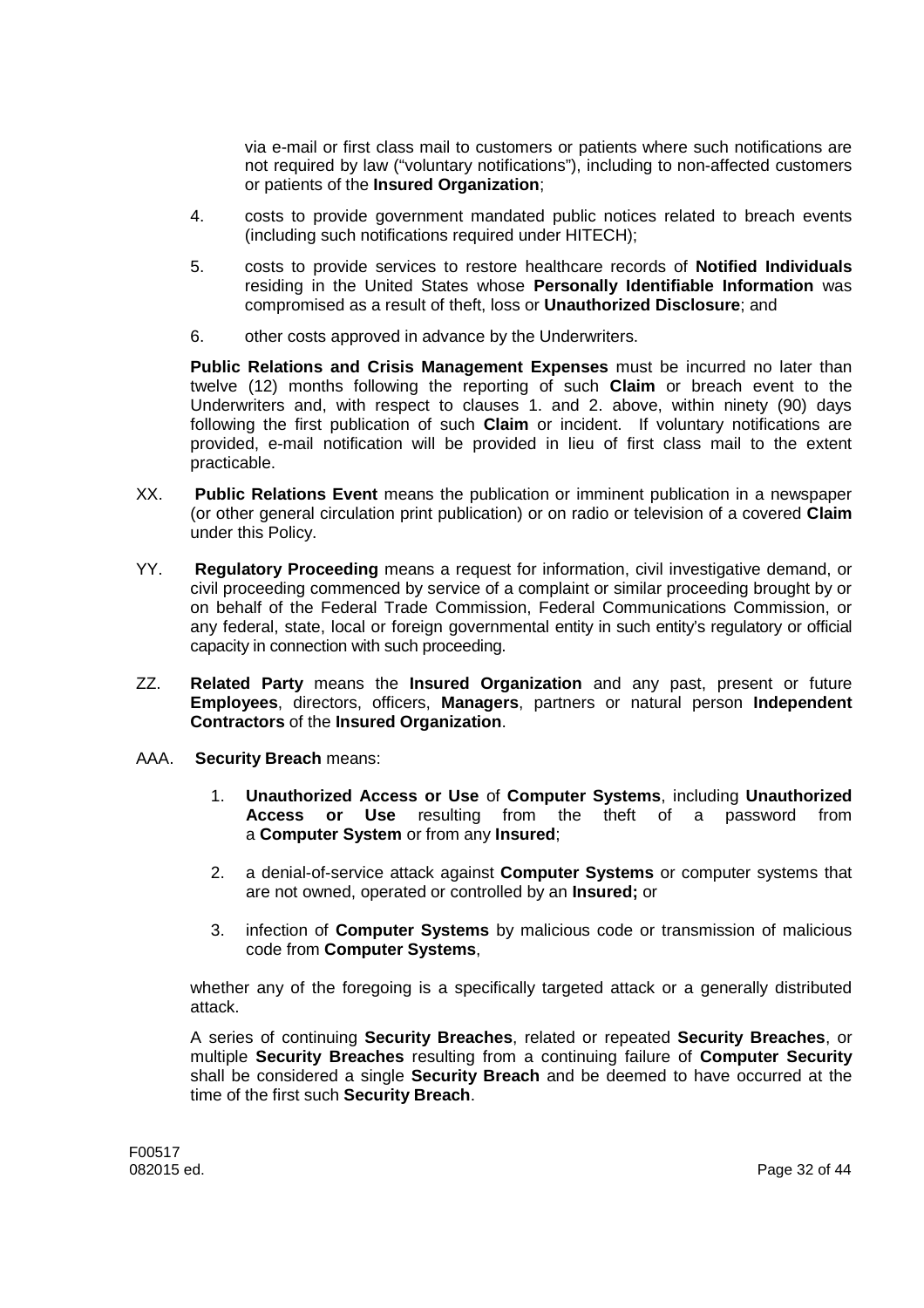- BBB. **Subsidiary** means any corporation, limited liability company, joint venture or partnership while the **Named Insured** has **Management Control** over such entity, if the **Named Insured**:
	- 1. had **Management Control** over such entity on the Inception Date of this Policy or such entity was an insured under a policy issued by the Underwriters of which this Policy is a renewal;
	- 2. acquires **Management Control** after the Inception Date of this Policy provided the revenues of the entity do not exceed ten percent (10%) of the **Named Insured's** annual revenues for the four quarterly periods directly preceding inception of the **Policy Period**; or
	- 3. acquires **Management Control** after the Inception Date of this Policy provided that if the revenues of the entity exceed ten percent (10%) of the **Named Insured's** annual revenues for the four quarterly periods directly preceding inception of the **Policy Period**, the provisions of Clause XVII., Mergers and Acquisitions, must be fulfilled;

provided that this Policy only provides coverage for acts, errors, omissions, incidents or events that take place while the **Named Insured** has **Management Control** over such entity.

- CCC. **Third Party Information** means any trade secret, data, design, interpretation, forecast, formula, method, practice, credit or debit card magnetic strip information, process, record, report or other item of information of a third party not insured under this Policy which is not available to the general public and is provided to the **Insured** subject to a mutually executed written confidentiality agreement or which the **Insured Organization** is legally required to maintain in confidence; however, **Third Party Information** shall not include **Personally Identifiable Information**.
- DDD. **Unauthorized Access or Use** means the gaining of access to or use of **Computer Systems** by an unauthorized person or persons or the use of **Computer Systems** in an unauthorized manner.
- EEE. **Unauthorized Disclosure** means the disclosure of (including disclosure resulting from phishing) or access to information in a manner that is not authorized by the **Insured Organization** and is without knowledge of, consent, or acquiescence of any member of the **Control Group**.

# **VII. LIMIT OF LIABILITY**

### A. **Professional Liability Tower**

- 1. The limit of liability stated in Item 3.A.1. of the Declarations as "Each **Claim**" is the Underwriters' Limit of Liability payable under Insuring Agreement I.A (Professional Liability).
- 2. The sublimit of liability stated in Item 3.A.1.i of the Declarations as "Each **Claim**" is the Underwriters' sublimit of liability payable for Sexual/Physical Misconduct coverage under Insuring Agreement I.A (Professional Liability).
- 3. The limit of liability stated in Item 3.A.2 of the Declarations is the aggregate limit of liability payable under Insuring Agreement I.A (Professional Liability).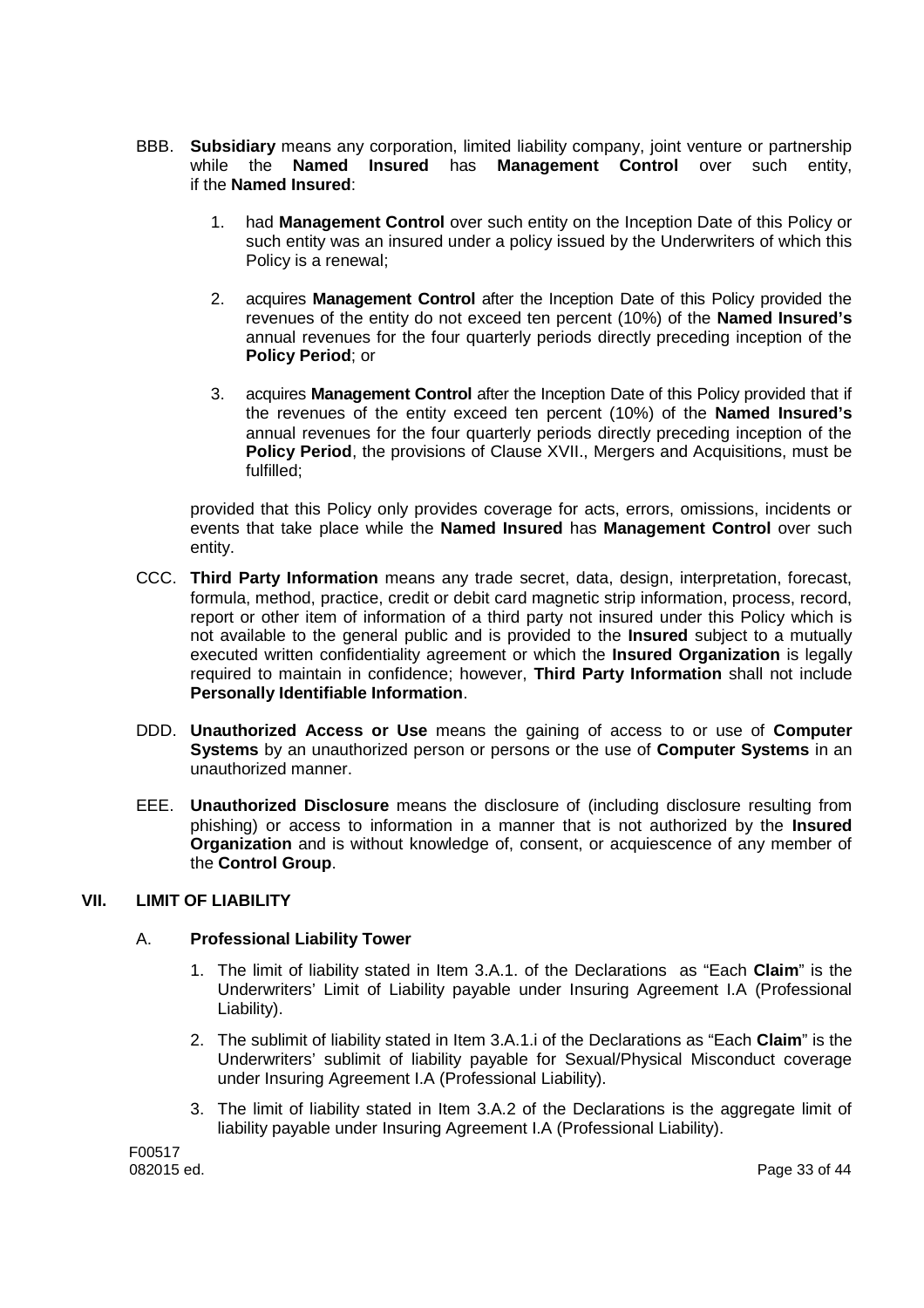4. The sublimit of liability stated in Item 3.A.2.i of the Declarations is the aggregate sublimit of liability payable for Sexual/Physical Misconduct coverage under Insuring Agreement I.A. (Professional Liability).

# B. **General Liability Tower**

- 1. The limit of liability stated in Item 3.B.1. of the Declarations as "Each **Accident**" is the Underwriters' Limit of Liability payable under Insuring Agreement I.B (General Liability).
- 2. The sublimit of liability stated in Item 3.B.1.i. of the Declarations as "Each **Claim**" is the Underwriters' sublimit of liability payable under Insuring Agreement I.D (Fire Legal Liability).
- 3. The sublimit of liability stated in Item 3.B.1.ii. of the Declarations as "Each **Claim**" is the Underwriters' sublimit of liability payable under Insuring Agreement I.E (Medical Payments).
- 4. The limit of liability stated in Item 3.B.2 of the Declarations is the aggregate limit of liability payable under Insuring Agreements I.B (General Liability)., I.D (Fire Legal Liability). and I.E (Medical Payments). of the Policy.
- 5. The sublimit of liability stated in Item 3.B.2.i. of the Declarations is the aggregate sublimit of liability payable under Insuring Agreement I.D (Fire Legal Liability).
- 6. The sublimit of liability stated in Item 3.B.2.ii. of the Declarations is the aggregate sublimit of liability payable under Insuring Agreement I.E (Medical Payments).

# C. **Products/ Completed Operations Liability Tower**

- 1. The limit of liability stated in Item 3.C.1. of the Declarations as "Each **Claim**" is the Underwriters' Limit of Liability payable under Insuring Agreement I.C (Products/Completed Operations Liability).
- 2. The limit of liability stated in Item 3.C.2. of the Declarations is the aggregate limit of liability payable under Insuring Agreement I.C. (Products Completed Operations Liability).

## D. **Information Security and Privacy Liability, Regulatory Defense and Penalties, and PCI Fines, Expenses and Costs Tower**

- 1. The aggregate limit of liability stated in Item 3.D.1. of the Declarations is the Underwriters' combined total limit of liability payable under Insuring Agreements I.F.(Information Security and Privacy Liability), I.H.,(Regulatory Defense and Penalties) and I.I (PCI Fines, Expenses and Costs).
- 2. The sublimit of liability stated in Item 3.D.1.i. of the Declarations is the aggregate sublimit of liability payable under Insuring Agreement I.H (Regulatory Defense and Penalties).
- 3. The sublimit of liability stated in Item 3.D.1.ii. of the Declarations is the aggregate sublimit of liability payable under Insuring Agreement I.I (PCI Fines, Expenses and Costs).

### E. **Beazley Breach Response Services Tower**

The amount stated in Item 3.F.1. of the Declarations is the maximum total number of **Notified Individuals** to whom notification will be provided or attempted for all incidents or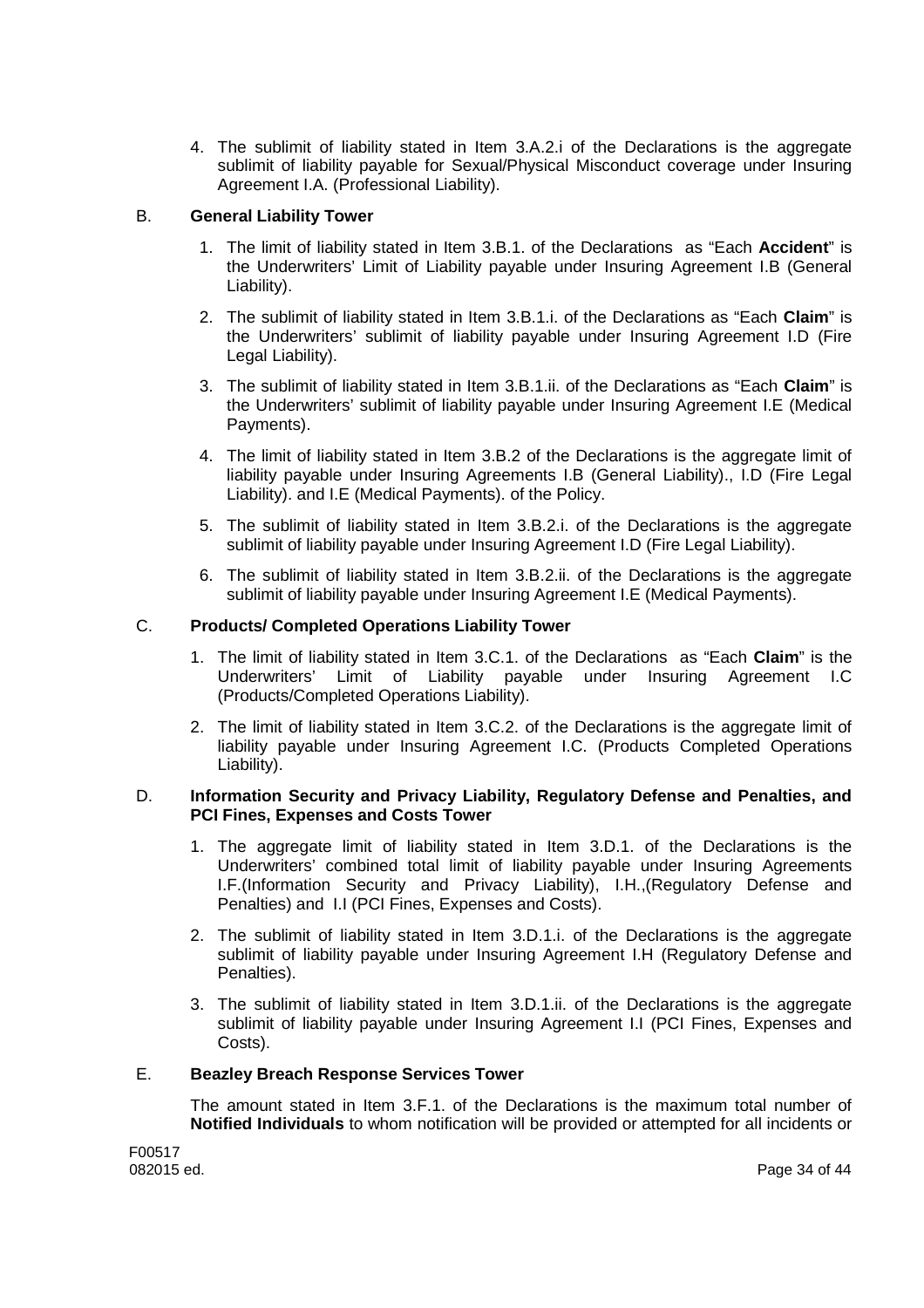series of related incidents giving rise to an obligation to provide **Notification Services**, **Call Center Services** or **Breach Resolution and Mitigation Services**.

The aggregate limit of coverage stated in Item 3.F.2. of the Declarations is the aggregate limit of coverage for all **Computer Expert Services**, **Legal Services** and **Public Relations and Crisis Management Services** combined.

### F. **Employee Benefits Liability Tower**

The Limit of Liability stated in Item 3.E. of the Declarations as the Employee Benefits Liability sublimit is the each **Claim** and aggregate Limit of the Underwriters' Liability for all **Damages** and **Claims Expenses** arising out of **Administration** of the **Insured**'s **Employee Benefits Program**, without regard to the number of **Insureds, Claims** or claimants.

- G. Neither the inclusion of more than one **Insured** under this Policy, nor the making of **Claims** by more than one person or entity shall increase the Limit of Liability.
- H. The limits of liability shall apply separately from each tower. Under no circumstances shall any one **Claim** trigger multiple towers.
- I. The Limit of Liability for the **Extended Reporting Period** shall be part of, and not in addition to the aggregate Limit of Liability for each Tower.
- J. The Underwriters shall not be obligated to provide **Privacy Breach Response Services**, after the number of **Notified Individuals** under Insuring Agreement I.G.3. reaches an aggregate of the number of **Notified Individuals** stated in Item 3.F.1 of the Declarations. If the total number of individuals to be notified under the Policy exceeds the number of **Notified Individuals** stated in Item 3.F.1 of the Declarations, the **Insured** shall be responsible for providing notification and credit monitoring services to such additional individuals in accordance with Clause VII.K. below.
- K. If the total number of notifications made pursuant to Insuring Agreement I.G.3. aggregates to more than the number of notifications stated in Item 3.F.1. of the Declarations, the **Insured Organization** will be responsible for paying for **Privacy Breach Response Services** with respect to any excess notifications, and such costs will not be covered by the Policy. If an incident involves notifications made pursuant to Insuring Agreement I.G.3. both within the notification limit stated in Item 3.F.1. of the Declarations and in excess of such limit, all excess notifications will be provided by the same service provider that provides **Notification Services** covered under the Policy, and the costs will be allocated between the Underwriters and the **Insured Organization** pro rata based on the number of covered and non-covered notifications.
- L. Unless otherwise specified in this Policy, **Privacy Breach Response Services** will be provided by the service providers listed in the information packet provided with this Policy. In the event a service provider is unable to or does not provide the services set forth, the Underwriters will procure similar services from other sources; provided, the maximum the Underwriters will pay for the costs of procuring and providing all **Privacy Breach Response Services** under Insuring Agreement I.G., including substitute products and services shall be no more than USD 2,000,000 in the aggregate for the **Policy Period**. In the event there is a change of law, regulation or enforcement that prevents the Underwriters or its service providers from providing all or part of the **Privacy Breach Response Services**, the Underwriters will make reasonable efforts to substitute other services but, if this is not possible, the Underwriters shall not be obligated to provide such services.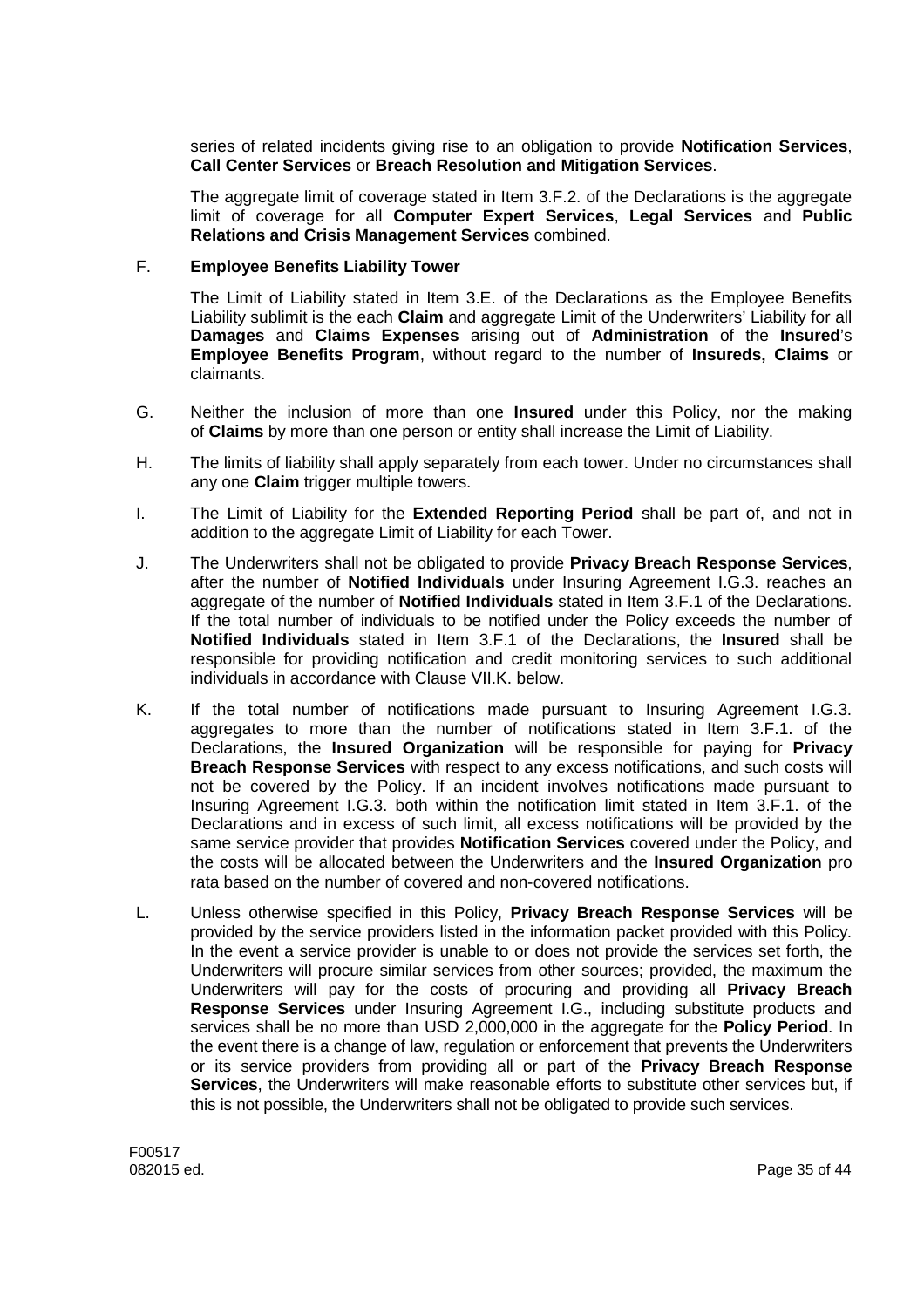M. To the extent that costs to provide **Privacy Breach Response Services** are covered pursuant to a **Claim** described in Clause VI.J.4., such costs shall be covered solely under Insuring Agreement F. and not under Insuring Agreement G. or any other Insuring Agreement in this Policy

# **VIII. DEDUCTIBLE**

- A. The Deductible amount set forth in Item 4.A. of the Declarations applies separately to each act, error or omission, incident, **Accident**, event or related acts, errors or omissions, incidents, **Accidents** or events giving rise to a **Claim**. The Deductible shall be satisfied by monetary payments by the **Named Insured** of **Damages, Claims Expenses, Penalties** or **PCI Fines, Expenses and Costs.**
- B. With respect to any **Claim** for Medical Payments, the Deductible amount set forth in Item 4.B. of the Declarations applies separately to each **Claim.**
- C. **Notification Services**, **Call Center Services**, and **Breach Resolution and Mitigation Services** will only be provided for each incident, event or related incidents or events, requiring notification to at least the number of individuals set forth in Item 4.C.i of the Declarations. For incidents involving notification to fewer individuals there shall be no coverage for any such services under Insuring Agreement G.

For all **Computer Expert Services**, **Legal Services** and **Public Relations and Crisis Management Services**, the **Retention** amounts set forth in Item 4.C.ii. of the Declarations apply separately to each incident, event or related incidents or events, giving rise to an obligation to provide such services; and the Each Incident **Retention** shall be satisfied by monetary payments by the **Named Insured** for such services.

- D. In the event that **Damages, Claims Expenses,** medical payments**, Penalties** or **PCI Fines, Expenses and Costs** arising out of a **Claim** are subject to more than one Deductible, the applicable Deductible amounts shall apply to such **Damages, Claims Expenses,** medical payments**, Penalties** or **PCI Fines, Expenses and Costs**, provided that the sum of such Deductible amounts shall not exceed the largest applicable Deductible amount.
- E. Satisfaction of the applicable Deductible is a condition precedent to the payment by the Underwriters of any amounts or providing of any services hereunder, and the Underwriters shall be liable only for the amounts in excess of such Deductible subject to the Underwriters' total limit of liability not exceeding the aggregate limits for each tower or limits of coverage for the **Beazley Breach Response Services** tower stated in the Declarations. The **Named Insured** shall make direct payments within the Deductible to appropriate other parties designated by the Underwriters.

### **IX. EXTENDED REPORTING PERIOD**

This section applies to coverage afforded under this Policy on a Claims Made and Reported basis only.

A. In the event of cancellation or non-renewal of this insurance by the **Named Insured** designated in Item 1. of the Declarations, or by the Underwriters, the **Named Insured** shall have the right, upon payment in full and not proportionally or otherwise in part of the percentage shown in Item 6.a. of the Declarations of the full Premium set forth in item 5 of the Declarations, to have issued an endorsement providing an **Extended Reporting**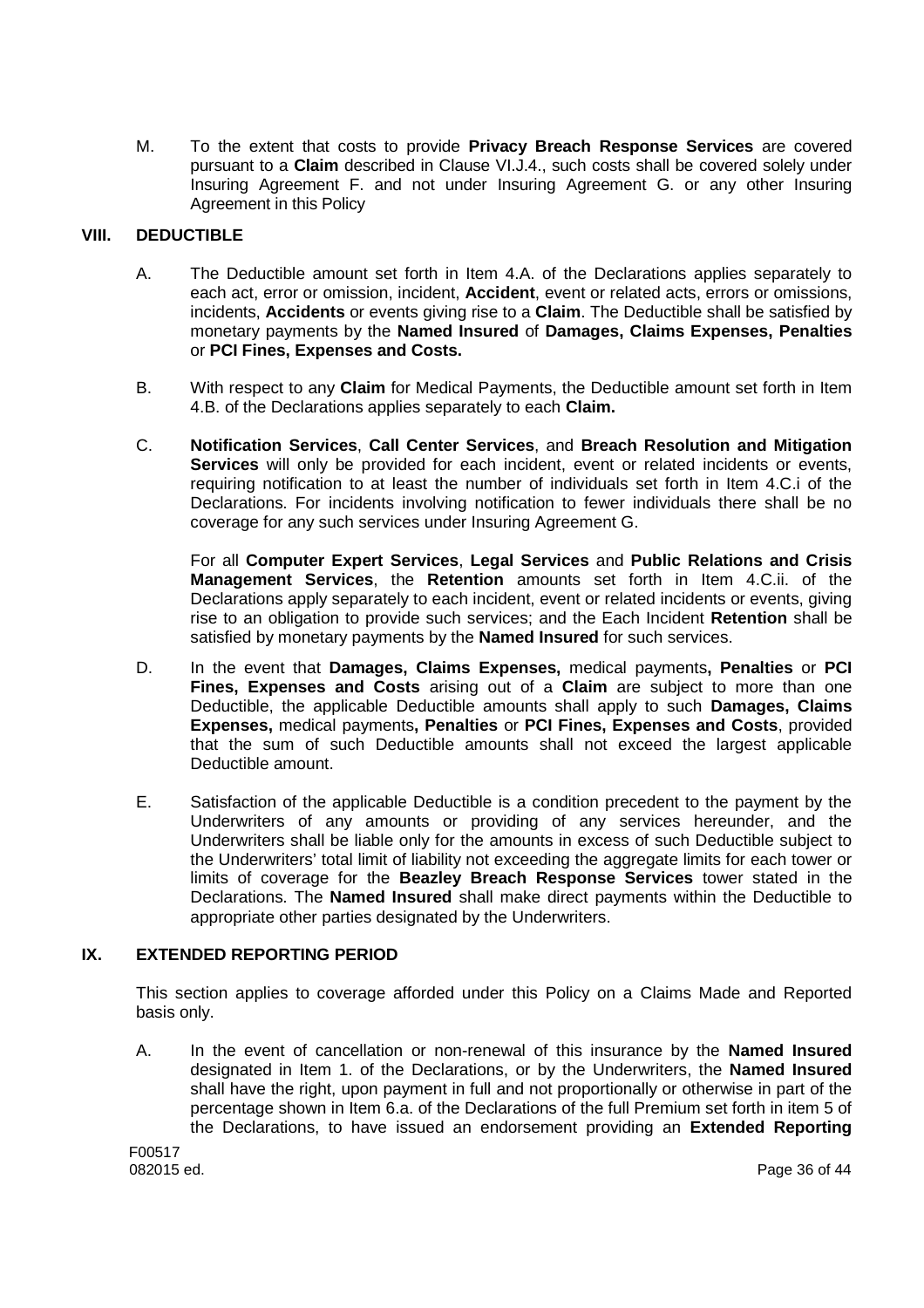**Period** for the period of time set forth in Item 6.b. for **Claims** first made against any **Insured** during the **Policy Period** and reported in writing to the Underwriters during the **Extended Reporting Period**, and arising out of any act, error or omission, **Accident,** failure of **Computer Security**, **Security Breach,** incidents or events committed on or after the Retroactive Date and before the end of the **Policy Period** subject to the conditions set forth herein. In order for the **Named Insured** to invoke the **Extended Reporting Period** option, the payment of the additional premium set forth herein must be paid to the Underwriters within thirty (30) days of the non-renewal or cancellation.

- B. The Limit of Liability for the **Extended Reporting Period** shall be part of, and not in addition to the Underwriters' aggregate limit of Liability for the **Policy Period** for each tower. The **Extended Reporting Period** does not apply to Insuring Agreement I.G.
- C. The quotation by the Underwriters of a different premium or Deductible or Limit of Liability or changes in Policy language for the purpose of renewal shall not constitute a refusal to renew by the Underwriters.
- D. The right to the **Extended Reporting Period** shall not be available to the **Named Insured** where cancellation or non-renewal by the Underwriters is due to non-payment of premium or failure of an **Insured** to pay such amounts in excess of the applicable Limit of Liability or within the applicable Deductible.
- E. All notices and premium payments with respect to the **Extended Reporting Period** shall be directed to the Underwriters through the entity named in Item 8. of the Declarations.
- F. At the commencement of the **Extended Reporting Period**, the entire premium shall be deemed earned, and in the event the **Named Insured** terminates the **Extended Reporting Period** for any reason prior to its natural expiration, the Underwriters will not be liable to return any premium paid for the **Extended Reporting Period**.

### **X. OTHER INSURANCE**

This Insurance shall apply in excess of any other valid and collectible insurance or self-insurance available to any **Insured**, unless such other insurance is written only as specific excess insurance over the Limit of Liability of this Policy.

The insurance provided for **Property Damage** to the structures or portions thereof rented to or temporarily occupied by the **Named Insured**, including fixtures permanently attached thereto, where coverage is provided under Insuring Agreement I.D., shall be excess insurance over any valid and collectible property insurance (including any deductible portion thereof) available to the **Insured**.

### **XI. NOTICE OF CLAIM, OR CIRCUMSTANCE THAT MIGHT LEAD TO A CLAIM**

#### Occurrence Coverage:

As soon as the **Insured** first becomes aware of an **Accident** which has taken place during the **Policy Period**, it shall, as soon as reasonably practicable, notify the Underwriters through persons named in Item 9. of the Declarations.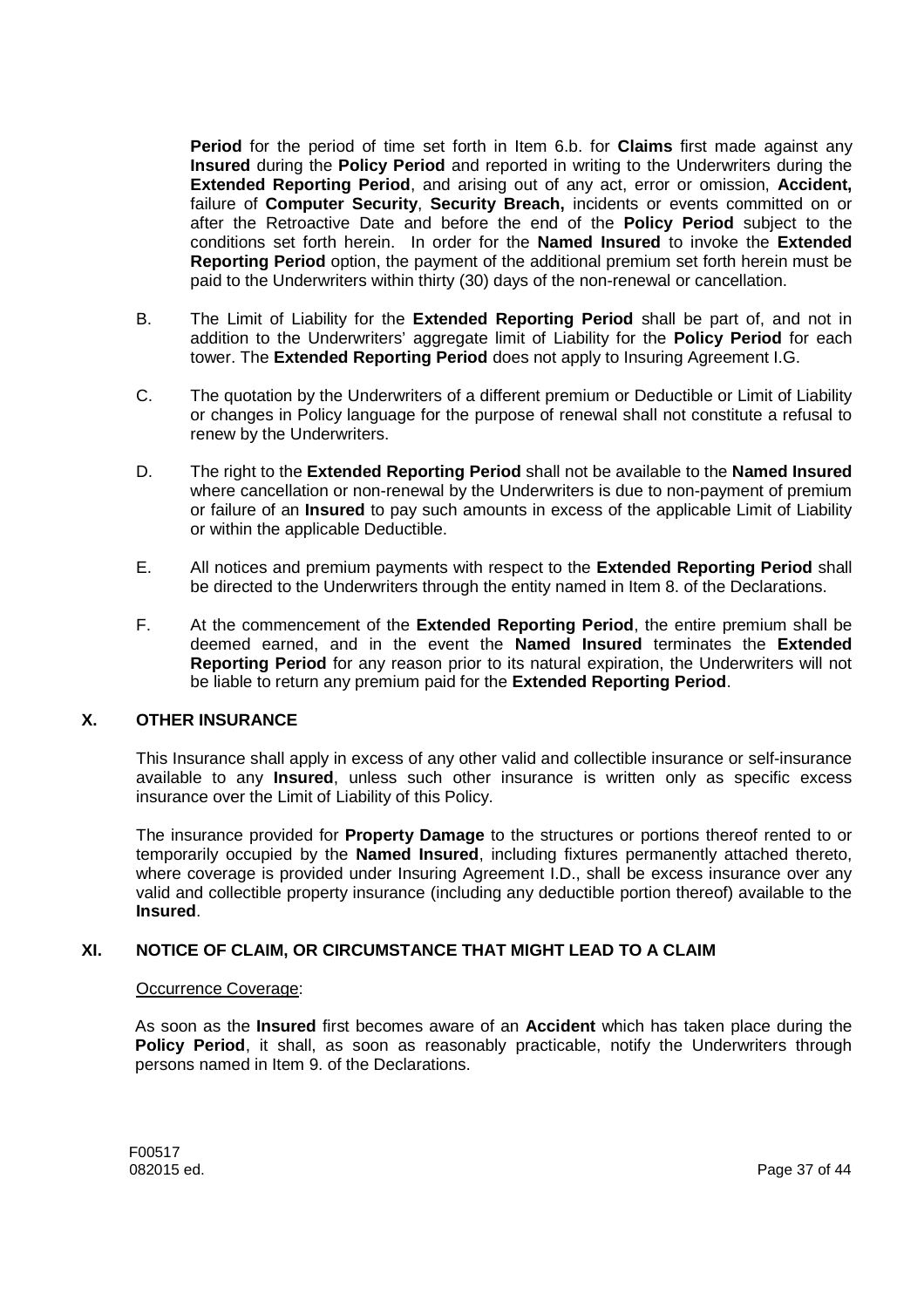### Claims Made and Reported Coverage:

- A. If any **Claim** is made against the **Insured**, the **Insured** shall immediately notify the Underwriters in writing through persons named in Item 9. of the Declarations and forward every demand, notice, summons or other process received by the **Insured** or its representative. The **Insured's** duty to provide notice in accordance with this provision is a condition precedent to coverage.
- B. With respect to Insuring Agreement I.G., for a legal obligation to comply with a **Breach Notice Law** because of an incident (or reasonably suspected incident) described in Insuring Agreement I.F.1. or I.F.2., such incident or reasonably suspected incident must be reported as soon as practicable during the **Policy Period** after discovery by the **Insured**; provided, however, that unless the **Insured** cancels the Policy, or the Underwriters cancel for non-payment of premium, incidents discovered by the **Insured** within sixty (60) days prior to expiration of the Policy shall be reported as soon as practicable, but in no event later than sixty (60) days after the end the **Policy Period**; provided further, that if this Policy is renewed by the Underwriters and **Privacy Breach Response Services** are provided because of such incident or suspected incident that was discovered by the Insured within sixty (60) days prior to the expiration of the Policy, and first reported during the sixty (60) day post **Policy Period** reporting period, then any subsequent **Claim** arising out of such incident or suspected incident is deemed to have been made during the **Policy Period**.

Notwithstanding the foregoing, if the **Named Insured** reasonably believes that the **Privacy Breach Response Services** provided as a result of such incident or suspected incident are not likely to meet or exceed the Deductible, then such incident or suspected incident may be reported at the **Named Insured's** option, but unless such incident or suspected incident is reported in accordance with the first paragraph of this Clause XI.B., there shall be no coverage for **Privacy Breach Response Services** in connection with such incident or suspected incident.

- C. If during the **Policy Period** the **Insured** first becomes aware of a negligent act, error or omission, **Accident** or **Security Breach** that could lead to a **Claim**, it must give written notice to the Underwriters through persons named in Item 9. of the Declarations during the **Policy Period**. Such notice must include:
	- 1. the specific negligent act, error, or omission, **Accident** or **Security Breach** that could reasonably be the basis for a **Claim**;
	- 2. the injury or damage which may result or has resulted from the negligent act, error, or omission **Accident or Security Breach**; and
	- 3. the circumstances by which the **Insured** first became aware of the negligent act, error or omission **Accident** or **Security Breach.**

Any subsequent **Claim** made against the **Insured** arising out of such circumstance which is the subject of the written notice shall be deemed to have been made at the time written notice complying with the above requirements was first given to the Underwriters.

With respect to Insuring Agreements F and G, any incident or reasonably suspected incident reported to the Underwriters during the **Policy Period** and in conformance with Clause XI.B shall also constitute notice of a circumstance under this Clause XI.C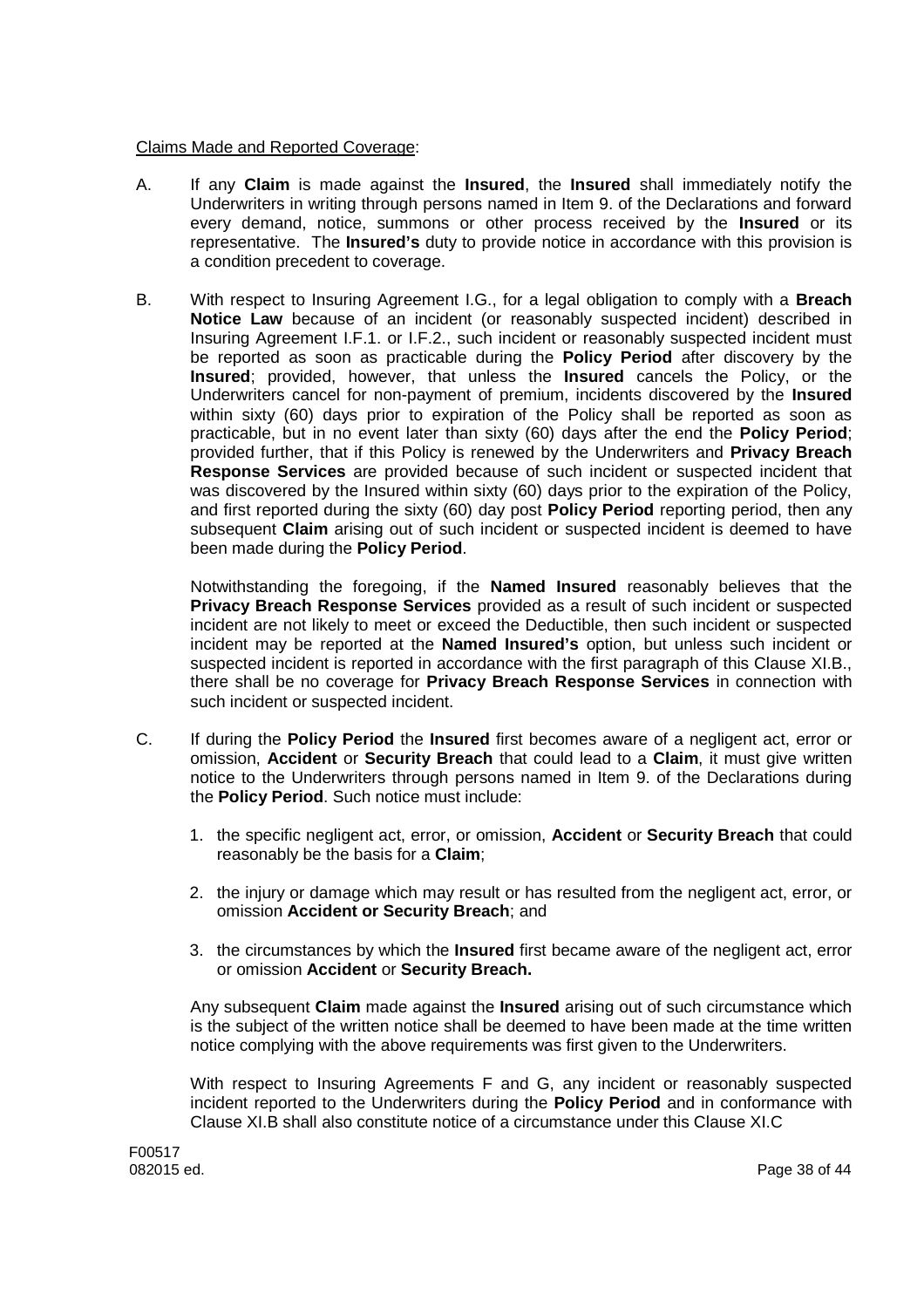- D. A **Claim** or, a circumstance that might lead to a **Claim**, shall be considered to be reported to the Underwriters when notice is received by the Underwriters through the persons named in Item 9. of the Declarations.
- E. All **Claims** arising out of the same, continuing or related negligent act, error or omission or **Accident** or arising out of the same continuing or related **Security Breach** shall be considered a single **Claim** and deemed to have been made at the time the first of the related **Claims** is reported to the Underwriters.
- F. All **Claims** arising out of the same, continuing or related negligent act, error or omission in the **Administration** of the **Insured's Employee Benefits Program** shall be considered a single **Claim** and deemed to have been made at the time the first of the related **Claims** is reported to Underwriters. Such related **Claims** shall be subject to one of Limit of Liability identified in Item 3.E. of the Declarations.
- G. In the event of non-renewal of this Insurance by the Underwriters, the **Insured** shall have thirty (30) days from the Expiration Date of the **Policy Period** to notify the Underwriters of **Claims** made against the **Insured** during the **Policy Period** which arise out of any negligent act, error or omission **Accident** or **Security Breach** occurring prior to the termination date of the **Policy Period** and otherwise covered by this Insurance.

## All coverages:

H. If any **Insured** shall make any **Claim** under this Policy knowing such **Claim** to be false or fraudulent, as regards amount or otherwise, this Policy shall become null and void and all coverage hereunder shall be forfeited.

# **XII. ASSISTANCE AND COOPERATION OF THE INSURED**

- A. The Underwriters shall have the right to make any investigation they deem necessary, and the **Insured** shall cooperate with the Underwriters in all investigations, including regarding the application and coverage under this Policy. The **Insured** shall execute or cause to be executed all papers and render all assistance as requested by the Underwriters. The **Insured** agrees not to take any action which in any way increases the Underwriters' exposure under this Policy.
- B. Upon the Underwriters' request, the **Insured** shall assist in making settlements, in the conduct of suits and in enforcing any right of contribution or indemnity against any person or organization who may be liable to the **Insured** because of negligent acts, errors or omissions, incidents, events or **Accidents** with respect to which insurance is afforded under this Policy. The **Insured** shall attend hearings and trials and assist in securing and giving evidence and obtaining the attendance of witnesses.
- C. The **Insured** shall not, except at its own cost, admit liability, make any payment, assume any obligation, incur any expense, enter into any settlement, stipulate to any judgment or award or otherwise dispose of any **Claim** without the consent of the Underwriters.

Compliance with a **Breach Notice Law** will not be considered as an admission of liability for the purposes of this Clause XII.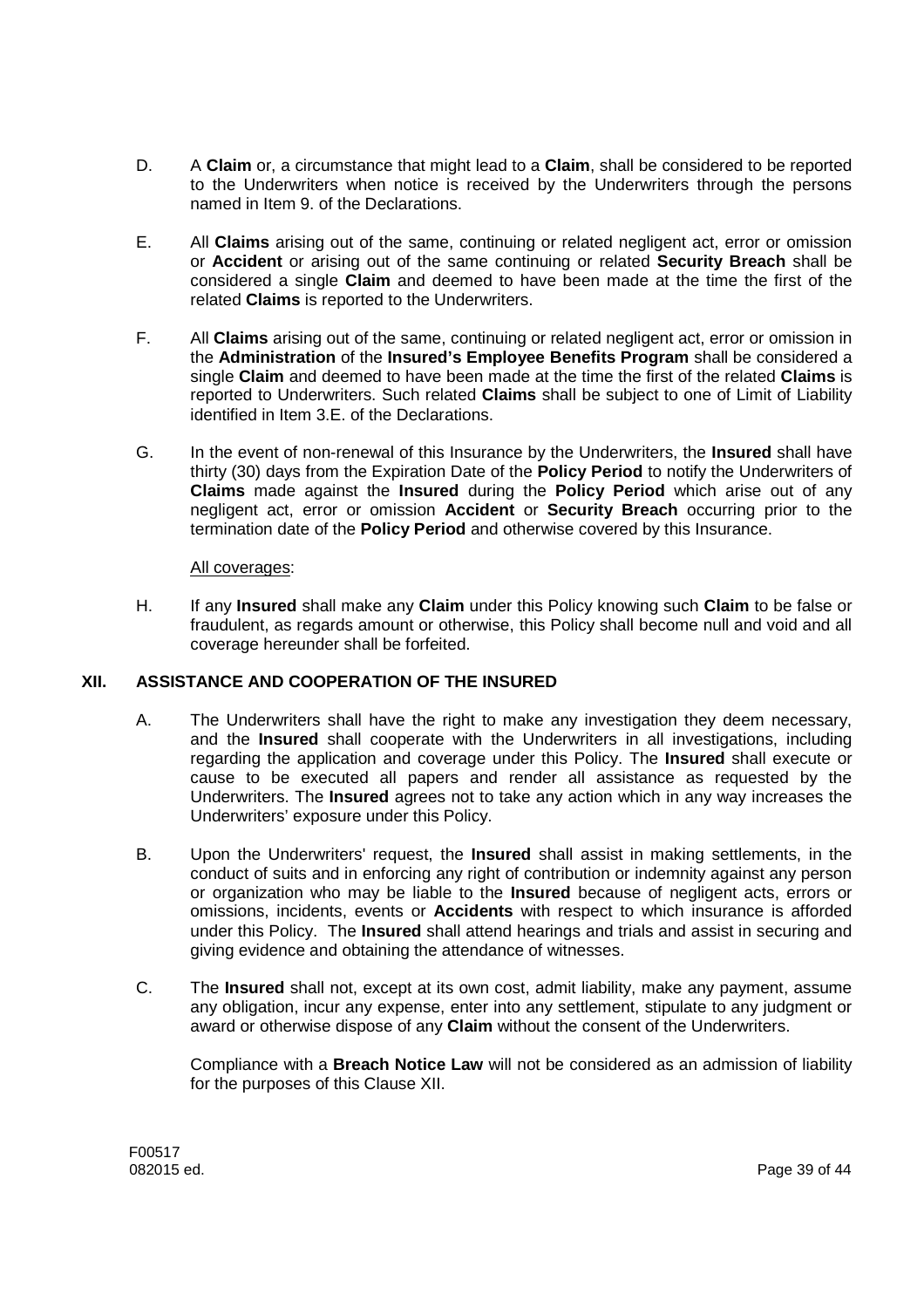D. Expenses incurred by the **Insured** in assisting and cooperating with the Underwriters do not constitute **Claims Expenses** under this Policy.

# **XIII. ACTION AGAINST THE UNDERWRITERS**

No action shall lie against the Underwriters unless, as a condition precedent thereto, there has been full compliance with all terms of this insurance, nor until the amount of the **Insured**'s obligation to pay shall have been finally determined either by judgment or award against the **Insured** after actual trial, **Regulatory Proceeding** or arbitration or by written agreement of the **Insured**, the claimant and the Underwriters. No person or organization shall have any right under this insurance to join the Underwriters as a party to an action or other proceeding against the **Insured** to determine the **Insured**'s liability, nor shall the Underwriters be impleaded by the **Insured** or its legal representative.

### **XIV. BANKRUPTCY**

Bankruptcy or insolvency of the **Insured** or of the **Insured**'s estate shall not relieve the Underwriters of their obligations hereunder.

# **XV. SUBROGATION**

In the event of any payment under this insurance, the Underwriters shall be subrogated to all the **Insured**'s rights of recovery against any person or organization, and the **Insured** shall execute and deliver instruments and papers and do whatever else is necessary to secure such rights. The **Insured** shall do nothing before or after the payment of **Damages** by the Underwriters to prejudice such rights.

### **XVI. CHANGES**

Notice to any agent or knowledge possessed by any agent or by any other person shall not effect a waiver or a change in any part of this insurance or stop the Underwriters from asserting any right under the terms of this insurance; nor shall the terms of this insurance be waived or changed, except by endorsement issued to form a part of this insurance, signed by the Underwriters.

### **XVII. MERGERS AND ACQUISITIONS**

- A. If during the **Policy Period,** the **Named Insured** mergers or acquires an entity and
	- 1. the revenues of the merged or acquired entity do not exceed ten percent (10%) of the **Named Insured's** annual revenues as set forth in its most recent application for insurance;
	- 2. the business operations of the merged or acquired entity are of a similar nature to those of the **Named Insured** as set forth in its most recent application for insurance; and
	- 3. the merged or acquired entity is located in the same state as the **Named Insured** or any subsidiary,

then this Policy will automatically cover the merged or acquired entity, subject to the policy terms, conditions and limitations, from the date such merger or acquisition becomes final but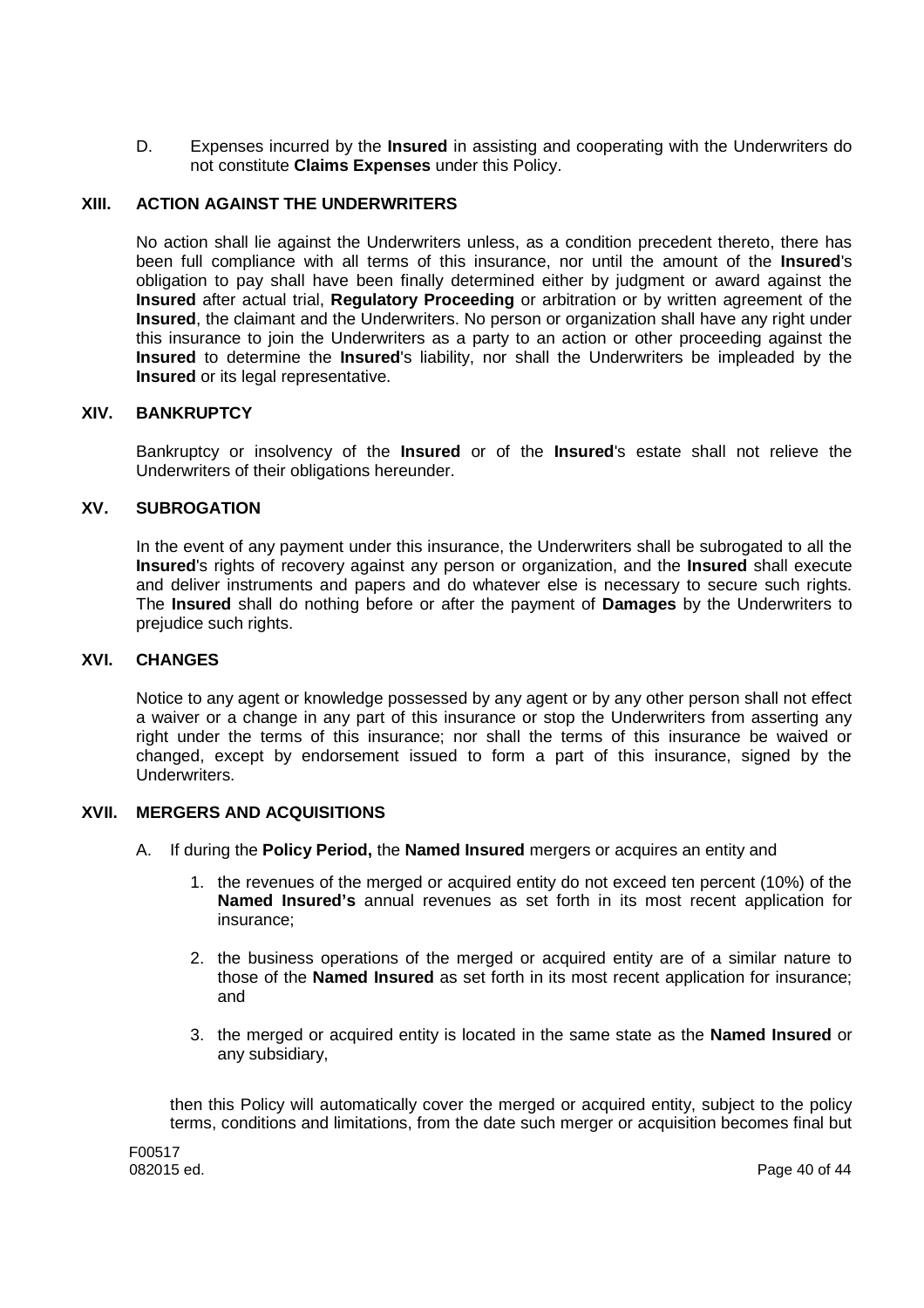only for negligent acts, errors or omissions, incidents, **Accidents** or events that take place subsequent to the merger or acquisition.

In the event the total amount of revenues of all merged and acquired entities during the **Policy Period** exceed twenty-five percent (25%) of the **Named Insured's** annual revenues as set forth in its most recent application for insurance, the above provision shall no longer apply and any further mergers or acquisitions will be subject to paragraph B., below.

B. In the event during the **Policy Period** the **Named Insured** mergers or acquires an entity that does not fall within the criteria detailed in paragraph A. above, or where paragraph A. above no longer applies by virtue of the provision contained in the last sentence of paragraph A. above, then the **Named Insured** shall be required to give written notice to the Underwriters prior to the completion of a merger or acquisition of the **Named Insured**, and the Underwriters expressly reserve the right to request additional premium and/or to apply amended terms and conditions if this insurance is to remain in force subsequent to any merger or acquisition.

#### **XVIII. ASSIGNMENT**

The interest hereunder of any **Insured** is not assignable. If the **Insured** shall die or be adjudged incompetent, such insurance shall cover the **Insured's** legal representative as the **Insured**, as would be permitted by this Policy.

#### **XIX. CANCELLATION**

- A. The **Named Insured** may cancel this Policy by surrender thereof to the Underwriters, or by mailing to the Underwriters written notice stating when thereafter the cancellation shall be effective. The mailing of such notice shall be sufficient notice and the effective date of cancellation stated in the notice shall become the end of the **Policy Period**. Delivery of such written notice shall be equivalent to mailing.
- B. The Underwriters may cancel this Policy by mailing or delivering to the **Named Insured** written notice stating when, not less than sixty (60) days thereafter, such cancellation shall be effective. However, if the Underwriters cancel this Policy because the **Insured** has failed to pay a premium when due, this Policy may be cancelled by the Underwriters by mailing or delivering a written notice of cancellation to the **Named Insured** stating when not less than ten (10) days thereafter such cancellation shall be effective. The notice of cancellation shall state the reason for cancellation. The mailing of such notice shall be sufficient notice and the effective date of cancellation stated in the notice shall become the end of the **Policy Period**. Delivery of such written notice by the Underwriters shall be equivalent to mailing.
- C. If this Policy is cancelled pursuant to A. hereinabove, the Underwriters shall retain the customary short rate portion of the premium hereon. If this Policy is cancelled pursuant to B. hereinabove prior to any **Claim** being reported or **Loss** incurred under this Policy the Underwriters shall retain the pro rata portion of the premium hereon. Payment or tender of any unearned premium by the Underwriters shall not be a condition precedent to the effectiveness of cancellation.
- D. The premium shall be fully earned if any **Claim** or **Loss,** or circumstance that could reasonably be the basis for a **Claim** or **Loss**, is reported to the Underwriters on or before the date of cancellation.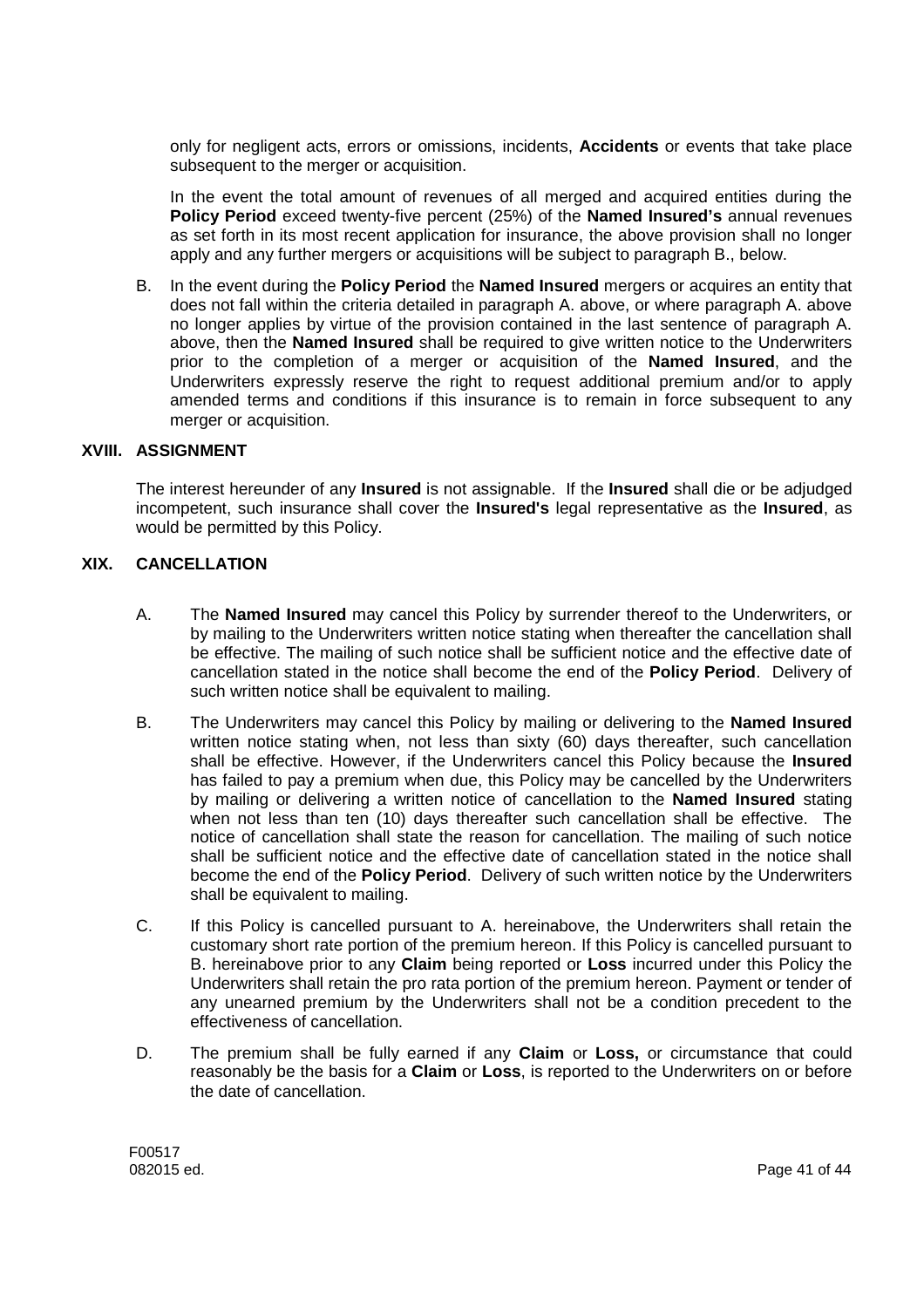E. If the Underwriters decide not to renew this Policy, the Underwriters shall mail or deliver written notice to the **Named Insured** at least sixty (60) days before the end of the **Policy Period**. The notice of nonrenewal shall state the reason for nonrenewal.

### **XX. SINGULAR FORM OF A WORD**

Whenever the singular form of a word is used herein, the same shall include the plural when required by context.

# **XXI. ENTIRE CONTRACT**

By acceptance of this Policy, the **Insured** agrees that the statements in the Declarations and application are his or her agreements and representations, that this insurance is issued in reliance upon the truth of such representations and that this Policy embodies all agreements existing between the **Insured** and the Underwriters relating to this insurance.

### **XXII. NUCLEAR INCIDENT EXCLUSION**

The insurance provided by this Policy does not apply:

- A. To injury sickness, disease, death or destruction
	- 1. with respect to which an **Insured** under this Policy of insurance is also an **Insured** under a nuclear energy liability insurance issued by Nuclear Energy Liability Insurance Association, Mutual Atomic Energy Liability Underwriters or Nuclear Insurance Association of Canada or would be an **Insured** under any such insurance but for its termination upon exhaustion of its limits of liability; or
	- 2. resulting from the hazardous properties of nuclear material and with respect to which (i) any person or organization is required to maintain financial protection pursuant to the Atomic Energy Act of 1954, or any law amendatory thereof, or (ii) the **Insured** is, or had this insurance not been issued would be, entitled to indemnity from the United States of America, or any agency thereof under any agreement entered into by the United States of America, or any agency thereof, with any person or organization.
- B. Under any Medical Payments Coverage, or under any Supplementary Payments Provision relating to immediate medical or surgical relief, to expenses incurred with respect to **Bodily Injury**, sickness, disease or death resulting from the hazardous properties of nuclear material and arising out of the operation of a nuclear facility by any person or organization.
- C. To injury, sickness, disease, death or destruction resulting from the hazardous properties of nuclear material, if
	- 1. the nuclear material (i) is at any nuclear facility owned by, or operated by or on behalf of, an **Insured** or (ii) has been discharged or dispersed there from;
	- 2. the nuclear material is contained in spent fuel or waste at any time possessed, handled, used, processed, stored, transported or disposed of by or on behalf of an **Insured**; or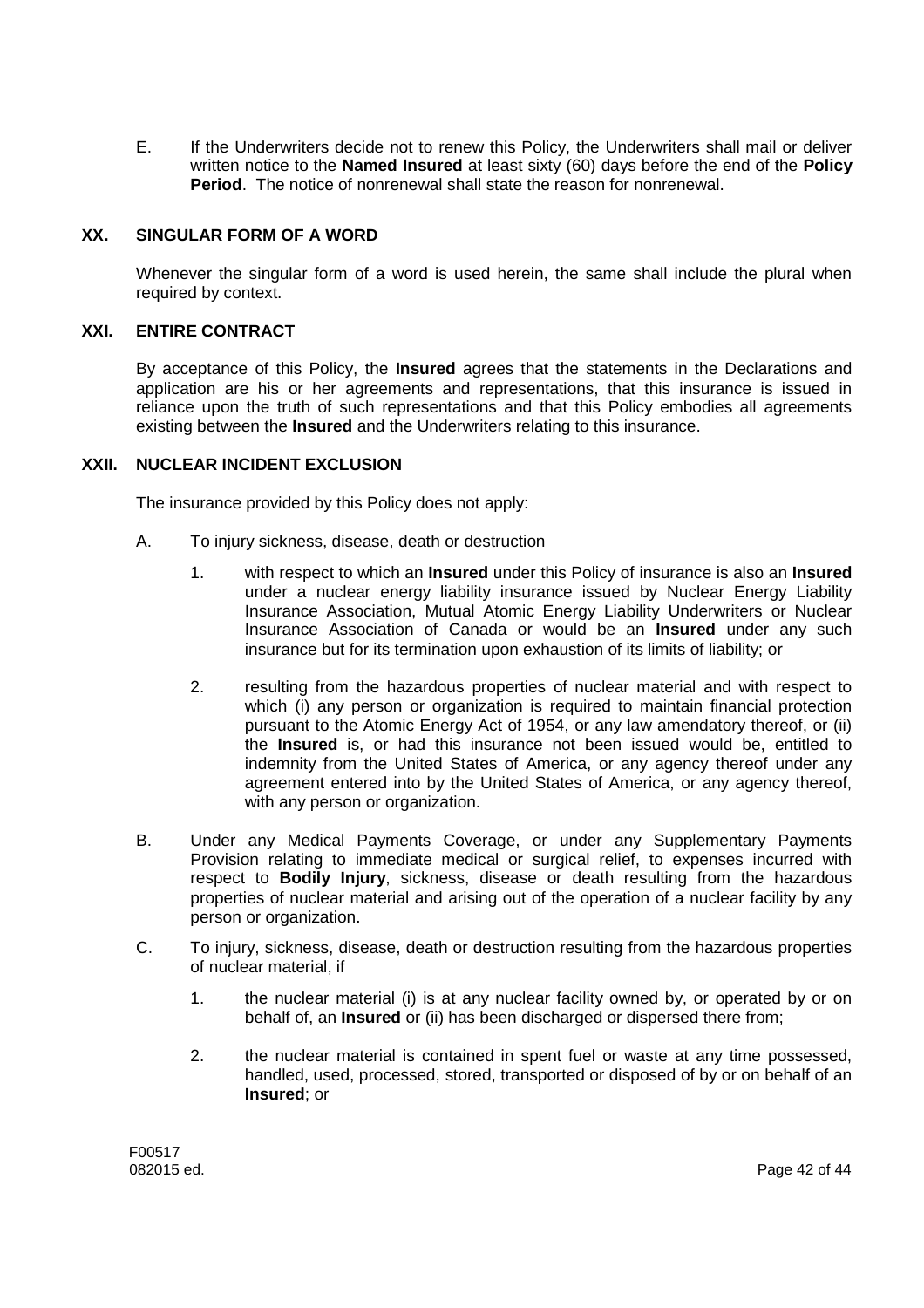- 3. the injury, sickness, disease, death or destruction arises out of the furnishing by an **Insured** of services, materials, parts or equipment in connection with the planning, construction, maintenance, operation or use of any nuclear facility, but if such facility is located within the United States of America, its territories or possessions or Canada, this exclusion (3) applies only to injury to or destruction of property at such nuclear facility.
- D. As used in this Clause: "hazardous properties" include radioactive, toxic or explosive properties; "nuclear material" means source material, special nuclear material or byproduct material; "source material", "special nuclear material" and "by-product material" have the meanings given them in the Atomic Energy Act of 1954 or in any law amendatory thereof, "spent fuel" means any fuel element or fuel component, solid or liquid, which has been used or exposed to radiation in a nuclear reactor; "waste" means any waste material (i) containing by-product material and (ii) resulting from the operation by any person or organization of any nuclear facility under paragraph (1) or (2) thereof; "nuclear facility" means
	- 1. any nuclear reactor;
	- 2. any equipment or device designed or used for (i) separating the isotopes of uranium or plutonium, (ii) processing or utilizing spent fuel, or (iii) handling, processing or packaging waste;
	- 3. any equipment or device used for the processing, fabricating or alloying of special nuclear material if any time the total amount of such material in the custody of the **Insured** at the premises were such equipment or device is located consists of or contains more than 25 grams of plutonium or uranium 233 of any combination thereof, or more than 250 grams of uranium 235; or
	- 4. any structure, basin, excavation, premises or place prepared or used for the storage or disposal of waste;

and includes the site on which any of the foregoing is located, all operations conducted on such site and all premises used for such operations; "nuclear reactor" means any apparatus designed or used to sustain nuclear fission in self-supporting chain reaction or to contain a critical mass of fissionable material. With respect to injury to or destruction of property, the word "injury" or "destruction" includes all forms or radioactive contamination of property.

It is understood and agreed that, except as specifically provided in the foregoing to the contrary, this Clause is subject to the terms, exclusions, conditions and limitations of the insurance to which it is attached.

## **XXIII. SEVERAL LIABILITY**

The subscribing Underwriters' obligations under contracts of insurance to which they subscribe are several and not joint and are limited solely to the extent of their individual subscriptions. The subscribing Underwriters are not responsible for the subscription of any co-subscribing Underwriter who for any reason does not satisfy all or part of its obligations.